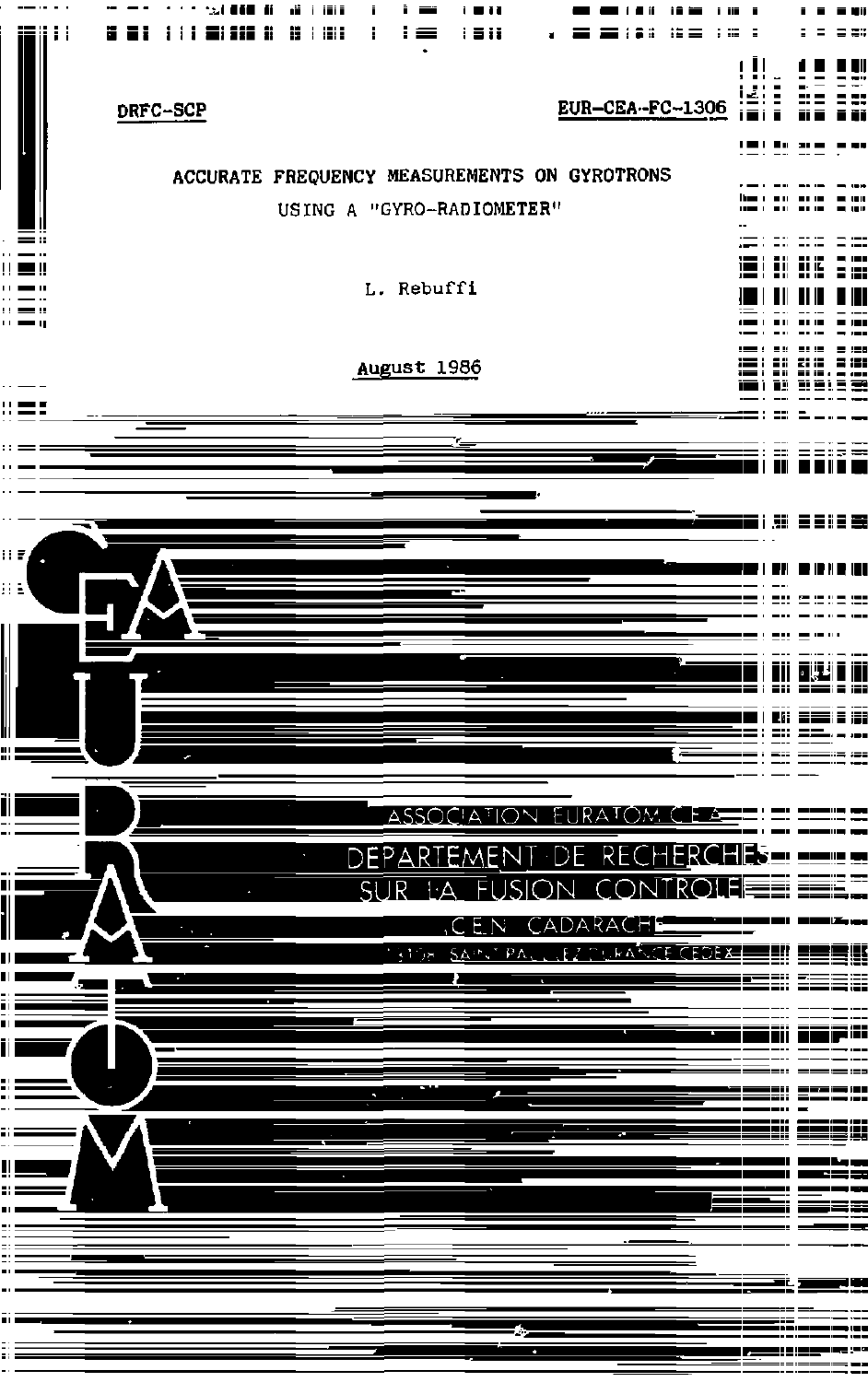# ACCURATE FREQUENCY MEASUREMENTS ON GYROTROMS USING A "GYRO-RADIOMETER"

ą

 $\overline{z}$ 

L. Rebuffi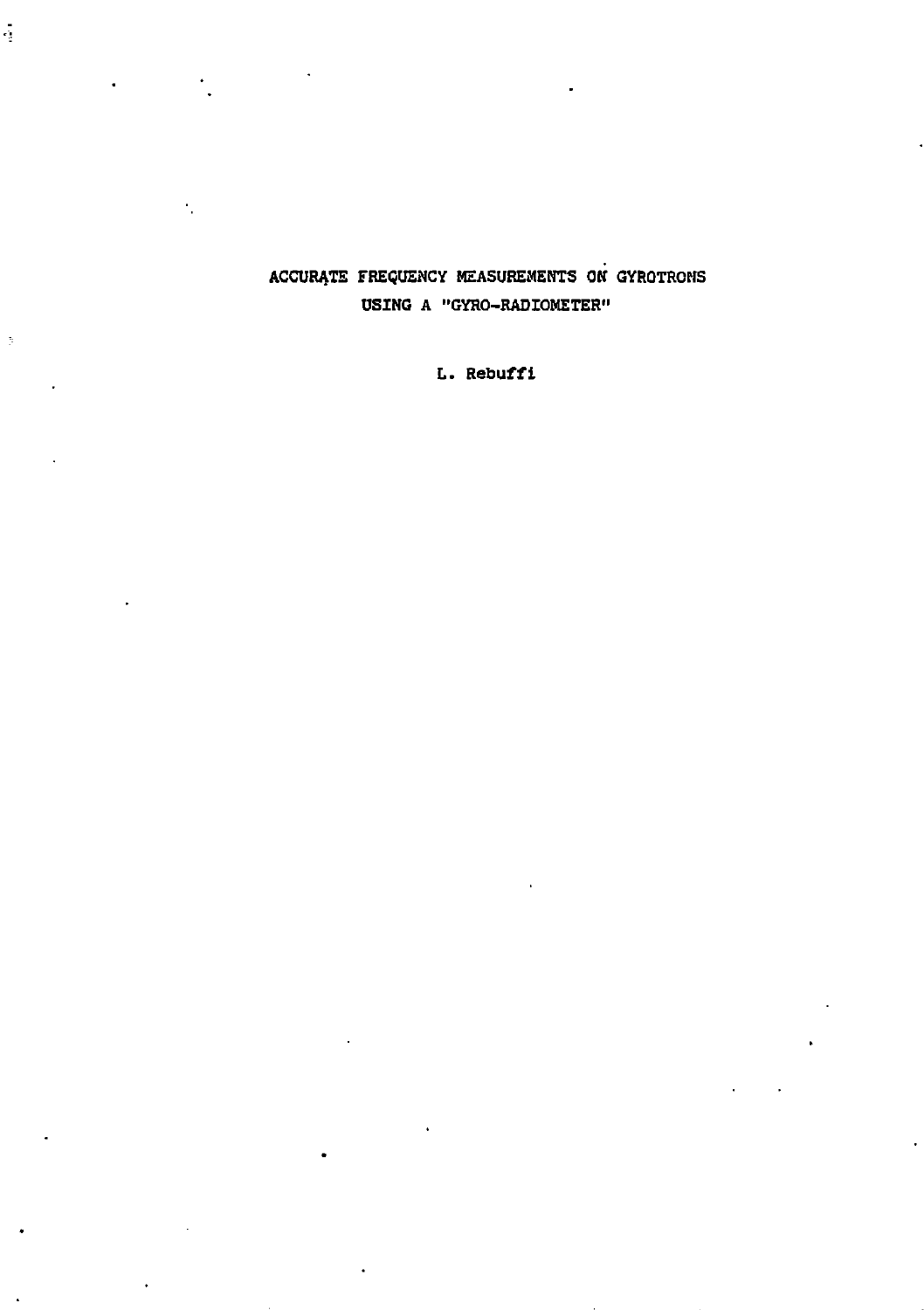## **ACCURATE FREQUENCY MEASUREMENTS OH GYROTRONS D5ING A "GYRO-RADIOMETER"**

### L.Rebuffi

### *ASSOCIATION EL'RATOM-CEA SCR LA FUSION Département de Recherches sur ta Fusion Contrôlée Centre d'Etudes Nucléaires Boite Postale n°6. 92260 FOSTENAY-AUX-ROSES (FRANCE)*

### Abstract

ĸ.

**Dsing an heterodyne system, called "Cyro-radiometer", accurated frequency measurements have been carried out on VARIAN 60 GHz gyrotrons.** 

**Changing the principal tuning parameters of a gyrotron, we have detected frequency variations up to 100 MHz, - 40 MHz frequency jumps and smaller jumps (- 10 MHz) when mismatches in the transmission line «ere present.** 

**FWHM bandwidth of 300 KHz, parasitic frequencies and frequency drift during 100 msec pulses have also been observed.** 

**An efficient method to find a stable-, high power-, long pulseworking point of a gyrotron loaded by a transmission line, has been derived. In general, for any power value it is possible to find stable wording conditions tuning the principal parameters of the tube in correspondance of a maximum of the emitted frequency.**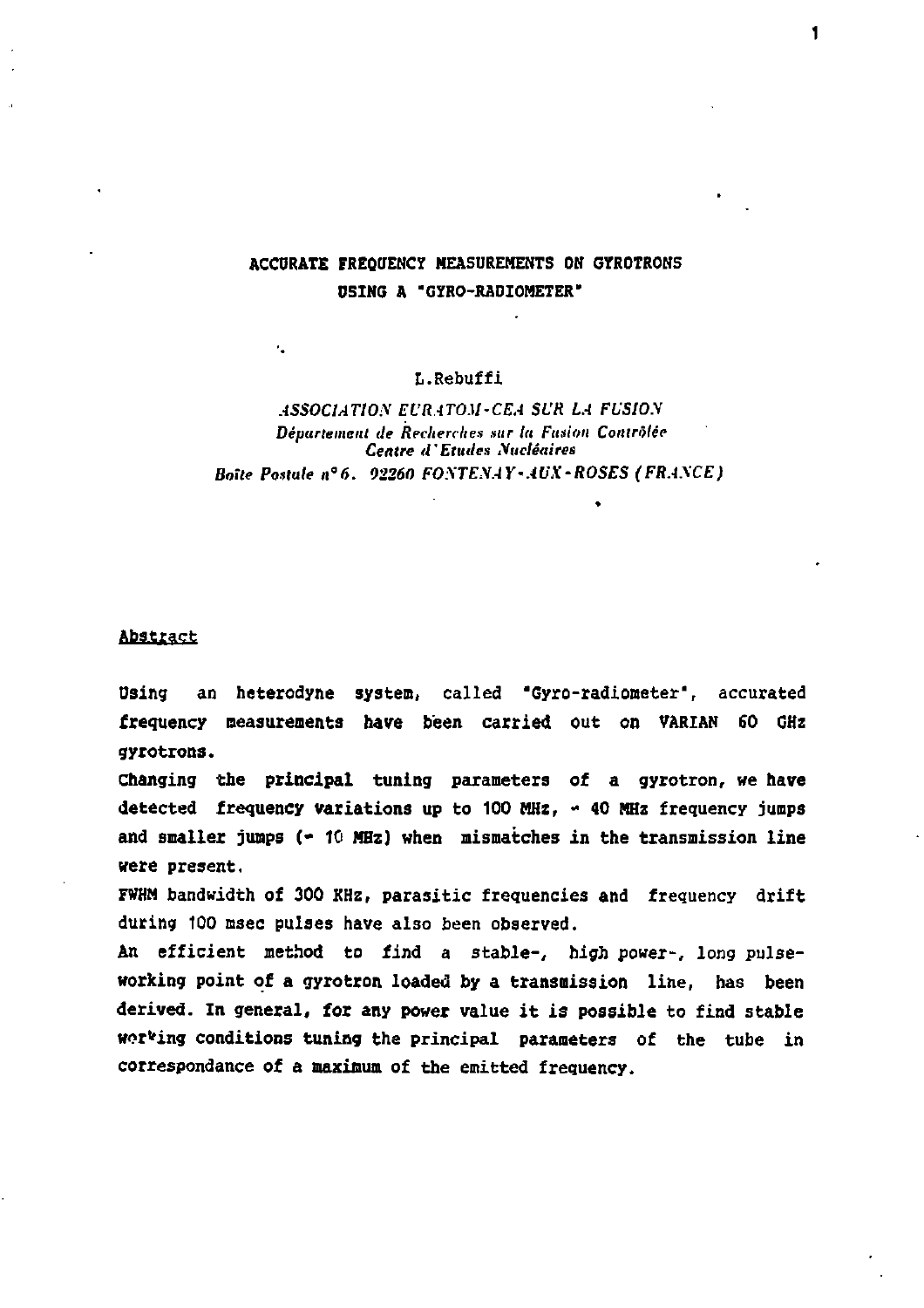#### **INTRODUCTION**

**The Gyrotron, a high power millimeter wave source, based on stimulated cyclotron emission, has been developed in the last twenty years. It consists (schemes in fig. 1 a,b) of an electron gun of the magnetron type which produces an annular electron beam. These electrons after being accelerated in a growing magnetic field,flow in a circular waveguide cavity (of dimension close to the cut-off for a**  TE<sub>D1</sub> mode) where they interact with a R.F. wave. A relativistic phase **bunching of the electrons (in presence of a static uniform magnetic field due to superconducting magnets) permits to transfer the electron azimutbal energy to the e.m. wave. Later on, the electron beam reaches the collector, and the high power wave exit through a vacuum window. It is well known from gyrotron theory [1],[2],[3],[4], chat the strongest generation of e.a. oscillation takes place when the frequency of one of the high-Q TE modes of the cavity is close to the**  fundamental electron resonance frequency Q<sub>r</sub>, following the fundamental **equation :** 

**B - Bc = Jtl . vll** 

where  $\Omega$  is the radiated frequency,  $k\theta = v/L$  depends on the cavity length L, vW is the electron velocity parallel to the cavity axis and

$$
Q_r = (e.B) / (\gamma.m_n)
$$

e and  $m_n$  are the charge and the rest mass of an electron,  $\tau=1+(Vc/511)$ **is the relativistic factor, Vc is the Cathode Voltage in KV.** 

**An almost linear frequency increase with the magnetic field has been experimentally shown (about 200 MHz/KG) [5]. The "S" shape line of the frequency f versus the cavity magnetic field , should be explainable using a non linear theory [£].** 

**Frequency tuning of a gyrotron of the order of 100 MHz or more,has been verified too [5],[6].** 

**A frequency decrease has been obtained increasing the Cathode Voltage**  Vc [6]. Besides it is known that an increase of frequency corresponds **to a power decrease [7] and that there is a certain distance between** 

ŗ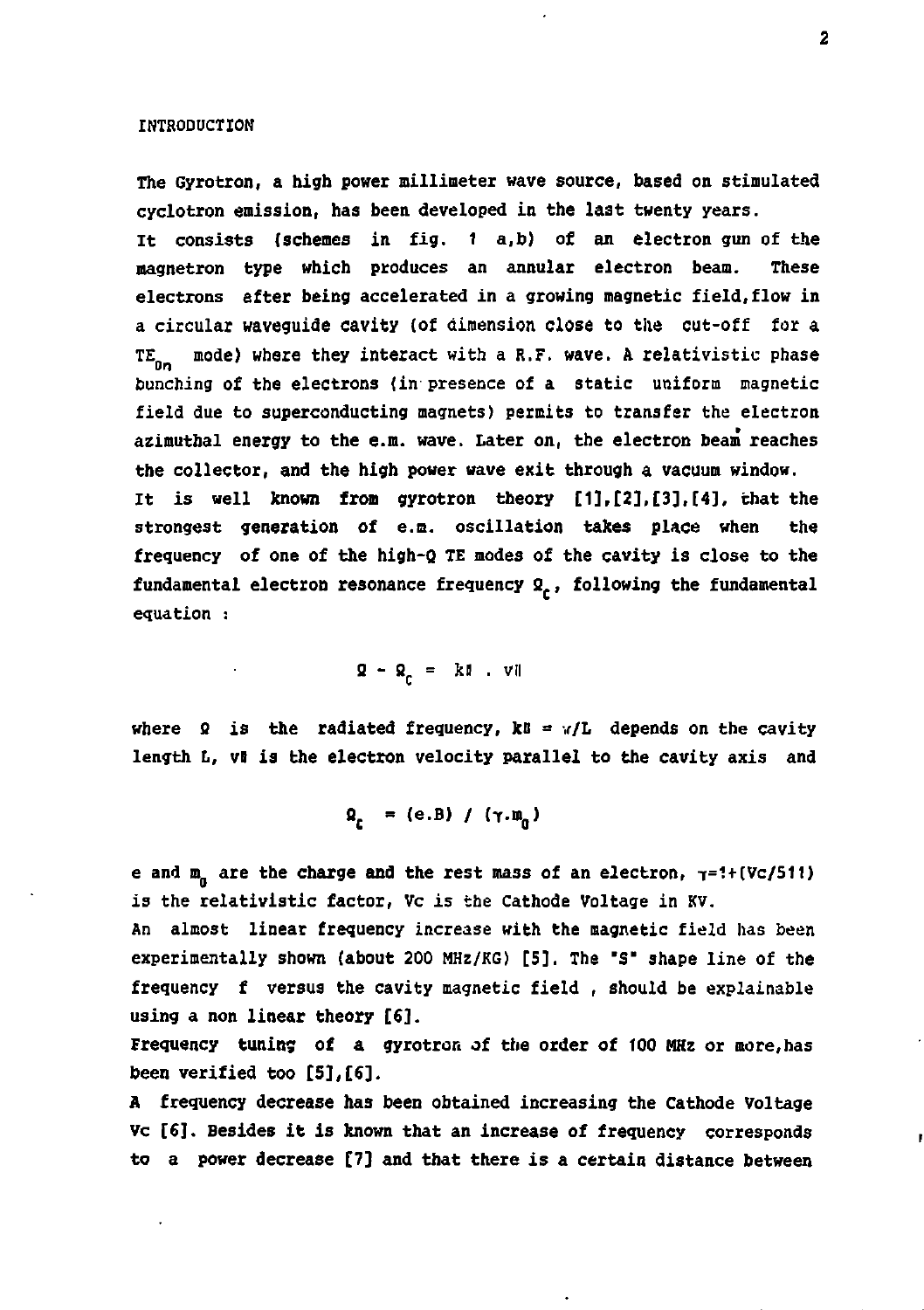**the frequencies of the possible resonating modes in the cavity [5],[7]. Anomalous frequency behaviours axe reported in [6],[8] showing frequency jumps and "0" shape** *ioi* **the frequency variation. Nevertheless a really detailed frequency measurement of a gyrotron had never been performed.** 

**Accurate frequency measurements are necessary not only for developers but also for gyrotron users. In fact, a frequency control permits a correct use of the source, avoiding spurious modes oscillations at wrong frequencies (thus avoiding localized heating due to trapped modes between the gyrotron window and the cavity]. Moreover when a power transmission line is connected with a gyrotron, mismatches could be present. Spurious modes generated by the source or by the line could cause either high losses or breakdowns due to trapped modes in the line, or power reflection. These problems became more and more important for Ion; pulses or CW regimes. Besides a bad VSWR can reduce the output power up to 30\* [5]. Therefore, as the frequency behaviour of a gyrotron is sensitive to a mismatch in the line, an accurate frequency measurement could bring informations about the gyrotron/line matching.** 

**For these reasons we have decided to control carefully the signals emitted from the three 50 GHz -200 KW 100 msec pulsed gyrotrons (VARIAM VGE 8060 B SN 011/012/013 with complex cavity**  $TE_{0,11} - TE_{0,21}$ **)** used for the ECRH experiment in the TFR tokamak. **f**requency variations **of each gyrotron have been measured for variations of the most significant tuning parameters of the source, The parameters variation range was limited to a safety working zone, indicated by the constructor. The measurements have been effectued using a radiometer to detect the signal coming out of the gyrotrons.** 

**The heterodyne system permitted to detect on a single shot real-time base even weak or parasitic modes in presence of a strong principal mode signal.** 

**The precision of the measurements, the interesting frequency behaviour of the gyrotrons, the possibility to tur.e a gytotron using this frequency measurement, and the fiability of the device, pushed us to call this instrument : "Gyro-Radiomecer".** 

**3**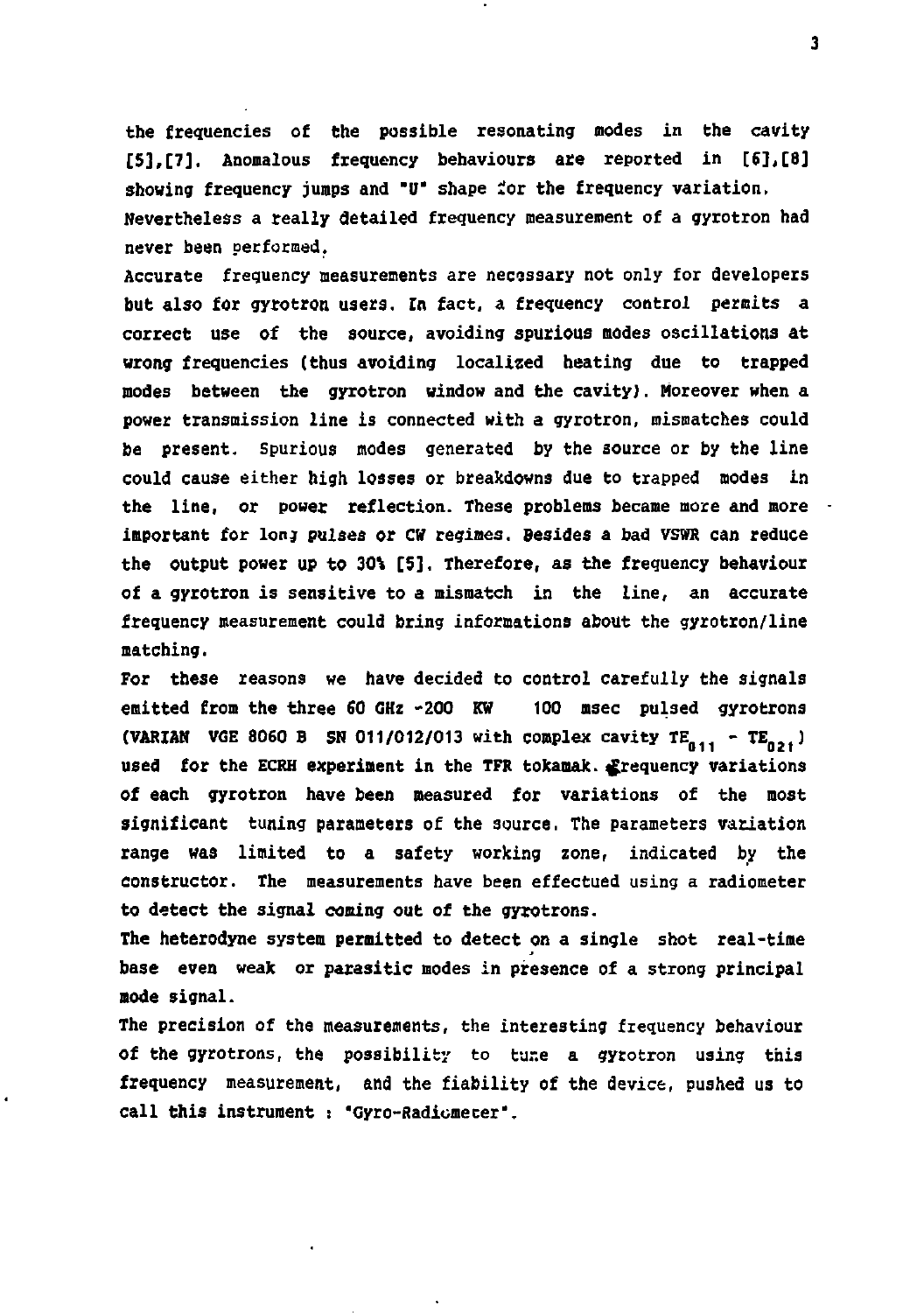#### **1 THE GYRO-RADIOMETER**

A high power millimiter wave is emitted by the gyrotron in an **oversized circular waveguide (• = 63.5 mm). The first component of the transmission line, an arc detector, couples this wave into a standard rectangular waveguide, by mean of a non calibrated hole (coupling coefficient in the 50-60 dB range). Then the signal enters the gyro-radiometer as shown in fig. 2. The lack of a mode-selective coupling does not permit a power calibration at the detection. This wave is then coupled with a signal from a local oscillator (L.O.). We have used a VARIAN klystron (VRE 2103 A-73 Power - 500-1000 mW) tunable in frequency (56.9-62.9 GHz), but cheaper and simplex centimetric source to handle, as a Gunn diode, can be used as well in one of its harmonics. A cavity wavemeter (THOMSON-CSF) gives an absolute frequency measurement of the sources, with an absolute error of about - 60 GHz and an instrumental resolution of 10 MHz. Variable attenuators are used to modulate the amplitude of the signals. At the end of the device a wide-band detector can be used to detect the beating wave. Otherwise, if a centimetric L 0. is used, the gyrotron signal can beat directly in an harmonic mixer. The signal is then sent to a spectrum analyser (we used a H.P. 8552 B IF section, 3553 B RF section). A 300 KHz filter and a scanning time varying between 0.2 msec and 1 msec has been used. A large frequency scan (-3 GHz) is possible varying the frequency of the klystron, while the spectrum analyser permits a precise scan (in our experiment reduced at the 0-110 Nhz range).** 

**With this system it is also possible to detect the beating of the signals emitted by two gyrotrons, when the local source is excluded. This experience has been successfully carried out, using the Gyrotrons**  *t* **Oil and** *t* **012. Changing their tuning parameters, we have obtained a**  beating frequency in the range 10-80 MHz  $(w_{011} - w_{012})$  detected by the **Gyro-radiometer. The total output power was always greater than 350 KW. The plasma in the tokamak, considered as a nonlinear medium, was probably sensible to this beating, but the coupled power was very low to detect a visible effect of resonance on the ionic population.**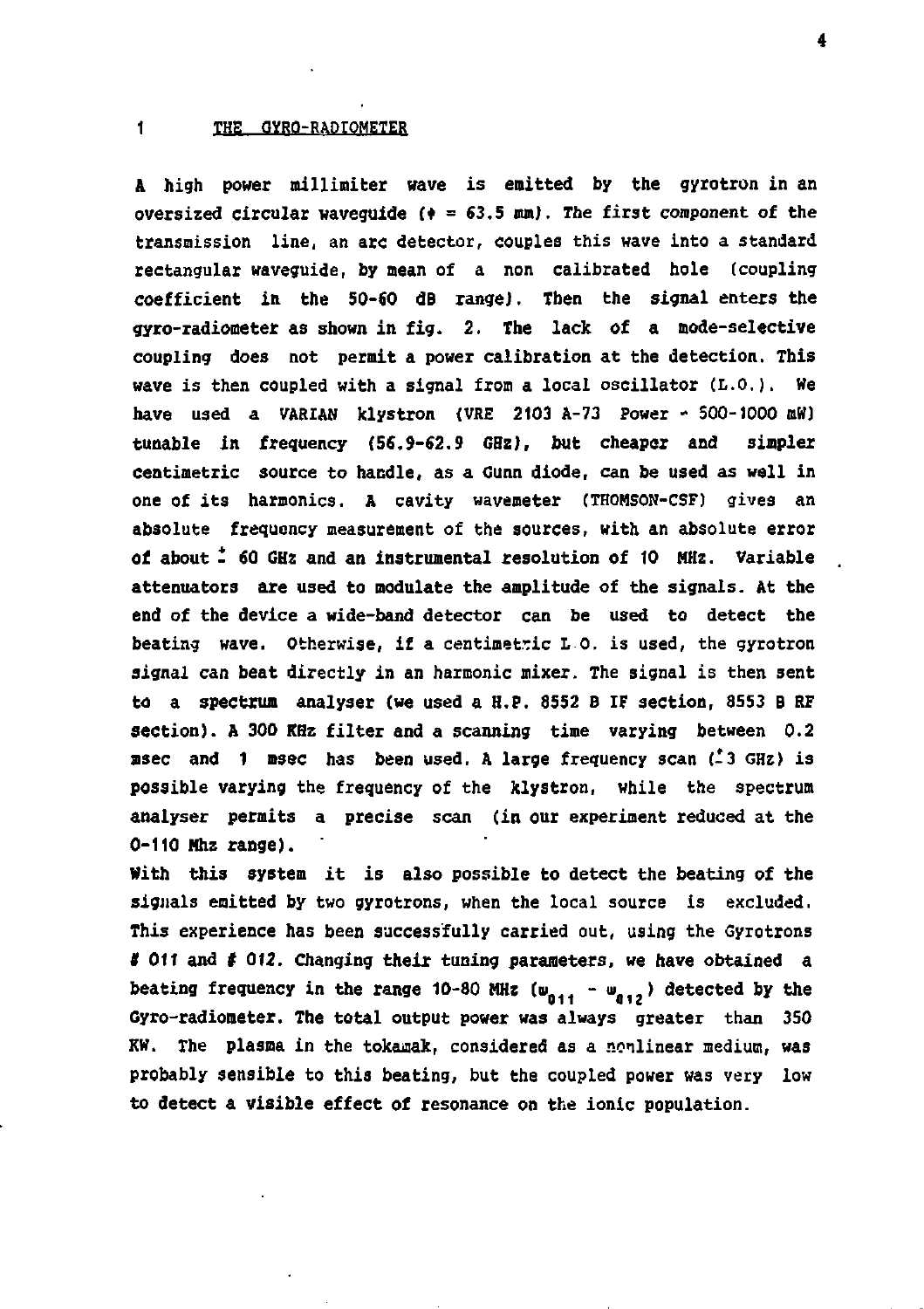$\ddot{\phantom{a}}$ 

The signal emitted by the gyrotron at a frequency w<sub>i</sub> can be described **by the expression** 

Ť

$$
E_1 = A_1 \cos(\omega_1 t + \varphi_1)
$$

**This wave will enter the gyro-radiometer and beat with the wave**  generated by the L.O. at a frequency  $w<sub>2</sub>$  (close to  $w<sub>4</sub>$ ) which can be **described by** 

$$
E_2 = A_2 \cos(\omega_2 t + \phi_2)
$$

**The beating intensity of the two signals detected by the mixer is:** 

$$
I - (E_1 + E_2)^2
$$
  
\n
$$
I - (A_1)^2 / 2 + (A_2)^2 / 2 + (A_2)^2 / 2 + (A_3)^2 / 2
$$
  
\n+  $(A_1)^2 / 2 \cos(2\omega_1 \pm 2\omega_1) + (A_2)^2 / 2 \cos(2\omega_2 \pm 2\omega_2) +$   
\n+  $A_1 A_2 \cos[(\omega_1 + \omega_2) \pm + (\omega_1 + \omega_2)] + (A_2)^2$   
\n+  $A_1 A_2 \cos[(\omega_1 - \omega_2) \pm + (\omega_1 - \omega_2)]$   
\n(10*w* frequency term)

If two frequencies w, and w, are present, only the low frequency term **will be detected by the nixer. Thus, on the spectrum analyser we will see the difference of the two frequencies (in our experiment we always kept the position:** *m* **gyrotron < w local source).** 

**If spurious frequencies appear, the analysis becaaes more complicate.**  Supposing to have a spurious frequency  $\mathbf{u}_n$  with

$$
E_3 = A_3 \cos(\omega_3 t + \varphi_3)
$$

**then the intensity of the low frequency detected signal will be:**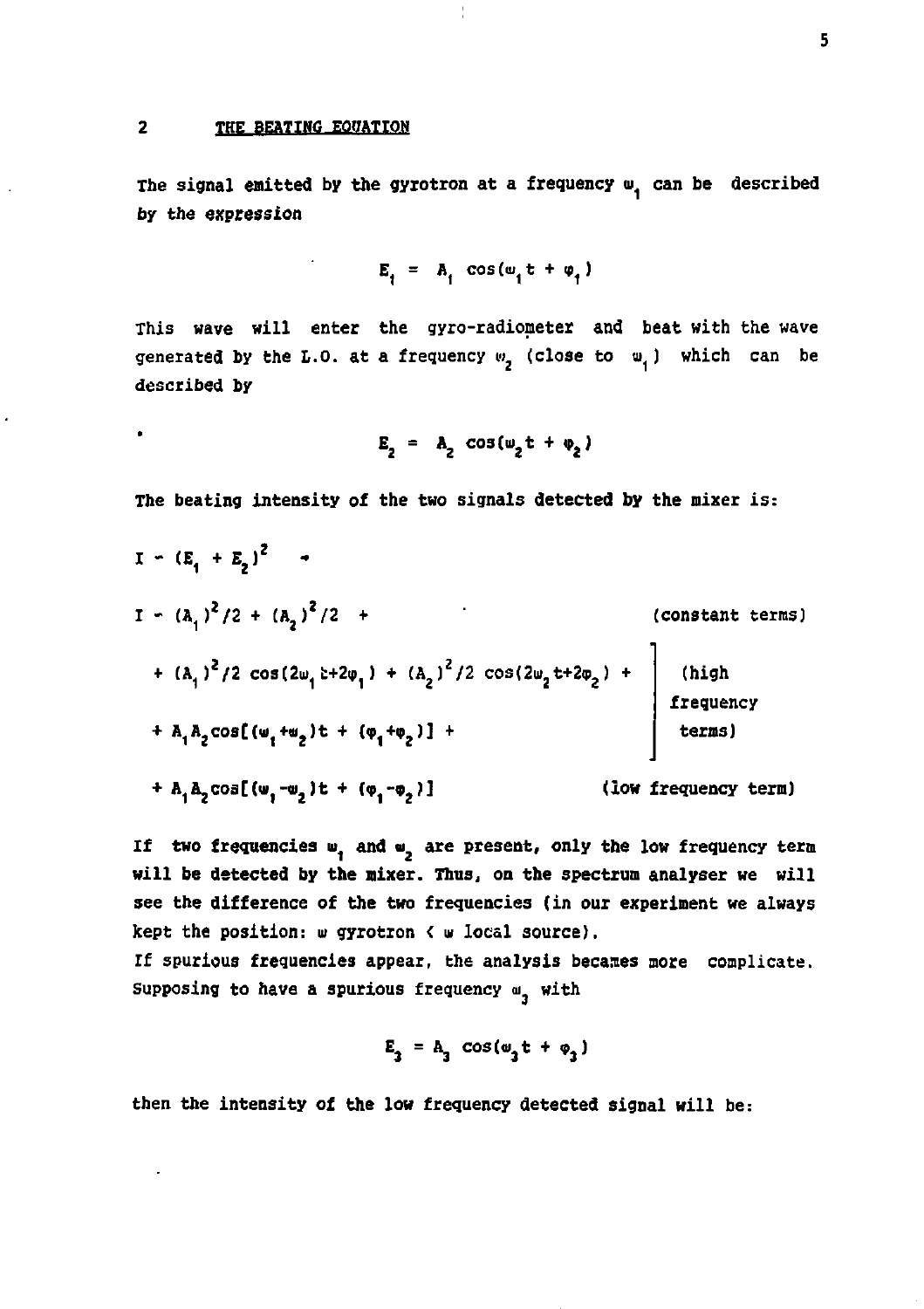$$
I - A_1 A_2 \cos[(w_1 - w_2)t + (w_1 - w_2)] +
$$
  
+ A\_1 A\_2 \cos[(w\_1 - w\_3)t + (w\_1 - w\_3)] +  
+ A\_2 A\_3 \cos[(w\_2 - w\_3)t + (w\_2 - w\_3)]

To avoid three spectral lines, it is better to take  $A_2 \rightarrow A_1$  and  $A_2 \rightarrow A_2$ **A , controlling A with the attenuator. In this case there will be**  only the principal spike  $(w_2 - w_1)$  and the spurious one  $(w_2 - w_1)$ . Moreover, beating harmonics of the type  $n.(w_2 - w_1)$ , have to be **avoided. Anyway they are easy to recognize, and a small variation in the reference frequency of the L.O. is sufficient to move them out of the detection range.**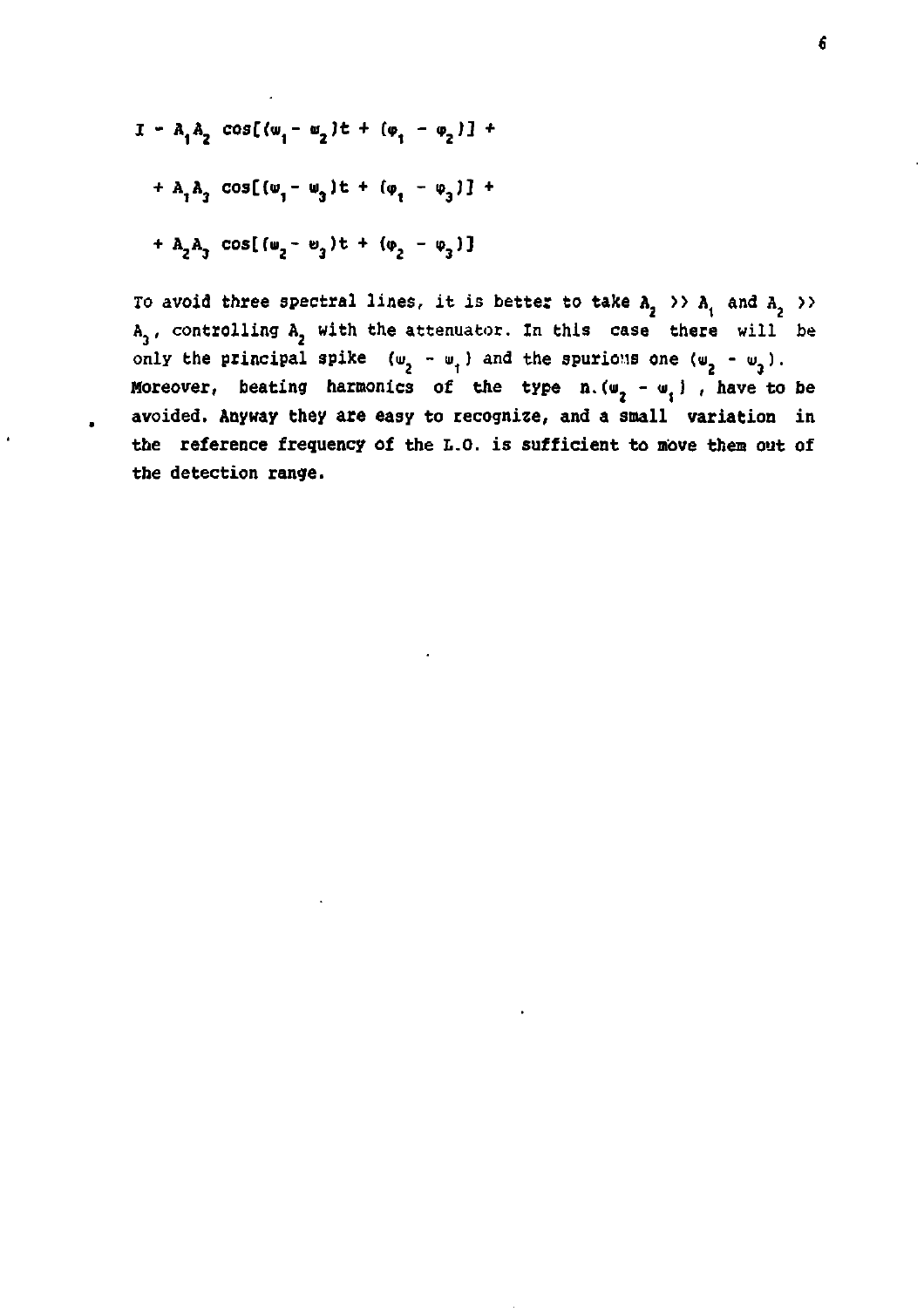#### 3 **GENERALITIES ON THE FREOUENCY MEASUREMENTS**

**The local low power source used was a klystron delivering a stable reference signal (frequency fluctuations less than 250 KHz during a 100 msec gyrotron pulse). In the spectrum analyser,a 300 KHz filter has been used. Thus the precision in the frequency measurement is 3.10<sup>s</sup> Hz / 60.109 Hz » 5.10"6 .** 

**A U parasitic signals leading to spurious spectral lines can be easily avoided with a careful mounting.** 

**During a pulse the used spectrum analyser scans only once the frequency range in the preset tine. We usually detected the spectral line in the middle of a pulse. When necessary, we have moved the scanning time all along the pulselength.** 

**Even if the absolute frequency measurement given by a cavity wavemeter had anincertitude of t60 MHz, the relative frequency measurement assured by the heterodyne system permitted at least, a precision in the order of few hundreds KHz. The reproducibility of thé frequency measurement and of the gyrotron setting was limited only by instrumental precision and by stability (which nevertheless was rather good) of the electrical setting parameters of the tube.** 

**Within these limits this heterodyne system gave a precise frequency measurement and an easy and good reproductibility of the measures.** 

**In the frequency measurements carried out for each gyrotron, parameter variation curves have been obtained changing only one parameter at a time while others were kept constant.** 

**Pulses of 10 msec have been used, with a scan time of 1 msec. The variation range, for each parameter was in the safe working zone (given by the constructor), to avoid dangerous or anomalous regimes. This has limited the variation of the gyrotron parameters in the ranges reported in table I.** 

**The set up for the frequency measurement at the gyrotron exit .using an arc detector and a water load, is shown in fig. 3 . sometimes frequency tests have been performed connecting a gyrotron with part of a transmission line. In this case the used scheme is shown in fig. 4.** 

**7**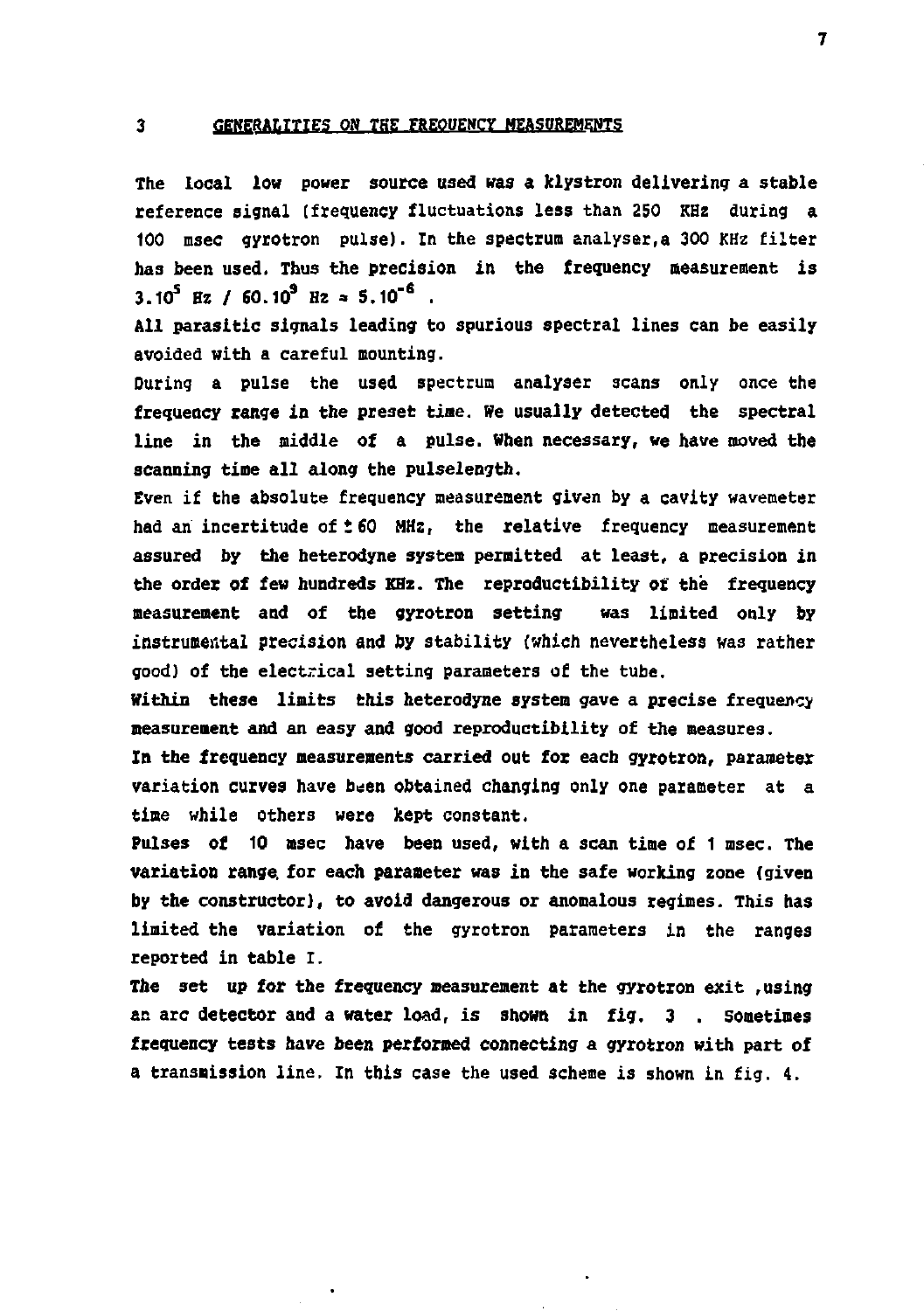| <b>Beam Current</b>          | 1,                        | $5$ or $8$ Amps        |
|------------------------------|---------------------------|------------------------|
| Cathode Voltage              | ण.<br>"                   | $-80$ KV $\sim$ const. |
| <b>Top Main Coil Current</b> | Ι,                        | 17.70-18.70 Amps       |
| Bottom Main Coil Current     | $\mathbf{r}_{\mathbf{z}}$ | 14.00-14.30 Amps       |
| Cathode Coil Current         | $\mathbf{r}_\mathbf{s}$   | $0.95 - 1.20$ Amps     |
| Gun Anode Voltage            | ν.                        | 18.00-19.30 KV         |

TABLE I

, j

ś

Ł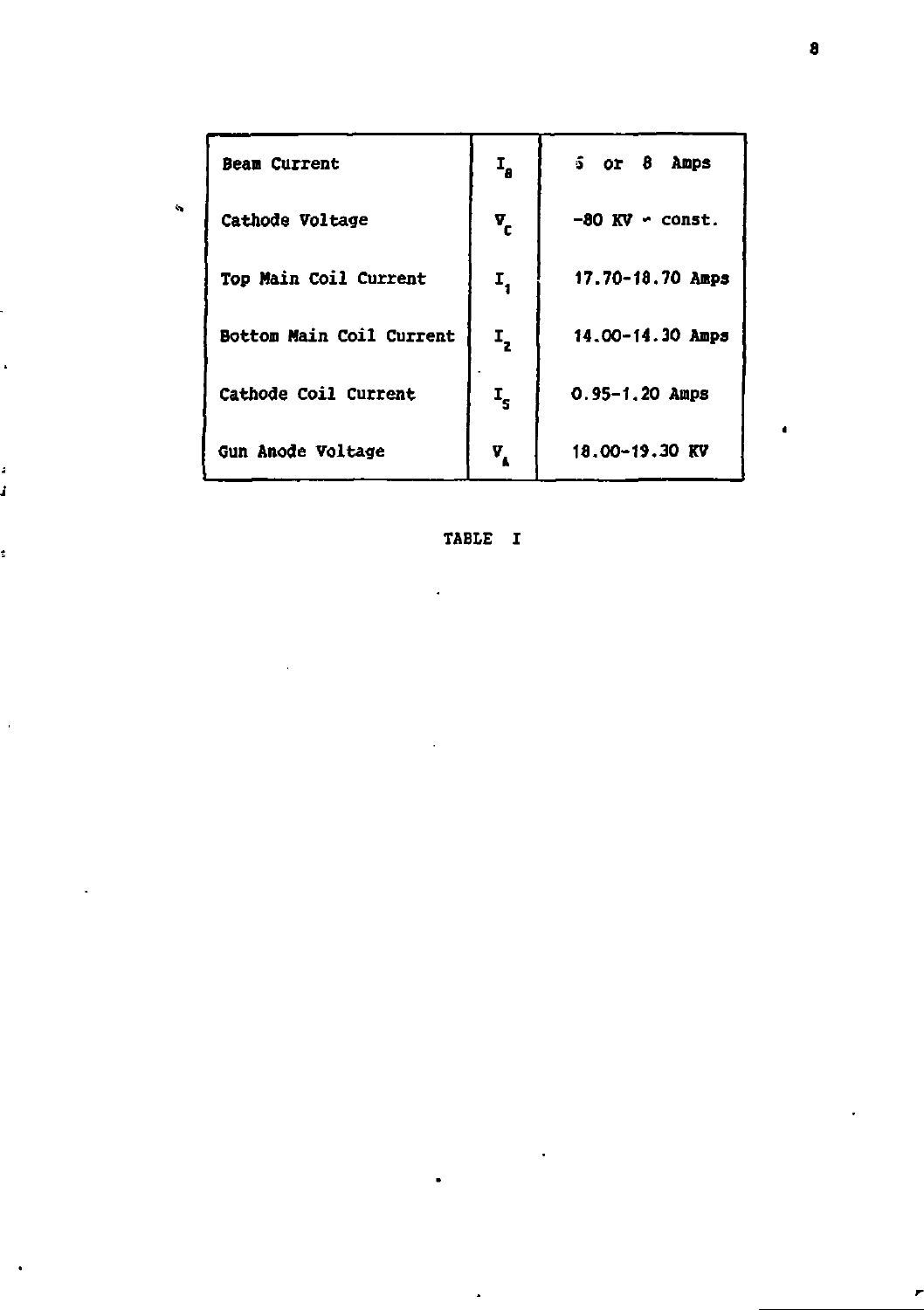### **4 PULSE ANALYSIS**

**He define 'stable pulse" a pulse having a neat spectral line, as narrow as possible, without jumps in frequency (fig.5). A scan of the**  local oscillator frequency (60  $\stackrel{*}{\sim}$  3 GHz) in a "stable" operating point **of the gyrotron, showed that there were no other frequencies in [th.it](http://th.it)  range.** 

**For a stable pulse, the measured bandwidth (Full Width Half Maximum : FWHM) waj about 300 KHz (-5J KHz) lioth at high (230 KW) and at low (50 KW) power.** 

**For an instable pulse (fig. 6) the bandwidth was considerably larger (several MHz), the frequency varied rapi-.Uy during the pulse (even jumping)** and the pulse breaked easily.

**Instable pulses «ere obtained for particular setting of gyrotron parameters. For instance, in the high power (220KW) non distruptive 10 nsec pulse of fig. 7, a frequency jump of 5 MHz is shown. When the scan time was not fast enough (1 msec in this case) two spiXes appeared. A scan time of 0.2 m3ec was necessary to detect only one spectral line, indicating that the frequency jump appeared after 0.2 msec and before 1 msec with respect to the usual scan time. In this case also the direct frequency measurement (using a cavity wavemeter ) showed the frequency jump.** 

**For a correct gyrotron behaviour it is better to avoid these zones of instability.**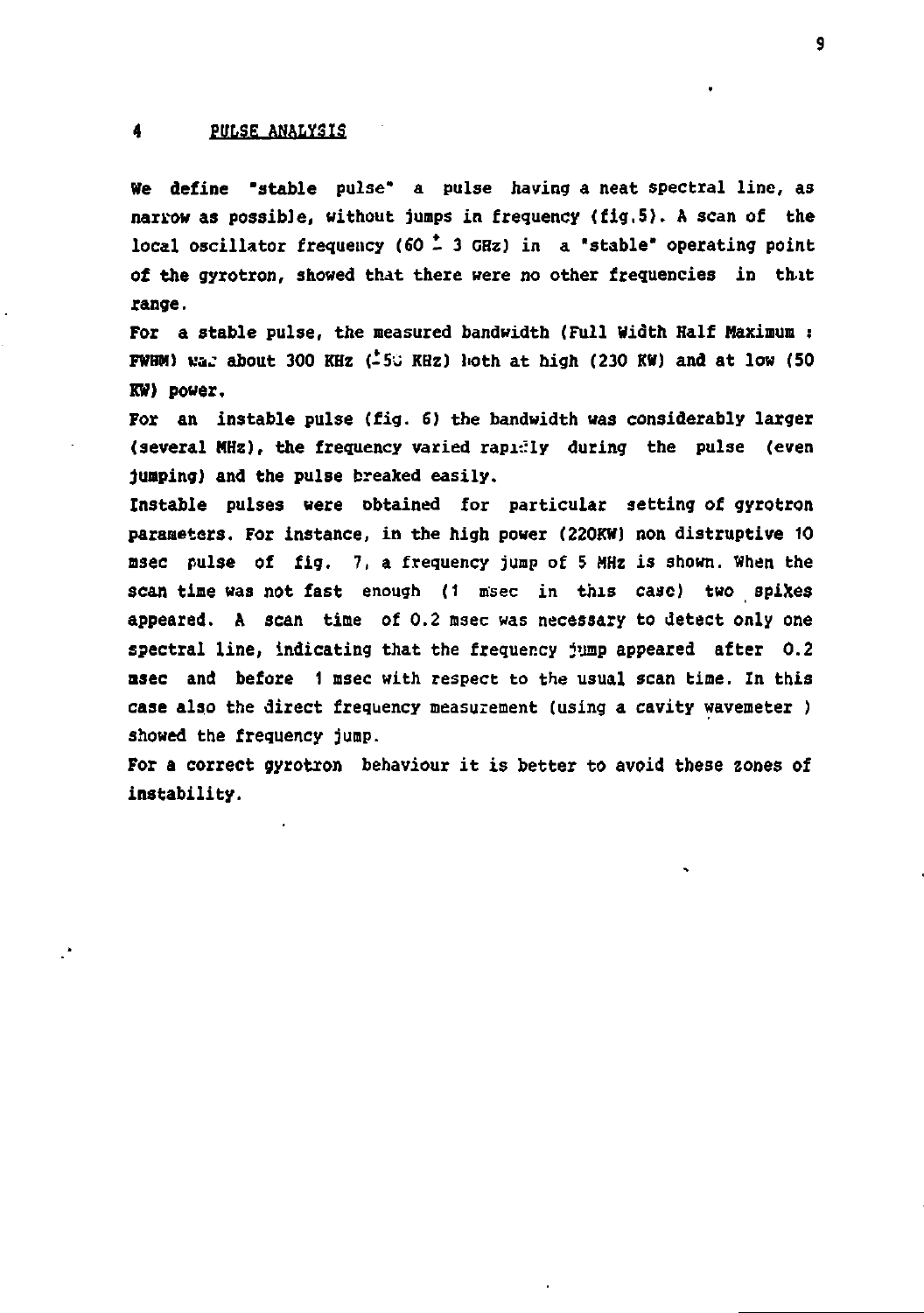### **s FREOUENCY EASUREMENTS ON GYROTRON # 011**

**Among the three tested gyrotron, this is the most stable, giving a continuous frequency variation for a change of the setting parameters. Assuming a frequency of 59.024 GHz for the usual working point, the frequency range 59.804-59.904 GHz has been explored.** 

5.1 **Frequency and Power vs I**, for different I<sub>n</sub>

**In fig. a power and frequency variations vs I (Cavity Main Coil**  Current) for  $I_a = 6$  Amps and 8 Amps are reported. **Frequency** and power are higher for Beam Current  $I_n = \theta$  Amps. The f vs **I curves show an almost linear behaviour, confirming the 'S' shape variation [8]. We could better say that there is a small ondulation of the frequency curve around a linear variation. Obviously for a main coil current increase there is a magnetic field increase and hence a**  frequency increase (as Qc is proportional to B), and a power decrease. **Linearizing the power decreasing rate, we could say that it has a negative slope of 1.21 MHz/KW.** 

The  $\Delta f$  Max (maximum frequency variation for one curve at  $I_n$  - const) **is about 90 MHz.** 

## **5.2** Frequency vs V<sub>1</sub> for different I<sub>z</sub>

**In fig. 9 is shown the frequency variation vs the Gun Anode Voltage for different values of I** *.*  The curves tend to have a maximum for higher V<sub>1</sub> at increasing I<sub>1</sub> **values.** 

At I<sub>,</sub> - const the Af Max is about 40 MHz.

**5.3** Frequency vs I<sub>2</sub> for different I<sub>1</sub>

**The f vs** *I2* **curves shown in fig. 10 ere monotonously growing, with the**  same slope as for the frequency variation due to a change in I<sub>1</sub> (-225) **KHz/KG which corresponds at about 115 MHz/A). This result is**  understandable because I<sub>1</sub> and I<sub>2</sub> (currents in the cavity magnetic coils) have the same influence on the resonance frequency. The I<sub>1</sub> and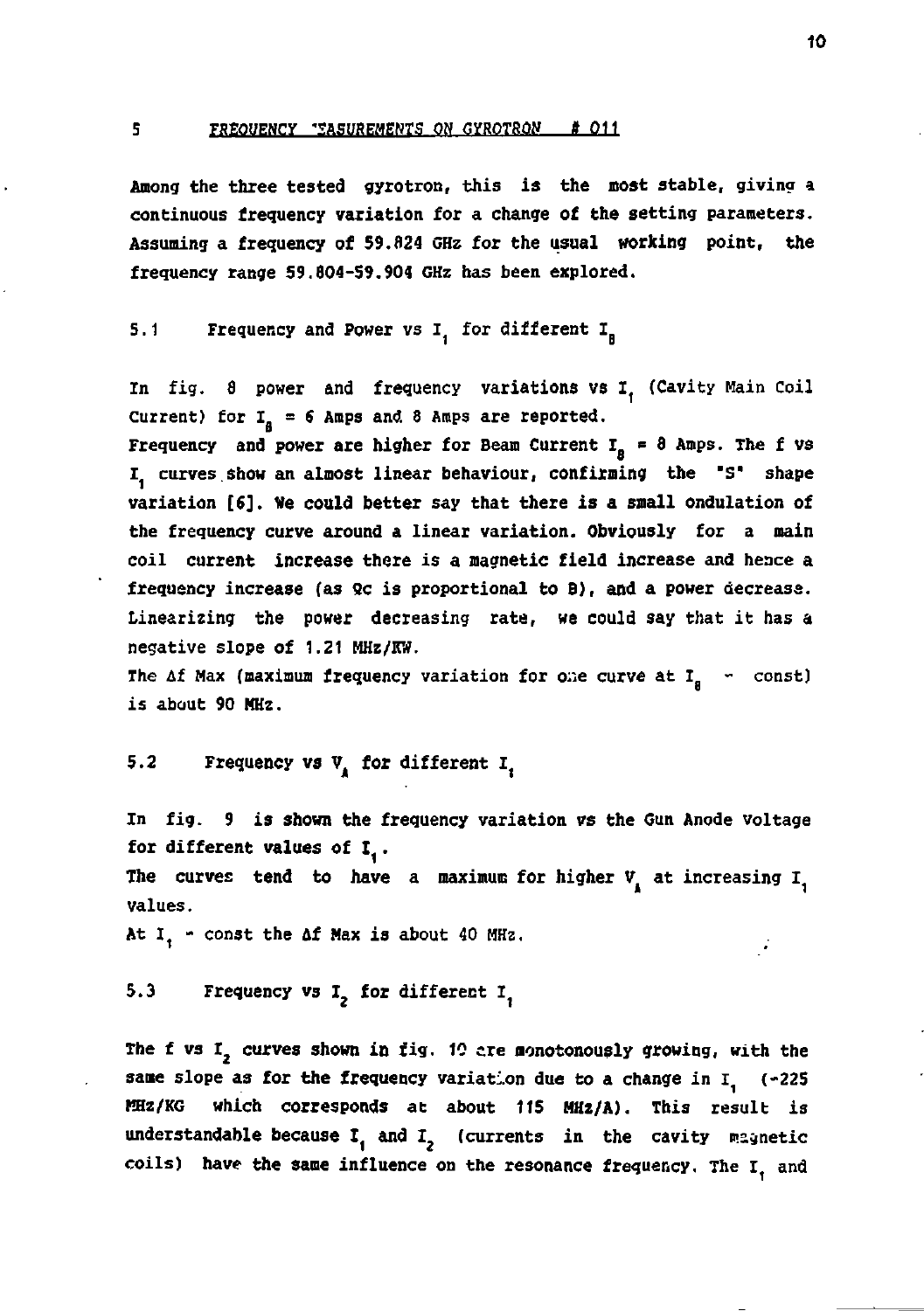I<sub>2</sub> values are very similar, and as I<sub>1</sub> is chosen to increase power (at I<sub>n</sub> fixed), I<sub>2</sub> is used to optimize the shape of the magnetic gradient in the cavity. Thus if we change  $I_1$  to choose the power, also  $I_2$  has **to be changed to optimize the efficiency of the interaction in the**  cavity. A small adjustment of I<sub>2</sub> is sufficient to maximize the output **power for a given value of the other parameters.**  The Af Max at I<sub>1</sub> - const is about 30 MHz.

## **5.4 Frequency vs I for different** *1^*

In fig. 11 is reported the frequency behaviour for a variation of I<sub>r</sub> **at different I,. Also in this case the curves show a maximum of the**  frequency, which is at higher values of I<sub>c</sub> for increasing I. values. The Af Max at I, - const is about 30 MHz.

### **5.5 Frequency vs Pulse-time**

**For fixed working parameters of the gyrotron in stable pulse operation, we have looked at the frequency variation during a pulse of 100 msec. The center scanning frequency was varied in a range of several MHz. Variation of the different frequency components of the pulse vs time were displaied on the spectrum analyser. The good stability of the power supply, allowed us to verify the correct reproductibility of pulses (for fixed parameters). Making a fast**  frequency scan, the error due to the drift of the I<sub>n</sub> was limited at **about 1 MHz for the whole sequence of measurements.** 

**In figs. 12, pictures of the appearing time of the different frequencies which composed the pulse are shown. In fig. 13 we have tried to summarize these results, giving in ordinate the gyrotron frequency (f gyrotron a f klystron + if beating) and in abscissa the appearing time during the pulse. The amplitude of the detected signal is reported for each frequency in dB. Even if the device is not power calibrated, a relative calibration between the amplitudes of the frequency signals shows, in a precise time, the percentage of each frequency.** 

**It appears clearly that in the first 10 msec there is an increase in the significative values of frequency of 1.5 MHz . Then there is a**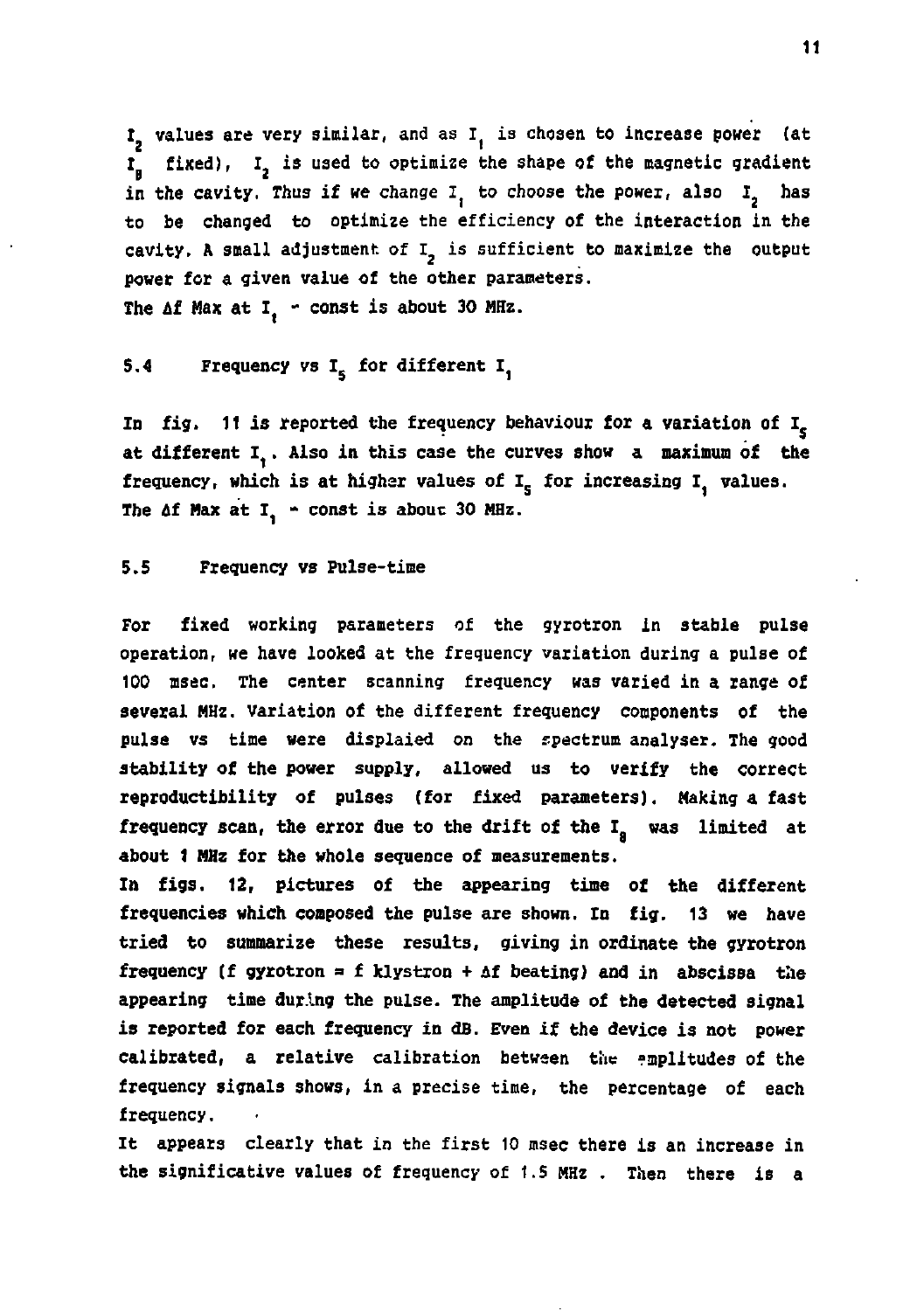**frequency decrease of 5.5 MHz. Such a frequency variation (6.10 /**   $60.10^9$   $\rightarrow$   $\cdot$  10<sup>-4</sup>) is very small a d ininfluent on the operation of the **gyrotron. A f.'tst explanation of this complex time evolution of the frequency, could be both the finite tiae constant of the Anode Voltage which reaches the asymptotical value in about 10 msec (giving an increase of frequency) and the increasing cooling of the cathode during the pulse (giving a decrease of frequency). A contribution to this drift could also be found in contractions and dilatations of the cavity due to thermal effects which, changing slightly the geometrical dimensions produce an increase or a decrease of the frequency.**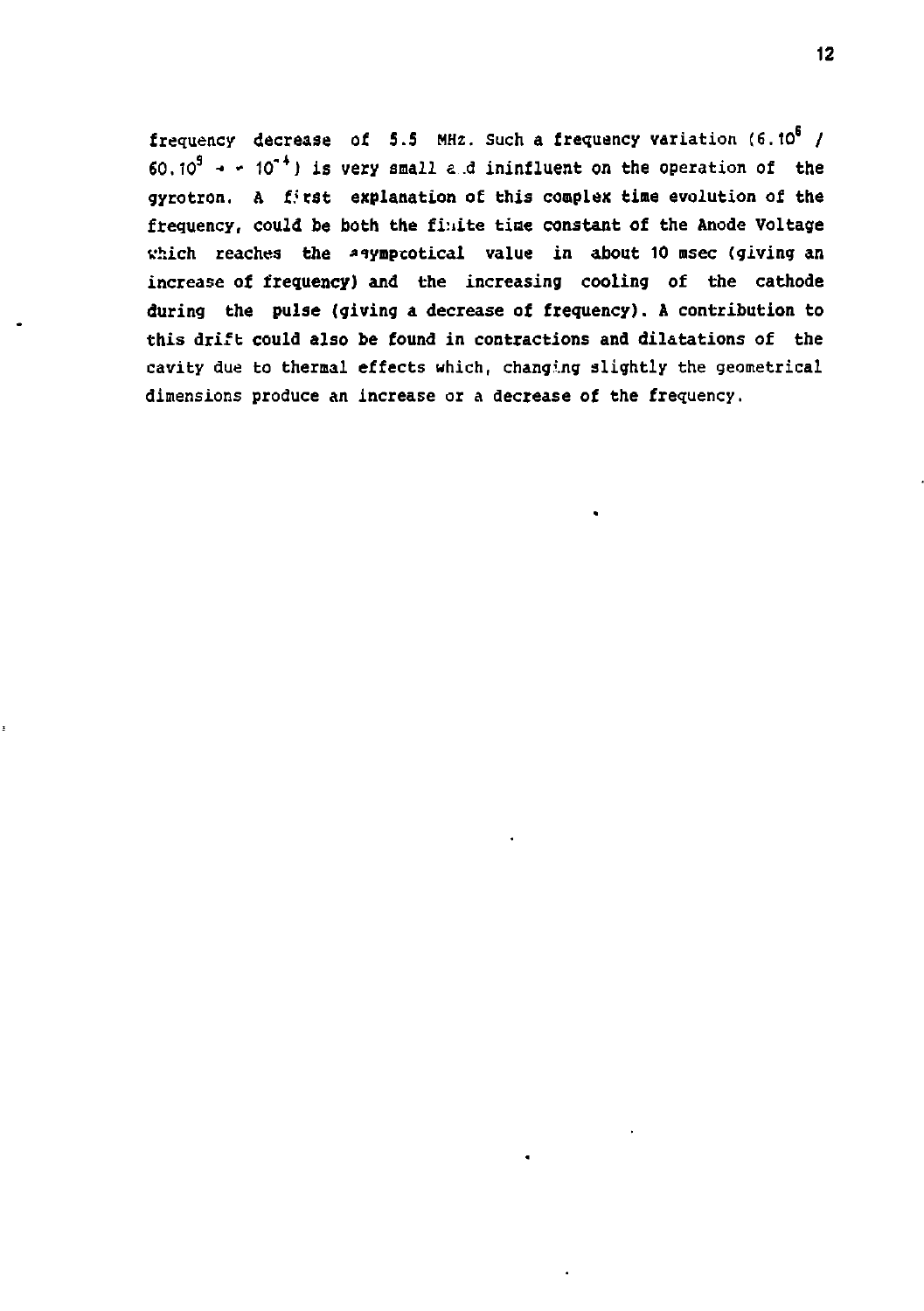**6 FREQUENCY MEA30REMEHTS ON OYROTRON** *»* **012** 

**For tbis gyrotron we have obtained the following frequency variation range: 59.850 - 59.940 GHz (-60 MHz) with a frequency of 59.860 GHz for the usual working point.** 

**In addition to the usual measurements with water load at the gyrotron exit (fig. 3), the calorimeter has been installed at the end of the**  transmission line, in the  $TE_{g_1}$  mode (fig. 4). Frequency measurements **have been carried out at a constant Ie value, for separate variation**  of  $I_1, V_2$  and  $I_5$ .

**6.1.1 Frequency and Power vs I, for different I** 

Also for this gyrotron an increase of I<sub>1</sub> produces a frequency increase **and a power decrease with an average slope of 1.25 HHz/KW (fig. 14).** 

**5.1.2** Frequency vs I, for different  $I_n$  : water load in the  $TE_n$ , **mode above the gyrotron** 

Looking into detail at the two frequency curves for  $I_n = 6$  and  $8$  Amps **(fig.15), we can see once again that they are almost parallel and show an "s" behaviour even in case of the frequency jump of about 30 MHz. The of Max was about 90 MHz.** 

**6.1.3** Frequency vs I, at I<sub>n</sub> =8 Amps, water load after the second bend of the transmission line, in the TE<sub>n1</sub> mode

**On the average tbis curve (fig. 16) follows the identical one with water load in TE . It has a "big" frequency jump of » 30 MHz at about**  the same I., but it has also three "small" jumps of  $\sim$  10 MHz. These **jumps show clearly the influence of a mismatched line on the gyrotron behaviour. In fact 10 MHz corresponds to twice the distance between**  the gyrotron cavity and the water load (- 15 m). We know from burning **papers and calorinetric power measurements, that this transmission line bad a low efficiency (- 70 4).** 

**Therefore we can think that spurious modes were created in the line, reflected by the Hater load (which is not adapted to these modes) and**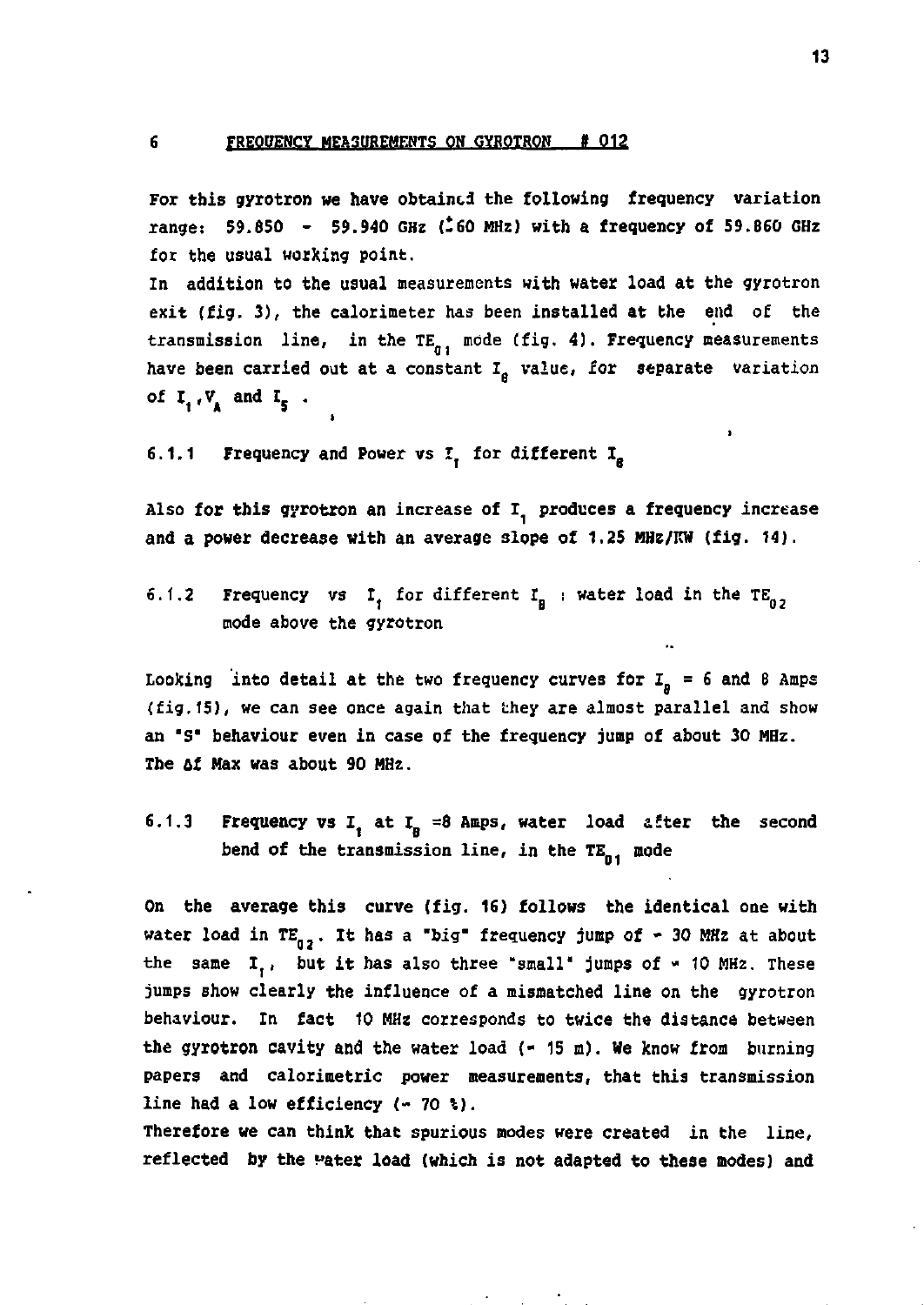**have influenced the electron beam in the gyrotron cavity.** 

**The "big\* jump was not due to a mode changing, because the signal front**  the TE<sub>nn</sub> coupler did not show any variation. Maybe in the jumping zone **this gyrotron works with electrical parameters which can cause an instability in the electron beam formation, giving a variation in the electrons speed distribution. Another explanation could be found in an excessive magnetic field tapering which could give rise to a saturating phenomenon of trapping for certain frequencies. When a critical value is reached, a relaxation of the saturation follows and the instability manifests itself in a frequency jump.** 

**Summarizing, the "big" jump is probably due to an instability of the electron beam in the gyrotron, whilest the small jumps are due to a mismatch in the transmission line.** 

## **6.2.1** Frequency vs V, for different I, ; water load in TE<sub>n</sub>, mode **above the gyrotron**

The curves (fig. 17) show a maximum in the frequency at increasing V<sub>1</sub> values for higher I. . "Big" frequency jumps ( $\cdot$  30 MHz) are present in **a definite range of I (18,20 - 18.30 Amps), The af Max at I1 - const is about 20 MHz without the jump and - 55 MHz with the jump.** 

## **6.2.2** Frequency vs  $V_{\lambda}$  for different  $I_{\lambda}$ ; water load in  $TE_{n,i}$  mode at **the end of the line**

**On the average the curves (fig. 18) have a behaviour similar to the case without transmission line, having a maximum, and a jump of - 30 MHz, but here there are small jumps (- 10 MHz) due to mismatches.** 

**6.3** Frequency vs I<sub>2</sub> for different I<sub>4</sub>; water load in TE<sub>n2</sub> mode **above the gyrotron** 

**A monotonous frequency increase is shown in fig. 19 for variation of**  I<sub>2</sub>, with big jumps of about 30 MHz in a definite I<sub>1</sub> zone (18.10-18.20 **Amps).** 

The  $\Delta f$  Max with I<sub>1</sub> - const is about 20 MHz without jump, and  $\sim$  50 MHz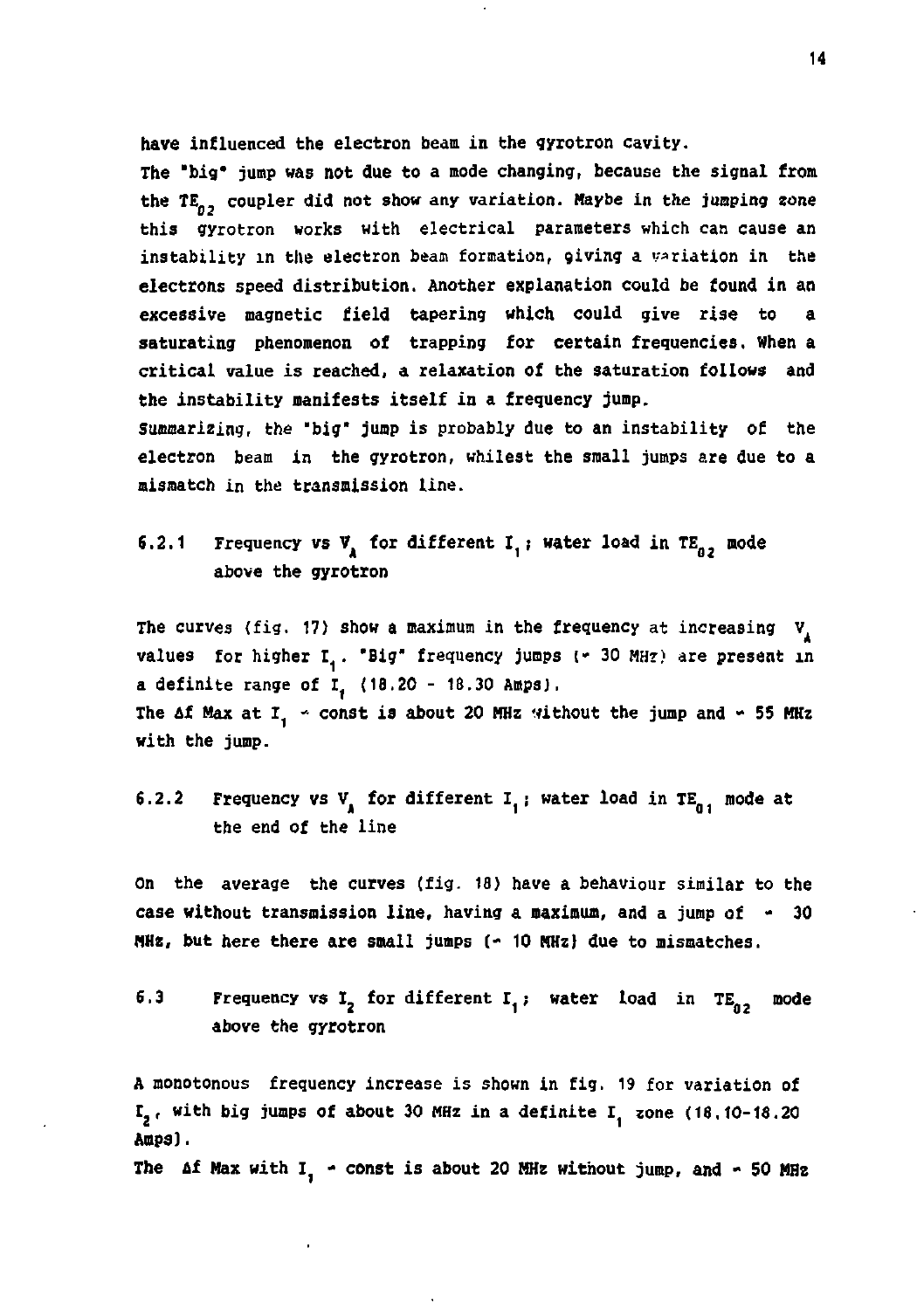**with jump.** 

Ī

**6.4.1** Frequency vs  $I_c$  for different  $I_t$ ; water load in  $TE_a$ , mode **above the gyrotron** 

Curves with maximum are shown in fig. 20. For increasing I<sub>,</sub> values **maxima are found at higher I<sup>s</sup> . A big frequency jump is present for 1,= 18.30.**  The  $\Delta f$  Max at  $I_1$   $\sim$  const is about 20 MHz without jump and 40 MHz with **jump.** 

**6.4.2** Frequency vs  $I_s$  for different  $I_t$ ; water load in  $TE_a$ , mode at **end of the line** 

**The curves are rather flat (fig. 21), with a big jump of 30 MHz at**  almost equal I<sub>c</sub> and small jumps of 10 MHz, due to mismatches in the **line.** 

**6.5 Frequency vs Pulse-\*ime** 

**The frequency evolution during the 100 msec pulse is shown in fig. 22. A variation of about 6.5 HHz has been detected. In the first 10 msec there is an increase of frequency,as shown in the detailed measurement reproduced in fig. 23. Later on, there is a frequency decrease.** 

**6.6 Frequency vs Cathode Voltage** 

**For this gyrotron we have checked that an increase of the Gun Anode Voltage corresponds to a decrease in the frequency, with an average slope of about 5 HKz/KV. The possibility of using this parameter to avoid the big frequency jump in a working zone of the gyrotron is effective.** In fact, a frequency jump always leads to some trouble in the pulse. Therefore it is better to avoid this area. The measured **small frequency variation ratio , ask for a large voltage variation to move sensitively the dangerous area.** 

**As the Beam Voltage is fixed for all the set of gyrotrons, optimizing Vc for one source, we could influence negatively the behaviour of** 

15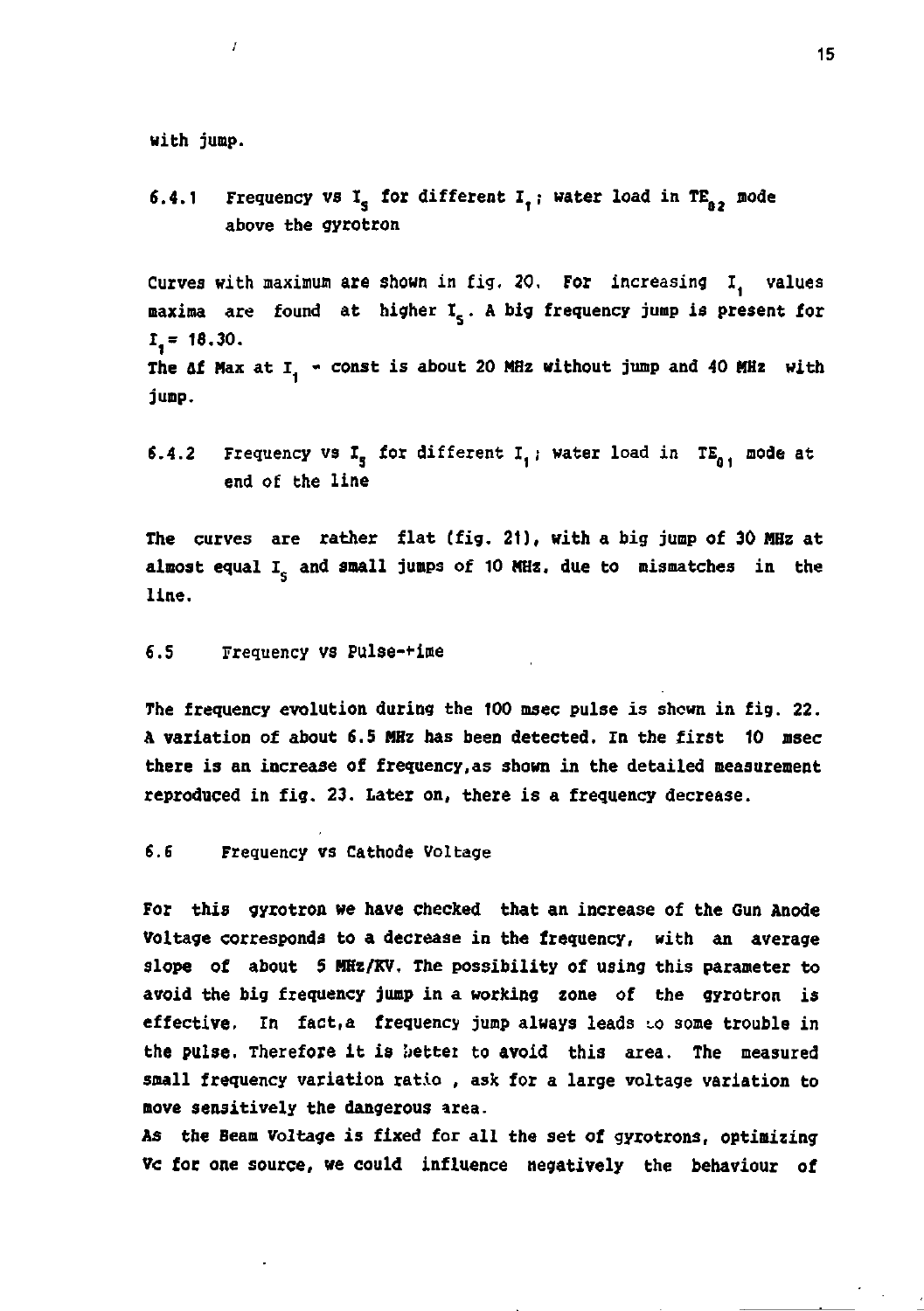**another one. Therefore we have avoided to tune a gyrotron using this parameter. Luckily, our (maximum power) working range** was **rather far from** this zone of instability, and no **effective** variation **of** Vc was needed.

 $\lambda$ 

 $\ddot{\phantom{a}}$ 

 $\ddot{\phantom{1}}$ 

f.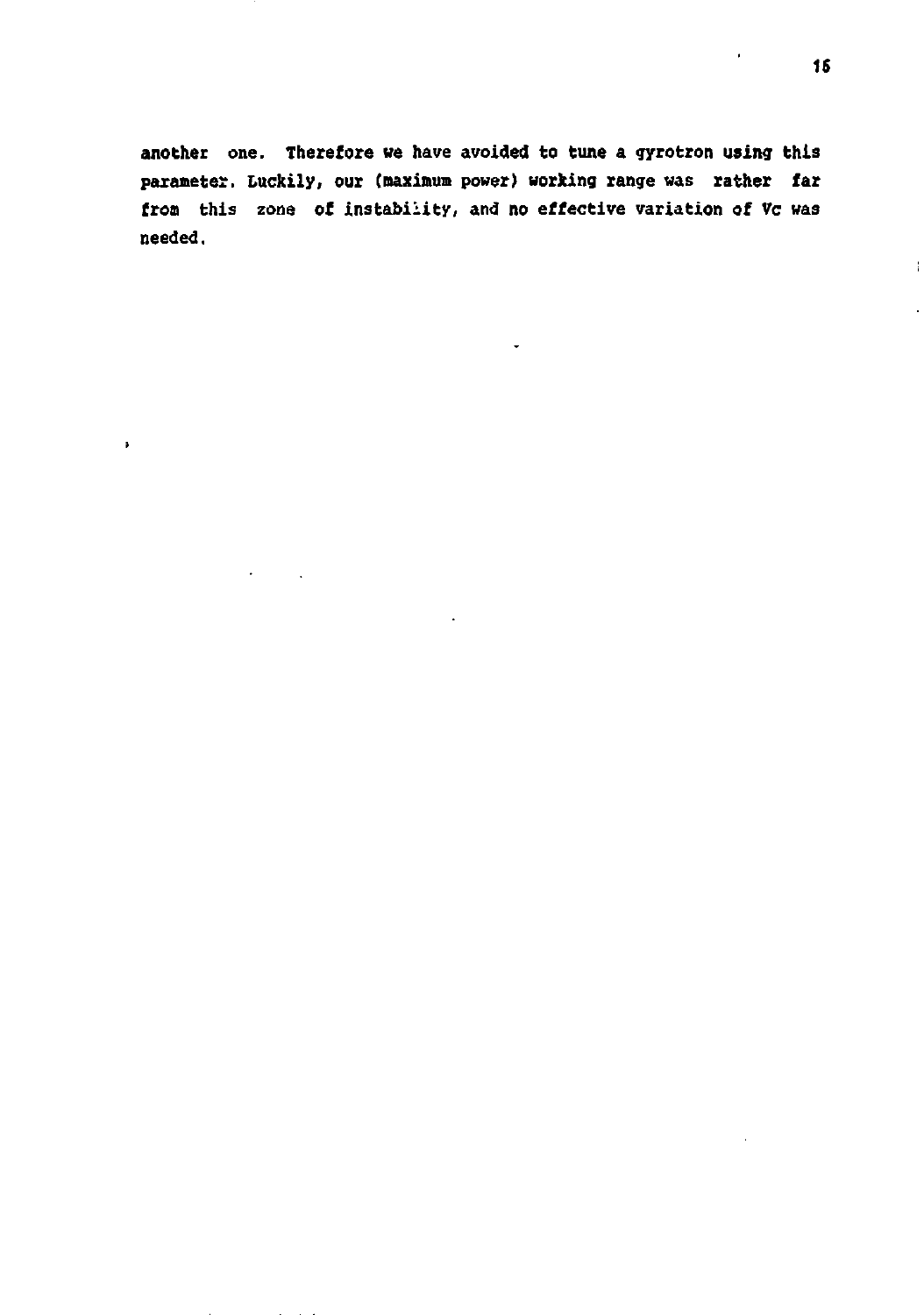### 7 FREQUENCY MEASUREMENTS ON GYROTRON # 013

**For this gyrotron the frequency has been varied from 59.897 to 59.992 CH2 {. 60 MHz) with an usual working point at 59.907 GHz. Measurements have been effectued for this gyrotron mounting the water**  load both directly above the source in the TE<sub>n,</sub> mode and at the end of the complete transmission line in the TE<sub>11</sub> mode.

**7.1.1 Frequency and Power vs I, for different I<sup>8</sup>**

**An increase of I. gives an increase of frequency and a decrease of power with an average slope of 1.2 MHz/KW (fig. 24). The power has an**  anomalous increase both at  $I_n = 8$  and 6 Amps for the same I<sub>,</sub> value. In **correspondence the frequency shows a jump of 40 MHz. We have to remark a** pulse instability for  $I$ , values close to the jump  $(I, \langle I, -jump \rangle)$ . When I<sub>1</sub> tends to I<sub>1</sub>-jump the spectral lines are larger and increase in **number (fig. 25). Reducing the scan time we have detected in this zone a frequency jumping time smaller than 1 msec. For a further increase**  of  $I_1$  ( $I_2$ )  $I_3$ -jump) we found a stable pulse behaviour.

7.1.2 Frequency vs I, for different  $I_a$ ; water load in TE<sub>n,</sub> mode **above the gyrotron** 

**The frequency increases with an "S" shape with a jump of 40 MHz (fig.26).** 

The *af* Max' for I<sub>n</sub> - const is about 90 MHz (including the jump).

7.1.3 Frequency vs I<sub>i</sub> for different  $I_p$ ; water load in TE<sub>1</sub>, at the **end of the complete line** 

**The frequency curves (fig.27) behave like for water load above the gyxotron. No other jumps are present. This means that the line is well matched, confirming the positive mode scasurements with burning papers for this line.**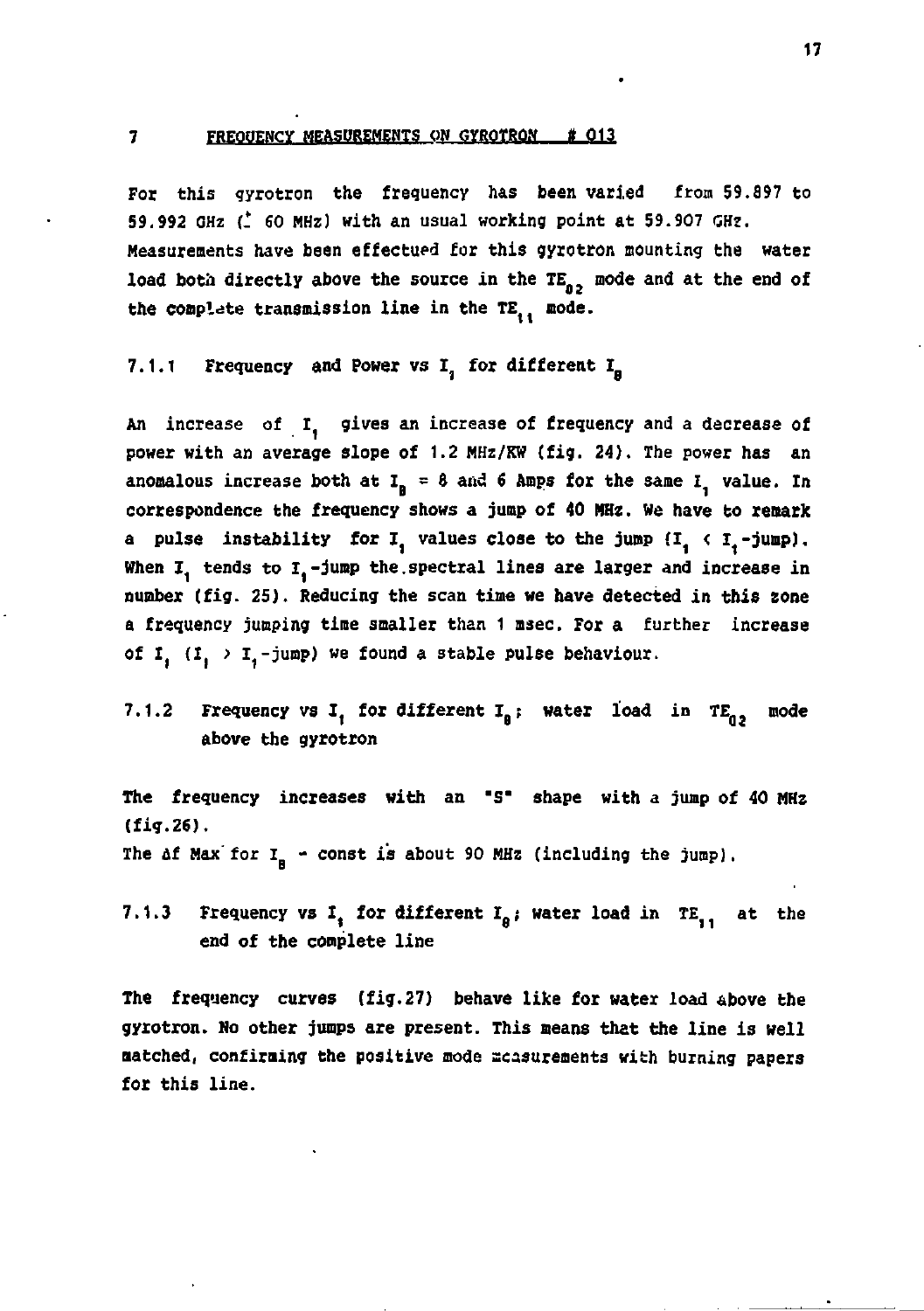7.2 Frequency vs V<sub>1</sub> for different I<sub>1</sub>

The curves (fig. 28) present an increasing maximum in V<sub>a</sub> for higher **I values. Only one big jump of 40 MHz is present.**  The Af Max for I<sub>1</sub> - const is about 25 MHz excluding the jump, 60 MHz **with jump.** 

7.3 Frequency vs I<sub>2</sub> for different I.

**These curves (fig. 29) increase monotously, and present two jumps of 40 HHz (I] = 17.SO - 17.90 Amps).**  The  $\Delta f$  Max at I<sub>t</sub> - const is about 20 MHz, jump excluded, and 50 MHz, **jump included.** 

7.4 Frequency vs  $I_{\kappa}$  for different  $I_{\kappa}$ 

These curves (fig. 30) show an increasing maximum in  $I_s$  for higher  $I_s$ **values.** There is an exception for the curve at  $I_1 = 17.90$  Amps which shows two jumps of 40 and 30 MHz.

The Af Max for I<sub>, "</sub> const is about 20 MHz (without jump) and 60 MHz **with jump.** 

**7.5 Frequency vs Pulse-time** 

**The frequency evolution during a 100 msec pulse (fig.31), shows an increase (- 1 HHz) of frequency in the first 5 msec and then a decrease of about 7 HHz.**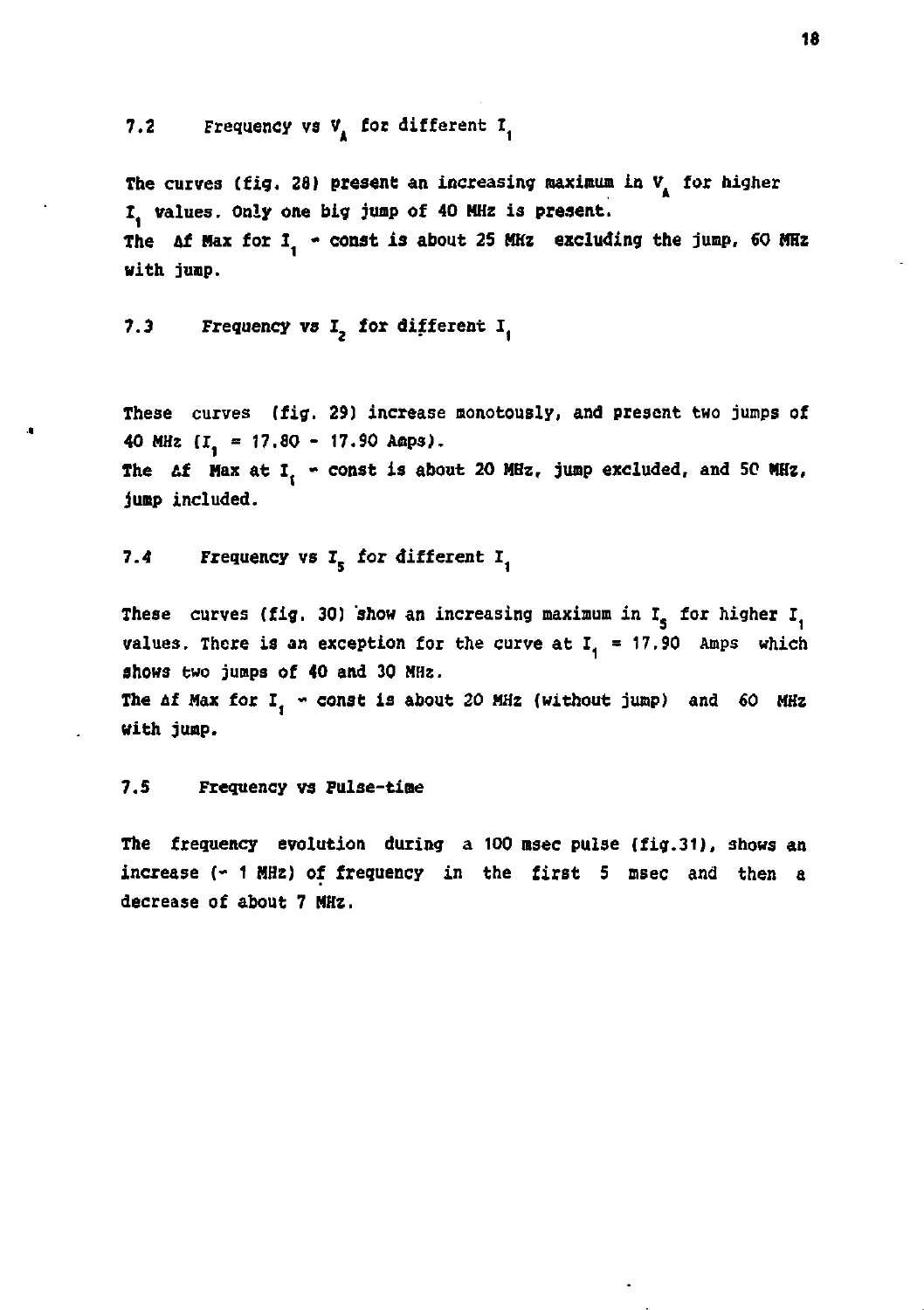**The principal results of the frequency measurements of the three gyrotrons are reported in table II.** 

**The three gyrotrons showed the possibility of a frequency tuning of a «cut 100 MHz fur a standard working range. In this case the rate of power variation is on average -0.8 KW/MHz.** 

**The frequency increases almost linearly ("5" shape curves) with the Main Coil Current (I, or I<sub>2</sub>) at a rate of 200 MHz/KG. Two gyrotrons present a 30-40 HHz jump. This is probably due to a coupling process in the cavity rather than a mismatch due to the window, as in the case**  of the MIT 14<sup>h</sup> GHz gyrotron [6]. Large instabilities of the pulse are present for I<sub>1</sub> < I<sub>1</sub>-jump. The presence of a transmission line can **induce other snail jumps of about 10 MHz if it is not well matched (creation of spurious modes and reflections).** 

**Frequency curves for Gun Anode Voltage (V) and Cathode Current (I.) variatior.J, present maxima placed at higher V or I. values for higher**  Ι,.

**Big jumps (30-40 MHz) are present for the two mentior***li* **gyrotrons. Small jumps (about 10 Mhz) are detected when there is a mismatch in the line.** 

**It is possible to increase frequency, decreasing the cathode Voltage (V ) at a small rate of S HHz/KV. For long shots (- 100 msec) a frequency increase (- 1 HHz) has been measured at the beginning (0-10 msec) of the pulse. Later on, the frequency decreases of about 6 MHz. This frequency drift could be explained by a small variation in the value of the Beam Current (I.) and/or by a small geometrical deformation of the cavity during the pulse.** 

**For a stable pulse, a frequency bandwidth (FWHM) of about 300 KHz has been measured. When instabilities occur, the bandwidth broadens and the frequency tends to jump of several HHz in a time inferior to 1 msec.**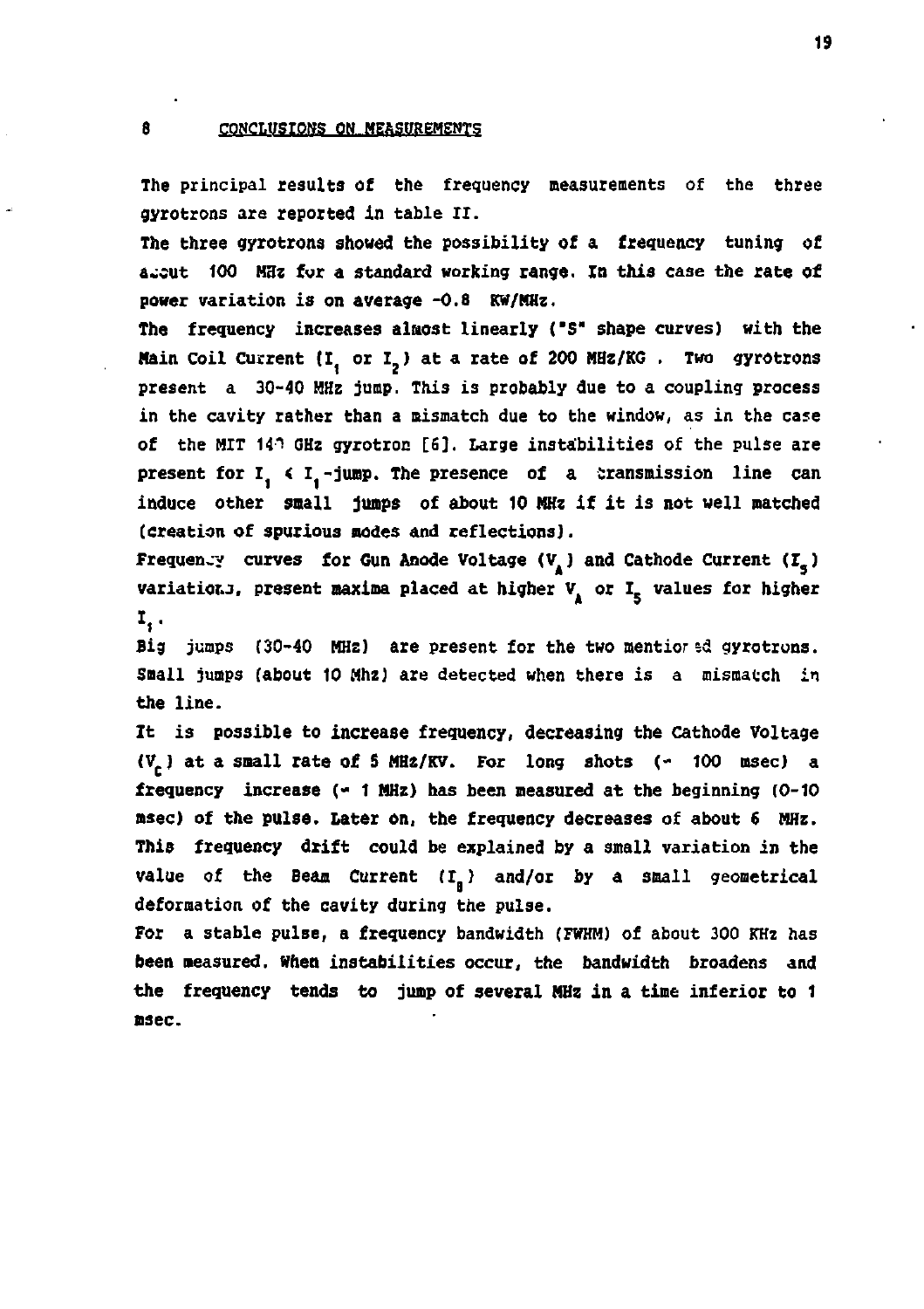|                                                                                                     | G # 011                                                                                                                                                                                      | $-7012$                                                                                                                                                                                                                                                                                              | $G$ # 013                                                                                                                                                                       |
|-----------------------------------------------------------------------------------------------------|----------------------------------------------------------------------------------------------------------------------------------------------------------------------------------------------|------------------------------------------------------------------------------------------------------------------------------------------------------------------------------------------------------------------------------------------------------------------------------------------------------|---------------------------------------------------------------------------------------------------------------------------------------------------------------------------------|
| absolute!<br><i>li range</i><br>$-60$ MHz                                                           |                                                                                                                                                                                              | 59.804-59.904 GHz 59.850-59.940 GHz                                                                                                                                                                                                                                                                  | 59.897-59.992 GHz                                                                                                                                                               |
| f work.                                                                                             | 59.824 GHz                                                                                                                                                                                   | 59.860 GHz                                                                                                                                                                                                                                                                                           | 59.907 GHz                                                                                                                                                                      |
|                                                                                                     | f and $p \nvert \nvert I$ , $\nvert$ 5 shape $\langle P \rangle$<br>VS I at Af/AP-1.21 MHz/KW<br>$Ig = 8.6$ A af Max-90Mhz $Ig$ cnst<br>$\ddot{B}$ , $TE02$ no big jumps<br>no instabilities | $\forall I$ , $\forall f$ S shape $\forall P$<br>Δ17ΔP-1.25 MHz/KW<br>AfMax-90MHz I const<br>big jump -30MHz<br>small instb I <ijump large <ijump <="" i="" inst="" td=""><td>&gt;I, &gt;f S shape <p**<br>Af/AP-1.20 MHz/KW<br/>AfMax-90MHz I const<br/>big jump ~40MHz</p**<br></td></ijump large> | >I, >f S shape <p**<br>Af/AP-1.20 MHz/KW<br/>AfMax-90MHz I const<br/>big jump ~40MHz</p**<br>                                                                                   |
| i vs I.<br>$\frac{1}{\text{WL}^2}$ TEm                                                              | no measurements                                                                                                                                                                              | WL TE <sub>nc</sub> : avrg. behavr<br>like the but small<br>jumps -10 MHz:<br>line#2 mismatched                                                                                                                                                                                                      | WL TE. : avrg. behavr<br>like $t_{qz}$ -no jumps;<br>line # 3 <sup>2</sup><br>well matched                                                                                      |
| f vs $V_A$<br>$\sum_{\texttt{WL}^{\dagger}}^{\neq} \texttt{TE}_{02}$                                | no jumps<br>AfMax-10MHz I, cnst AfMax I constant                                                                                                                                             | curves with Maxim. curves with Maximum<br>big jump - 30 MHz<br>30MHz(without jump)<br>55MHz(with jump)                                                                                                                                                                                               | curves with Maxim.<br>big jump - 40 MHz<br>AfMax I constant<br>25MHz(without jump)<br>60MHz(with jump)                                                                          |
| f vs $V_{1}$<br>$\begin{array}{l} \mathbf{F1} \\ \mathbf{F2} \\ \mathbf{F1} \end{array} \mathbf{E}$ | no measurements                                                                                                                                                                              | average behaviour<br>like TE<br>small jvips - 10 MHz                                                                                                                                                                                                                                                 | no measurements                                                                                                                                                                 |
| f vs $I_2$<br>$\overline{H}_{\overline{u}}$ <sup>1</sup> TE <sub>02</sub>                           | <b>AfMax I constant</b><br>- 30 мн2                                                                                                                                                          | $\begin{vmatrix}\n\lambda I & \lambda I & \lambda I \\ \Delta I & \lambda I & \lambda I\n\end{vmatrix}$<br>$\begin{vmatrix}\n\lambda I & \lambda I \\ \lambda I & \lambda I\n\end{vmatrix}$ = 76f-167MHz/KG<br>AfMax I constant<br>20MHz(without jump)<br>50MHz(with jump)                           | $\lambda I$ <sub>2</sub> $\lambda f$<br>$\Delta I$ <sub>1</sub> - 2/ $\Delta f$ - 150MHz/KG<br>big jumps -40 MHz<br>AfMax I constant<br>20MHz(without jump)<br>50MHz(with jump) |
| f vs $I_s$<br>ŧI.<br>$\hat{\texttt{WL}}^1$ TE <sub>62</sub>                                         | no jumps<br>AfMax I constant                                                                                                                                                                 | Curves with Maxim. curves with Maximum<br>big jump - 35 MHz<br>AfMax I constant<br>25MHz(without jump)<br>40MHz(with jump)                                                                                                                                                                           | curves with Maximum<br>big jumps-30&40MHz<br><b>AfMax I constant</b><br>20MHz(without jump)<br>90MHz(with jump)                                                                 |
| $\sqrt{f}$ vs I <sub>s</sub><br>$\frac{1}{N}$ <sup>1</sup> TE <sub>01</sub>                         | no measurements                                                                                                                                                                              | curves rather flat<br>big jump ~ 30 MHz<br>small jumps -10 MHz                                                                                                                                                                                                                                       | no measurements                                                                                                                                                                 |
| f vs t                                                                                              |                                                                                                                                                                                              | t0-7msec Af+1.5MHz t0-10msec Af+0.5MHz<br>100 msecit7-100ms Af-6.5MHz t10-100ms Af-6.0MHz                                                                                                                                                                                                            | tO-5msec Af+1.OMHz<br>t5-100ms Af-5.0MHz                                                                                                                                        |
| f vs $V_c$                                                                                          | no measurements                                                                                                                                                                              | K f<br>> v∴<br>$\Delta f/\Delta V_c^C$ - 5 MHz/KV                                                                                                                                                                                                                                                    | no measurements                                                                                                                                                                 |

## **TABLE II**

 $\hat{\phantom{a}}$ 

**20**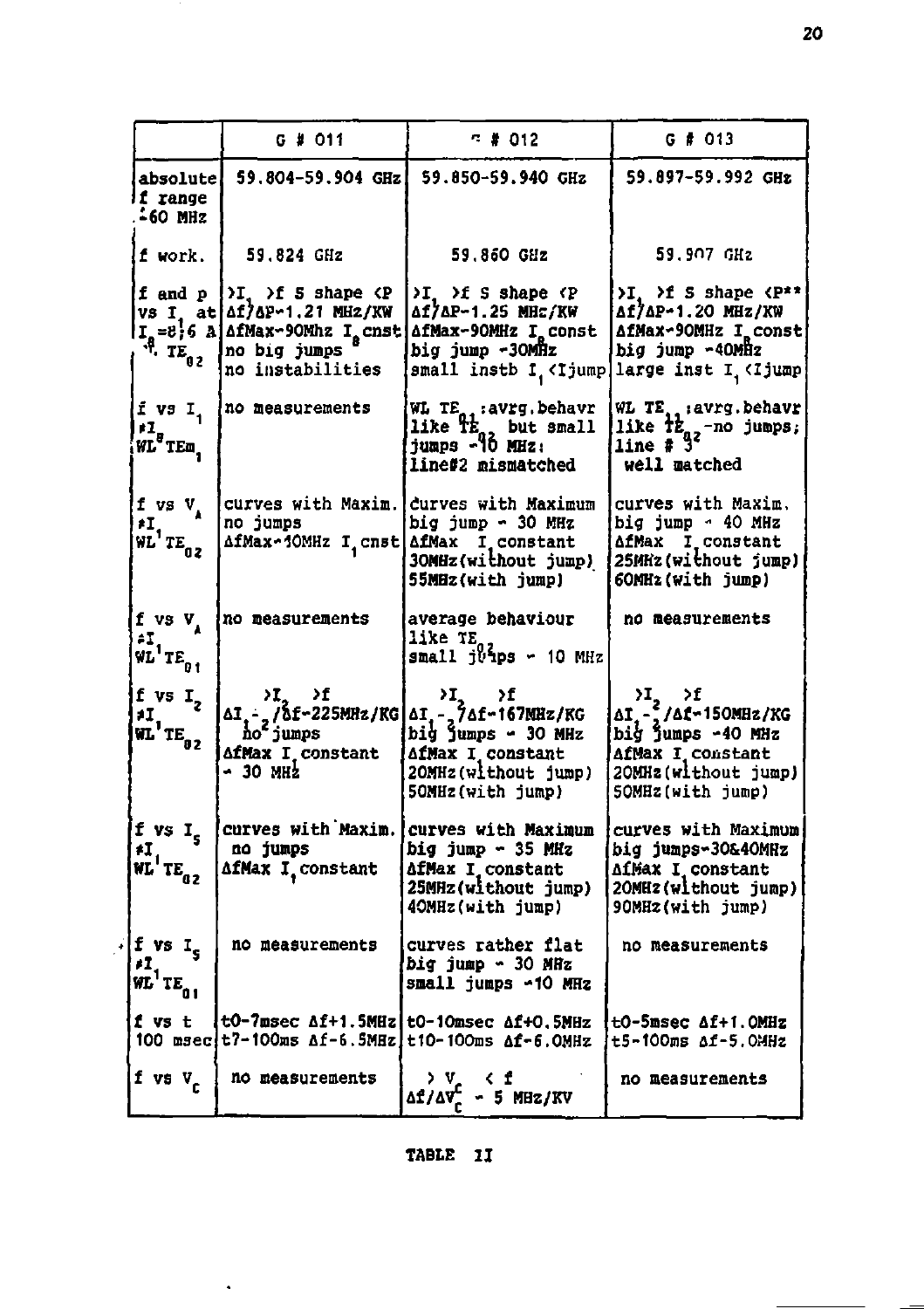### **9 GYROTRON TUNING**

**We define as "stable working point' a long (\* 100 msec) high power O200 KW) pulse, without breakdown, frequency jumps or other instabilities.** 

**Dp to now to find the optimal operational parameters of a gyrotron we**  based on direct frequency measurements on signals from the TE<sub>02</sub> **coupler and on calorimetric measurements to know the output power. Adding to these informations the knowledge of the safe working range given by the constructor we obtain an empirical recipe to tune a gyrotron. But it takes a certain time to calibrate a gyrotron in this way, and it could happen that the tube changes slightly its chracteristic after few months, thus we are obliged to calibrate it again. Besides, when we calibrate a gyrotron with the water load above it, we find operational parameters for that precise load. In this case it is very easy to obtain long-pulse shots even in presence of a discrete anount of spurious modes emitted by tbe gyrotron. But when we introduce a long and complex transmission line, problems appear. Often the line is not well matched. Spurious modes are produced and consequently reflected. This reflected power influence largely the gyrotron behaviour. In this case to tune a gyrotron for a long pulse shot, could be a very hard task. Anyway, once the line is mounted, we could think that the easiest way to work is to adapt the working point of the gyrotron at the line. Probably the truth is in the middle, between a correct mode control at the gyrotron exit and a matching of the gyrotron to the line. This could be shown using at the same time the gyro-radiometer to get informations from the gyrotron and the k-Spectrometer [9] to know modes in the line. Op to now we did not have the possibility to confirm this idea with an experiment.**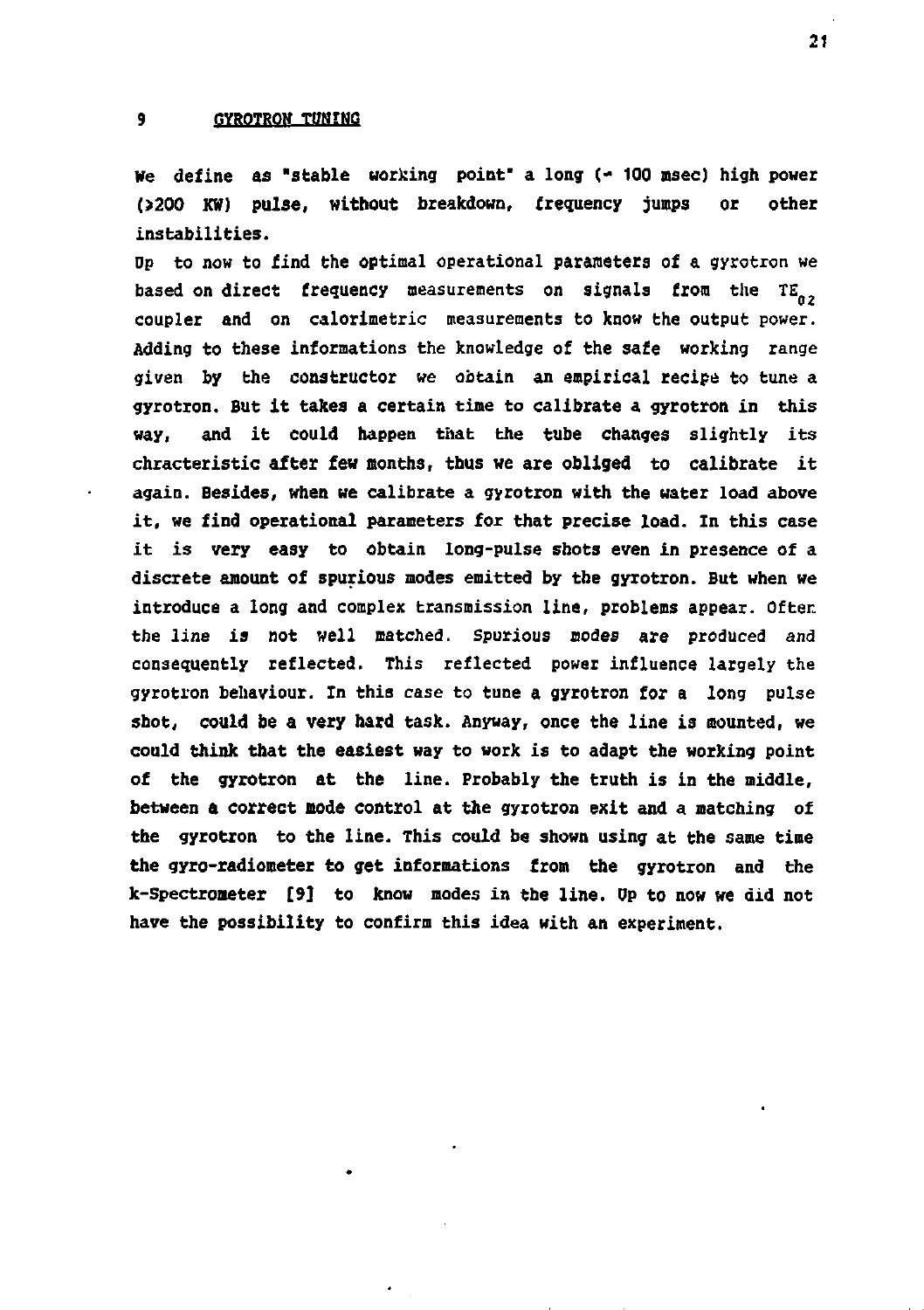## **fo METHOD OF THE MAXIMUM FREOUENCY AND POWER (MFP) FOR A STABLE WORKtHO POINT OF A OTROTROW**

**An empirical method to easily find the electrical parameters to tune a nyrotron in a stable working point , has been found using the gyro-radiometer.** 

**This method, deduced from the frequency measurements of a gyrotron.has been successfully applied to another gyrotron, obtaining in a very short time, the complete set of working parameters. These were very close to the parameters deduced in a relatively long time from the**  direct frequency sample, the signals from the TE<sub>02</sub> coupler, and from **calorimetric power measurements.** 

The description of the method of the Maximum Frequency and Power (MFP) **to tune a gyrotron is as follows.** 

**First of all we have to note that a previous gyrotron calibration can be done installing above it, a matched load. In this case the source will be easier to tune, as 'there is no influence of the line on it.** 

**A) The starting position is given** *by* **setting the principal electric parameters in the middle of the safe working zone indicated by the constructor. In this case we have:** 

 $I_i = I_i$  :  $I_i = I_j$  :  $I_k = I_k$  :  $V_i = Y_i$  :  $V_e = Y_e$  :  $I_g = 8$  Amps

**Than we have to vary, within its safety range, one parameter at a time keeping all the others constant, and measure the frequency variation using the gyro-radiometer.** 

**B) It (and eventually V<sup>c</sup> ) variation with L** *,2.* **,1» ,2. .If there is a big jump (several tens of MHz) in the characteristic of f vs I we**  can deplace it varying  $v_c$ . Thus we will find a new  $v_c$  :  $\rightarrow v_c$ <sup>\*</sup>

**C)** I<sub>s</sub> variation with  $\mathbf{I}_1$ ,  $\mathbf{V}_r$ ,  $\mathbf{I}_s$ ,  $\mathbf{V}_s$  . We will choose the I<sub>p</sub> **value which gives the maximum frequency** *- 1 \** 

**D)**  $V_A$  variation with  $I_1$ ,  $V_c^*$ ,  $I_2$ ,  $I_{S_a}^*$ . We will keep the  $V_A^*$  value **which gives the maximum frequency : -> v**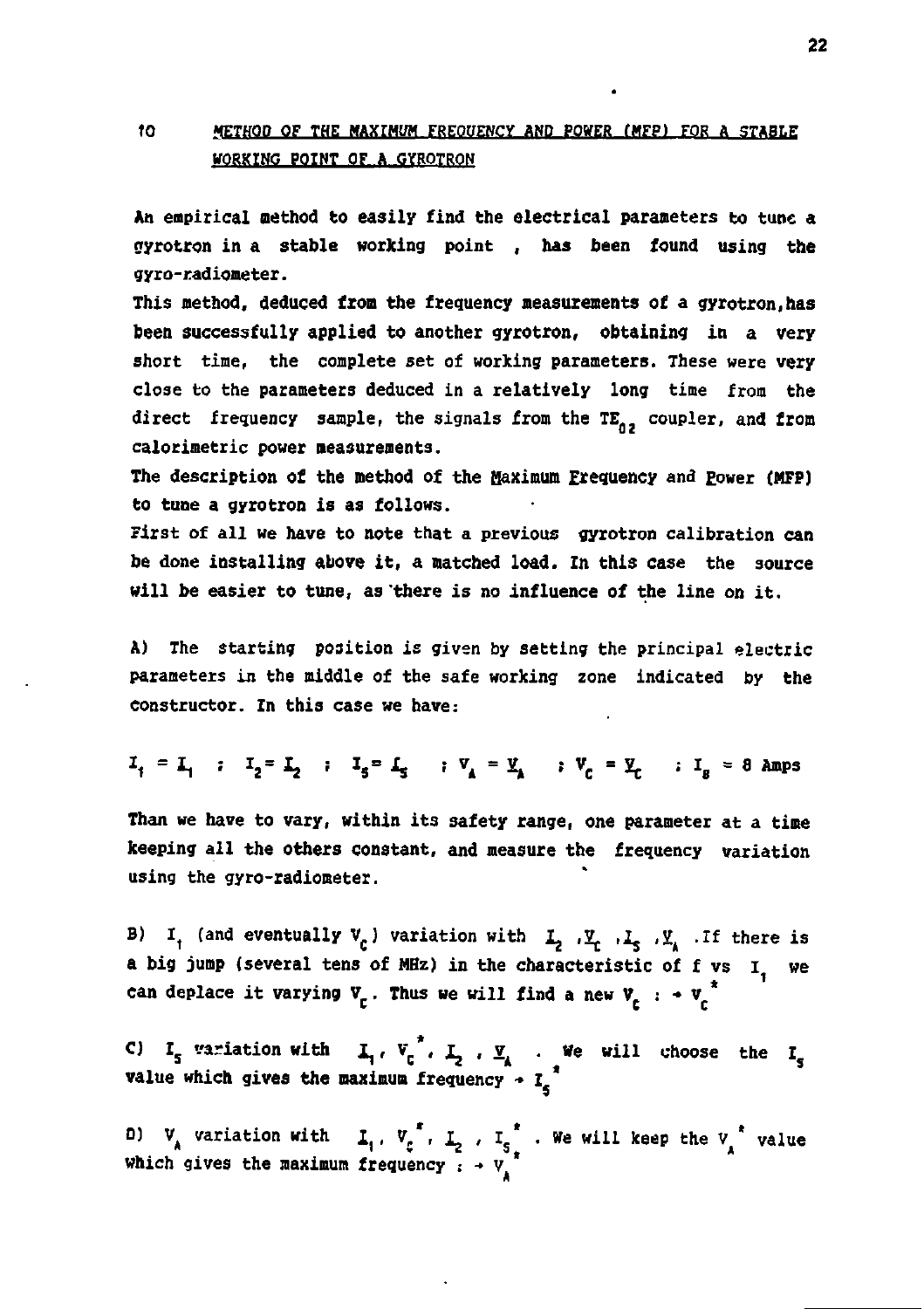**E) I**<sub>**t**</sub> variation with  $\mathbf{I}_2$ ,  $V_c^*$ ,  $\mathbf{I}_5^*$ ,  $V_A^*$  . We will try to obtain the  $maximum$  (or the desired) power  $: + I$ 

**F) I, variation with I, , V , I \*. VÀ .We will try to maximize th. desired power : •» I** 

**we can start again from C) to verify that the found parameters correspond at the criteria of maximum power and maximum frequency. We will have then obtained the following set of parameters:** 

 $I_1^{\frac{1}{2}}$ ,  $I_2^{\frac{1}{2}}$ ,  $I_3^{\frac{1}{2}}$ ,  $V_1^{\frac{1}{2}}$ ,  $V_2^{\frac{1}{2}}$ 

**which çrive a long and stable pulse. The corresponding power is almost the maximum available (sometimes few percent less).** 

**We have to note that the parameters found with this method, are very close, if not identical, to those obtained using the previously described "recipe".** 

**This method could interest constructors to verify the theoretically foreseen behaviour of gyrotrons, but it could surely be a great help for users, when they have to obtain high performances from the coupled system : gyrotron + transmission line.** 

**In fact this method permits to find in a very short time the best gyrotron behaviour when matched with a complex transmission line. If the gyrotron losses its tuning, or the line is modified, using the MFP method, a new calibration demands a small waste of time. We could even think at a computer controlled system, based on the HFP method to find automatically the best working conditions. This could be indoubtly useful for large installations composed of 10 or more gyrotrons.** 

An improvement of the MFP method is necessary when we connect a **transmission line to a gyrotron. In fact as we have seen, if the line is not perfect, it will be mismatched. To assure a stable behaviour of the source, we have to avoid the "troubled zone" induced by the mismatch. Therefore, if varying I in the B) step, we note small frequency jumps of about 10 MHz, in the following steps : C),D),E),F), the optimum parameters will be those which give a detected frequency far enough from the small jumps ( possibly equidistant two jumps),**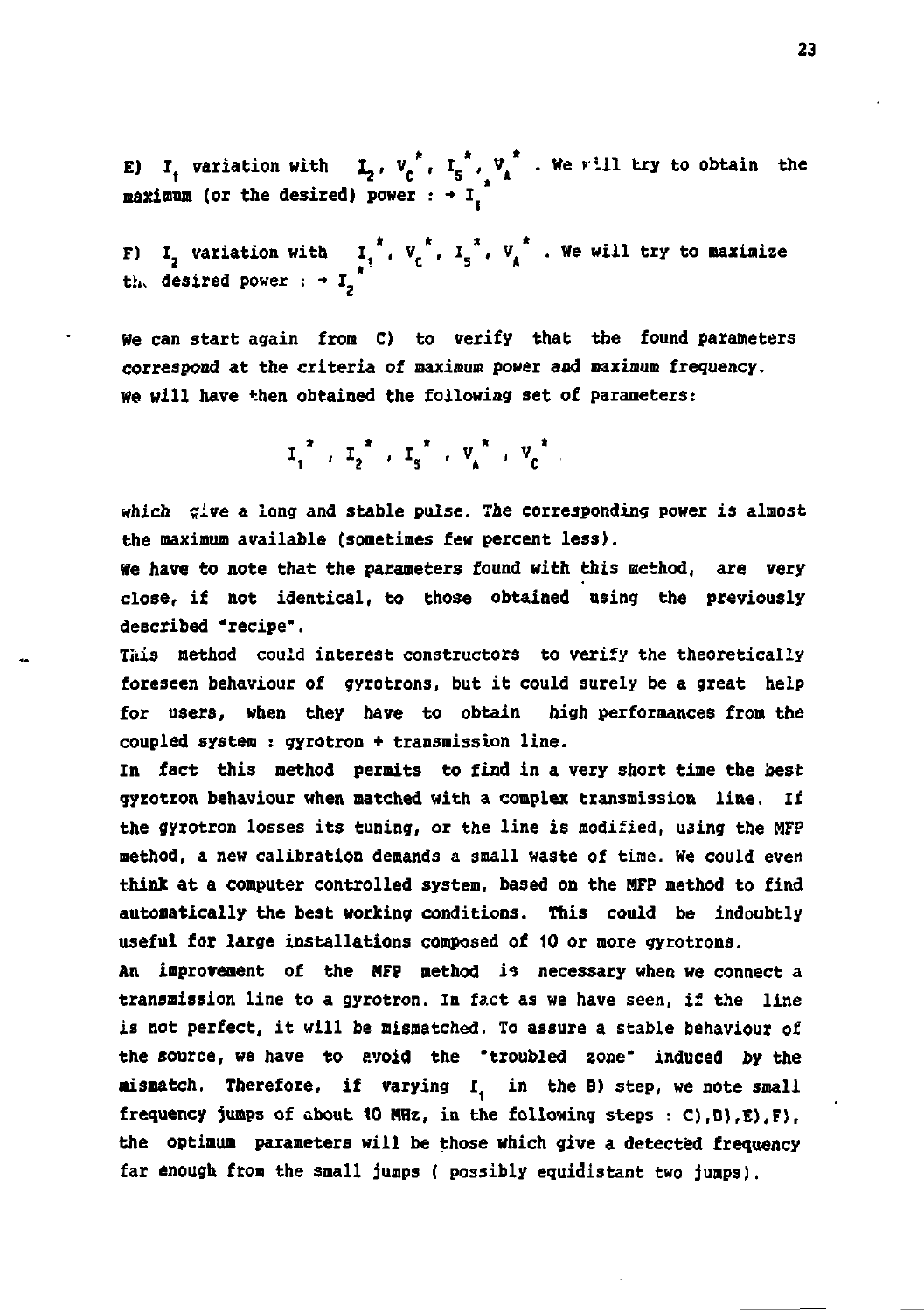### **11 A TENTATIVE OF EXPLANATION OF THE MFP METHOD**

ï

**We try here to explain, using a simplified gyrotron theory, the empirically deduced MFP method.** 

**When we maximize the power, we optimize the interaction of the resonant electrons in the cavity, shaping the magnetic field by mean**  of the Main Coil Currents I, and I<sub>2</sub>. In this way we produce a beam **with the maximum power in the principal mode.** 

**When we maximize the frequency we set the tube in a stable position (like for all the stationary points).** 

**To confirm this intuitive position, we can look at the gyrotron behaviour from two points of view:** 

**I)** We can maximize the frequency, varying  $V_A$  and  $I_{\epsilon}$ , which have an influence on I<sub>n</sub>, which has an influence on the frequency. Thus, **varying indirectly the beam currant, we vary vll or the interaction**  time in the cavity  $N$  ( $N = D/\lambda$ .  $c/v\|$ , where D is the cavity length, A the wavelength, c the speed of ligth and vi the component of the **electron velocity parallel to the axis). If we optimize the electron beam speed distribution, we optimize the interaction time (proportional to vl) and we could think that we meet a condition of maximum efficiency n , because** 

$$
n = \frac{n\perp}{1 + (\nu\ln / \nu\perp)^2}
$$

where  $\overrightarrow{n^{\perp}}$  , is the efficiency of energy extraction from the **perpendicular component of the beam.** 

**II) We can look at a gyrotron from an equivalent circuit point of**  view. Making an analogy with the klystron the ry, we can schematize **the equivalent circuit of an isolated cavity in the following way:** 



**24**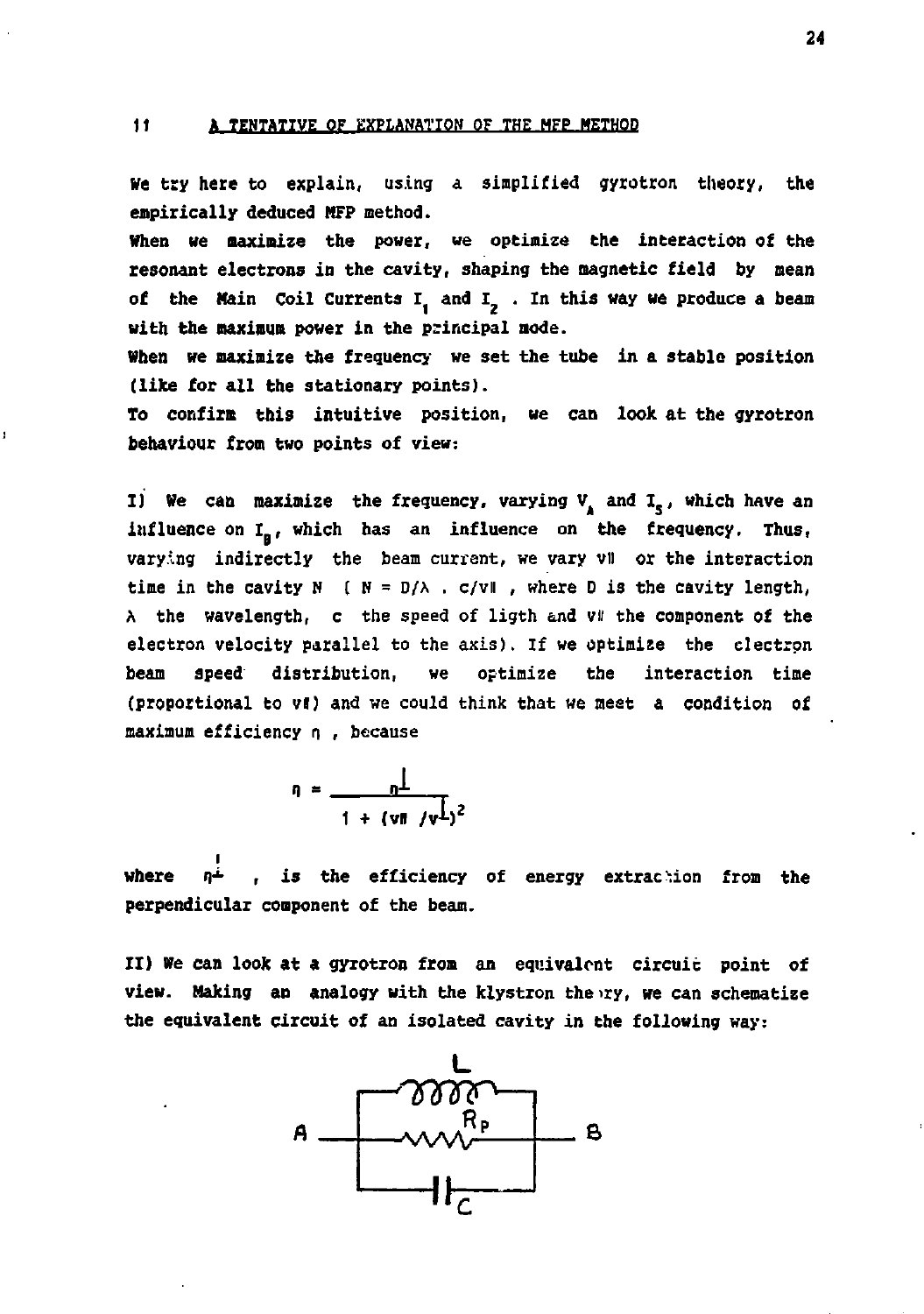**The fundamental equation of the cavity is:** 

$$
\mathbf{L}.\mathbf{C}.\mathbf{w}^2 = 1 \qquad \qquad \text{***}
$$

**The amnettance between A and B is:** 

$$
Y = G + j.C. \omega - j/L. \omega
$$

**Considering now a gyrotron as a cavity, the presence of the elctron beam (which absorbs energy), introduces an admettance Yf:** 

$$
Yf = Gf + j.Bf
$$

**Therefore the equivalent circuit becomes:** 



**The total admettance is now:** 

 $Yf = G + Gf + j.C. w - j/L. w + j.Bf$ 

**Where Gf gives the losses in the cavity and Bf is the susceptance of**  the beam which varies with the transit angle  $\theta$  ( $\theta = u.t = v.D/VI$ ). **As reguards the influence of the beam on the cavity, we establish an analogy with a klystron. We can see (fig. 32) that the beam introduces a susceptance which could be inductive or capacitive.** 

**From the fundamental equation \*\*\*, when we maximize the frequency, we**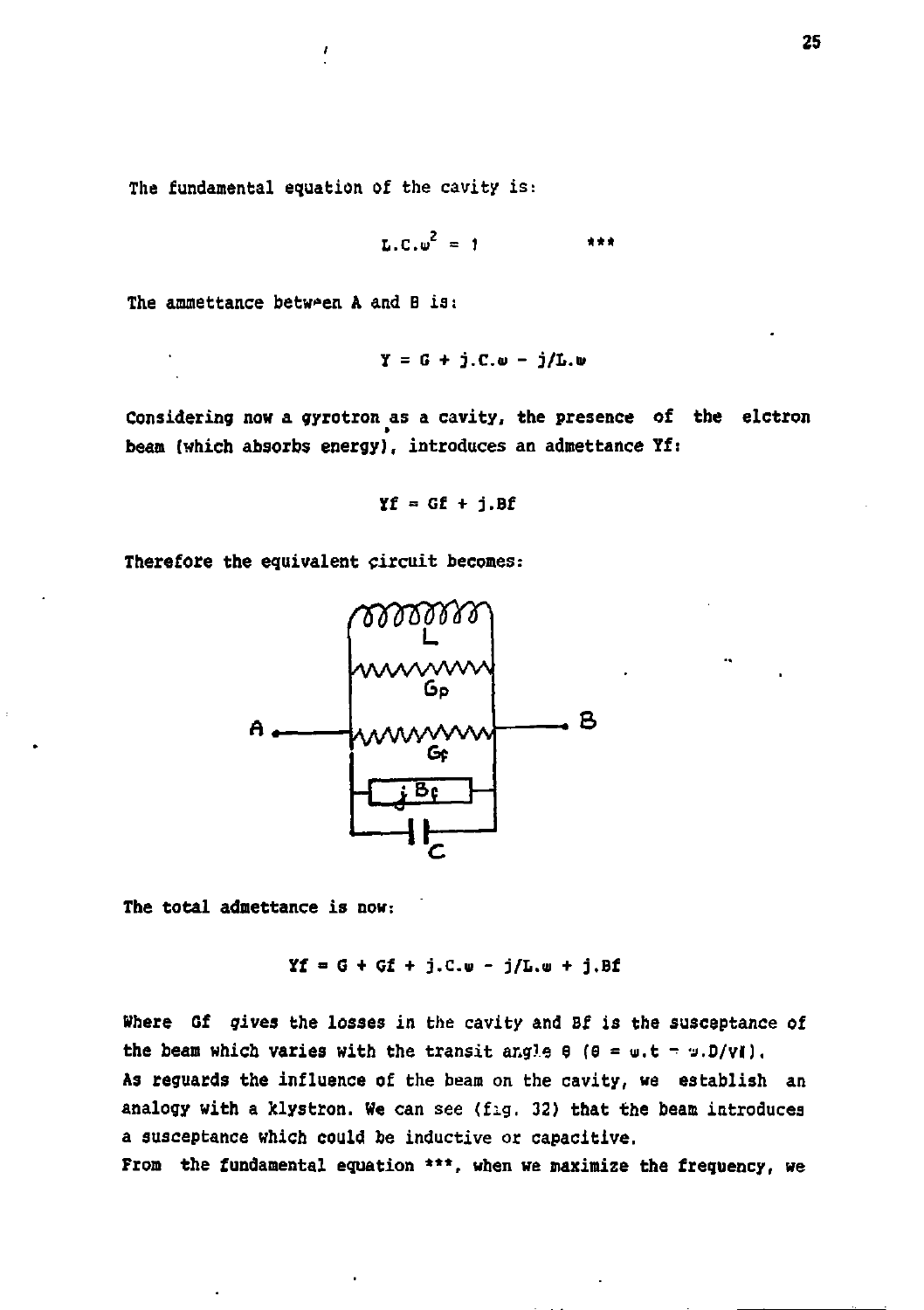**decrease L or C, which means that we settle the parameters in order to work in the shown minimum of Bf.**  Therefore exists a  $e^t$  and hence a  $yi^t$  which optimizes the energy **exchange between ihe electrons and the RF field.** 

 $\bullet$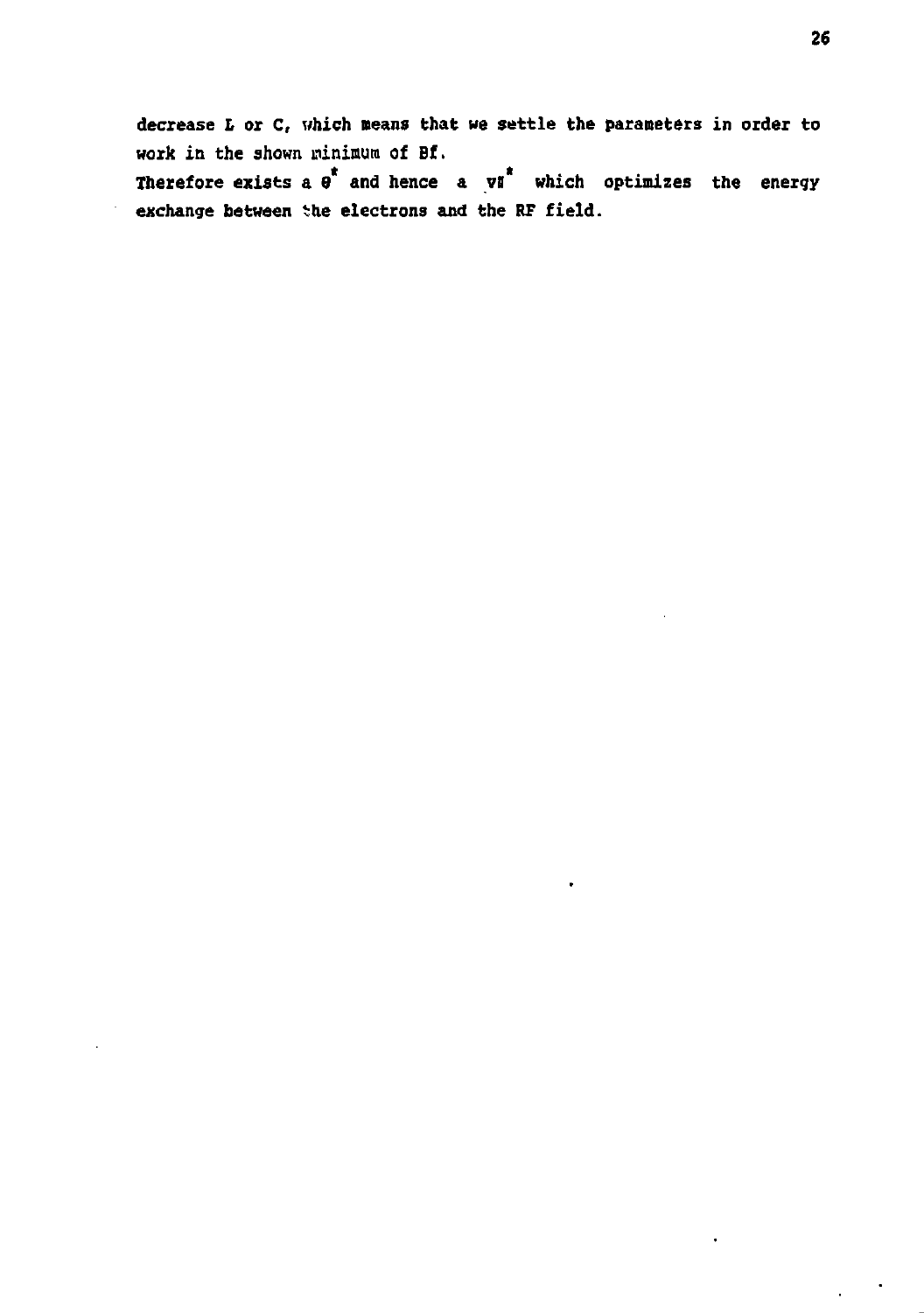#### *CONCLUSIONS*

**A precise measurement of the frequency of a gyrotron permits to avoid mismatches in the transmission line and tO' find optimal operational parameters.** 

**A "Gyro-Radiometer" has been settled up for accurate frequency measurements of VARIAN 60 GHz gyrotrons. The possibility of tuning the frequency of these high power sources within 100 MHz, in a safety range has been verified.** 

**A bandwidth of - 300 KHz (FWHM) has been measured.** 

**A frequency drift of - 6 - 7 MHz has been observed in 100 msec pulses. Frequency variations for different settings of the principal gyrotron electric parameters have shown interesting features. The almost linear frequency variation with the Main Coil Currents has 'been verified. Curves having a maximum, are representative of Anode Voltage and Cathode Current variations. Some source? showed sudden high frequency jumps (' 40 MHz) with instable pul3es. During these instable pulses,**  fast (< 1 msec) frequency variations (few MHz) and larger bandwidth, **were detected.** 

**When the gyrotrons were connected to a transmission line, small frequency jumps (- 10 MHz) occurred if the line was not well matched. This influence of the load on the source behaviour has to be taken into account when tuning a gyrotron for a high rower, long and stable pulse.** 

**A method (HFP) for a fast and optimal gyrotron tuning has been found. The use of this system permits to obtain in a very short' time, a stable-long pulse, at any choose power value without knowing any setting parameter, and whatever the load is. For any working condition, even at maximum power, a stable pulse is obtained in correspondence of a maximum of the emitted frequency.**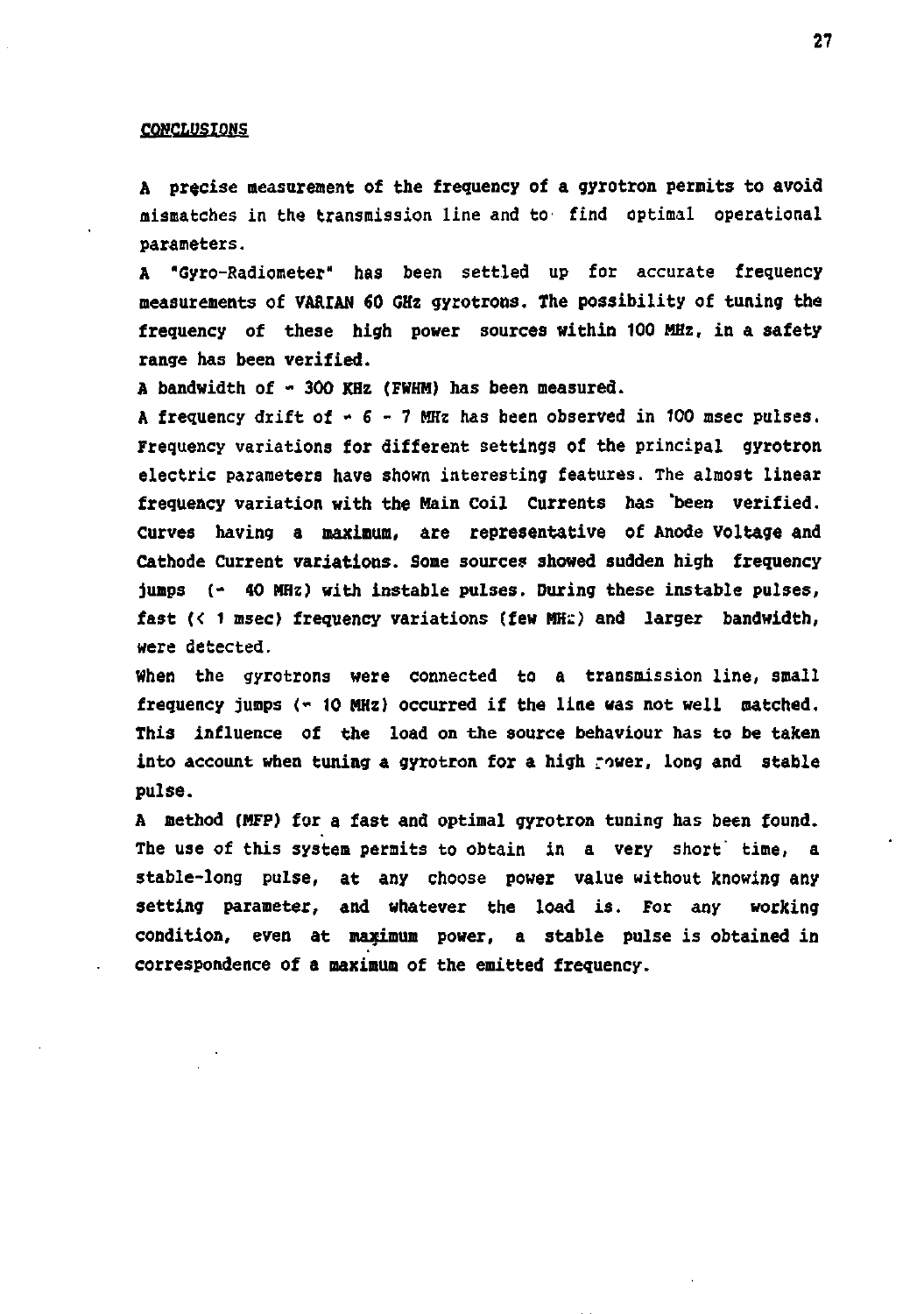$\cdot$ 

à,

 $\bullet$ 

**The author wishes to thank Drs. S.Cirant, J.P.Crenn, G.Hourier, B.Tournesac for helpful discussions; the FOH-ECRH Tean and J.H. Chareau for technical help.** 

 $\bullet$ 

 $\lambda$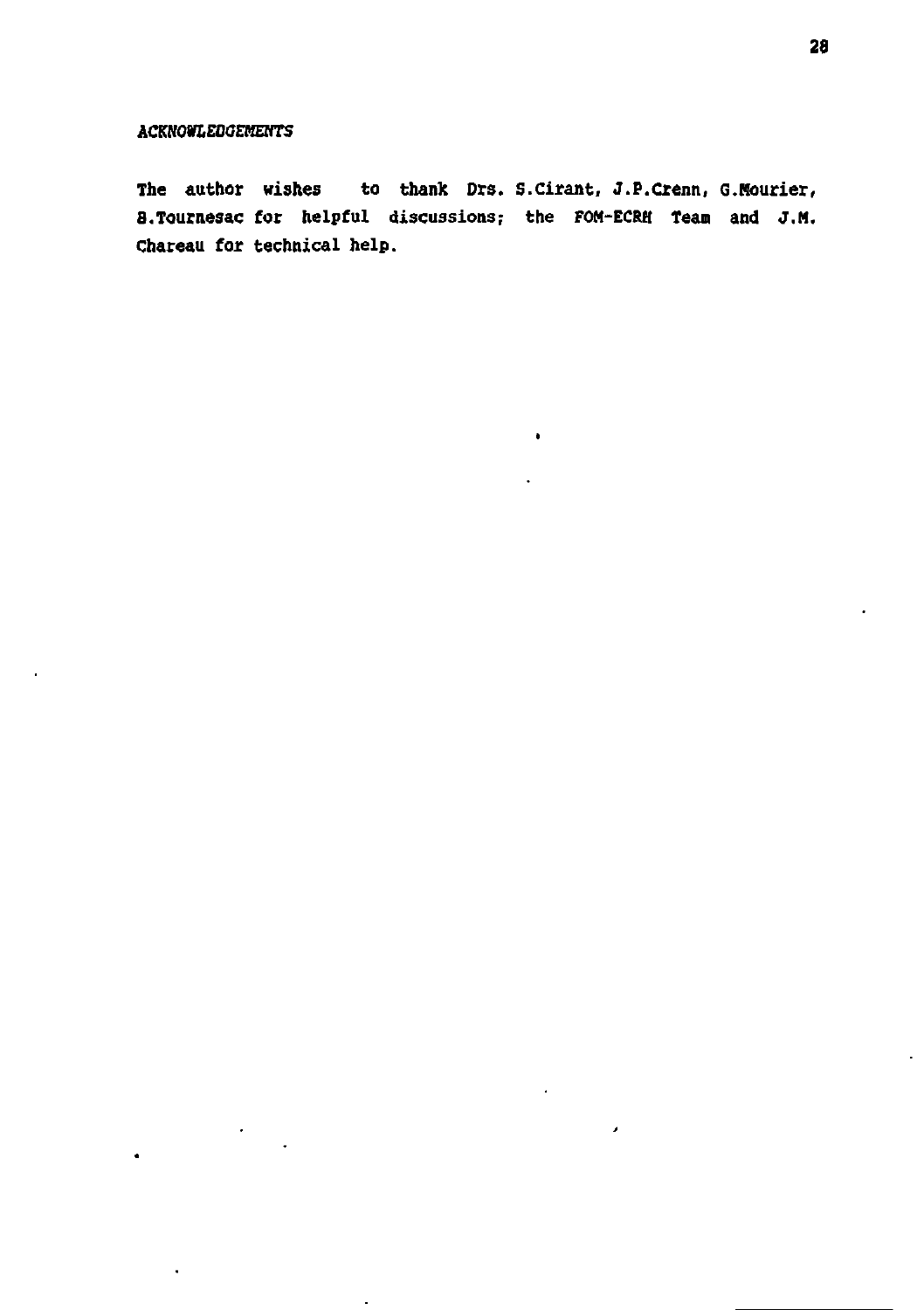#### **APPENDIX**

**The measurement with the gyro-radiometer confirmed the possibility of an easy frequency tuning in a discrete range.** 

**Among the parameters which could have an influence on the frequency behaviour of a gyrotron, the Anode Voltage has the lowest reaction time. We could use this possibility of a fast electrical variation, to stabilize the frequency of the source. A fast and precise frequency detection could give a signal which will be subtracted from a stable reference one. The difference, once amplified, should act as feedback for the Anode Voltage control system.** 

**A typical value of the frequency drift which could be controlled is about 5 MHz / 100 msec.** 

**Phase locked gyrotrons could be of greater physics and technological interest. In fact, phase controlled sources could permit the use of phased array antennae, and other physics employs.** 

**In a f'rst study to lock the phase of a gyrotron, a discrete power is needed as input to control the phase [10].** 

**Ve think that an easier scheme, similar to the frequency control one, could permit a phase control. A fast detection of the gyrotron phase, compared with a stabilized reference source, could give a feedback signal to the Anode voltage control system. The fast influence of this parameter on the gyrotron behaviour should assure a good phase coherence.** 

**A first experiment of phase detection, based on the beating of a centimetric phase-locked source with a gyrotron signal, was lately performed.** 

**Using an advanced microwave measurements set up [11J we were able to detect accurately the frequency spectrum of the #012 gyrotron, for a pulse of 10 msec and 220 KW of output power (fig.33). Two 'wings\* appeared 35 dB below the central spectral line, 1 MHz aside. Other peaks were lower than 50 dB. This gyrotron showed, with respect to the locked L.O., a good stability and high reproducibility of pulses, These aspects were confirmed by phase detection. In this case the beating signal was sent to a digital scope. The variation of the sinusoidal curve of the beating (beating frequency of about 60 MHz) gave informations about the phase change. Rather surprisingly the**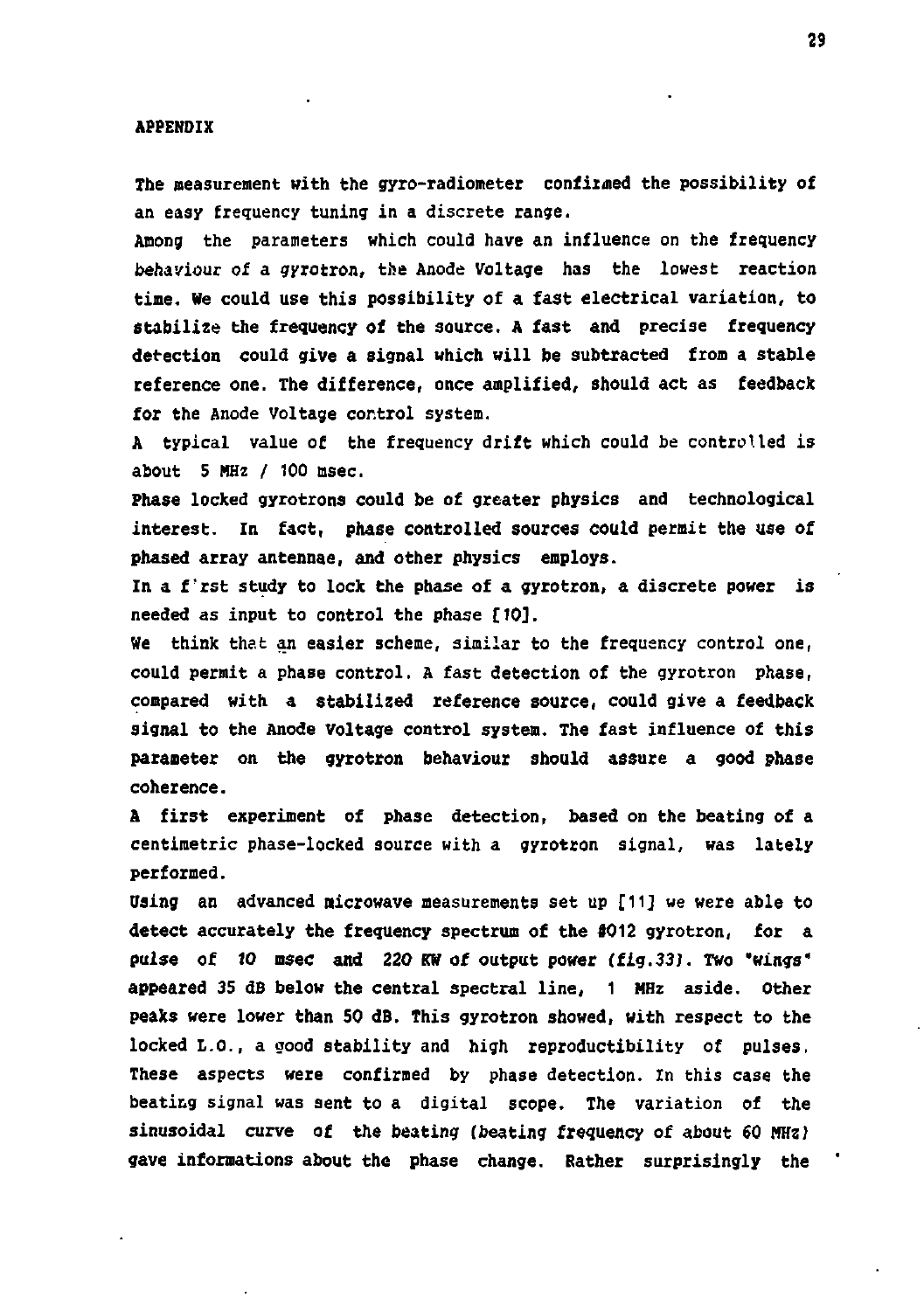**sinusoid was remarkably stable and clear. Fig 34 a and b show a 90° phase variation after** *6* **pulses (detected almost at the end of the pulse). Thus, even if this gyrotron was unlocked, it showed an "intrinsic" phase stability of 15°/pulse. In the sane experience, stability of the klystron precedently used has been tested. A measured frequency drift of 10 MHz/h allows us to exclude this source to be responsablj of influences in the measurements of gyrotron frequency evolution. The klystron frequency spectrum is shown in fig. 35.** 

### **ACKNOWLEDGEMENT**

**The author wishes to thank Dr. P. Goy for the use of his microwave device during this last experience.** 

.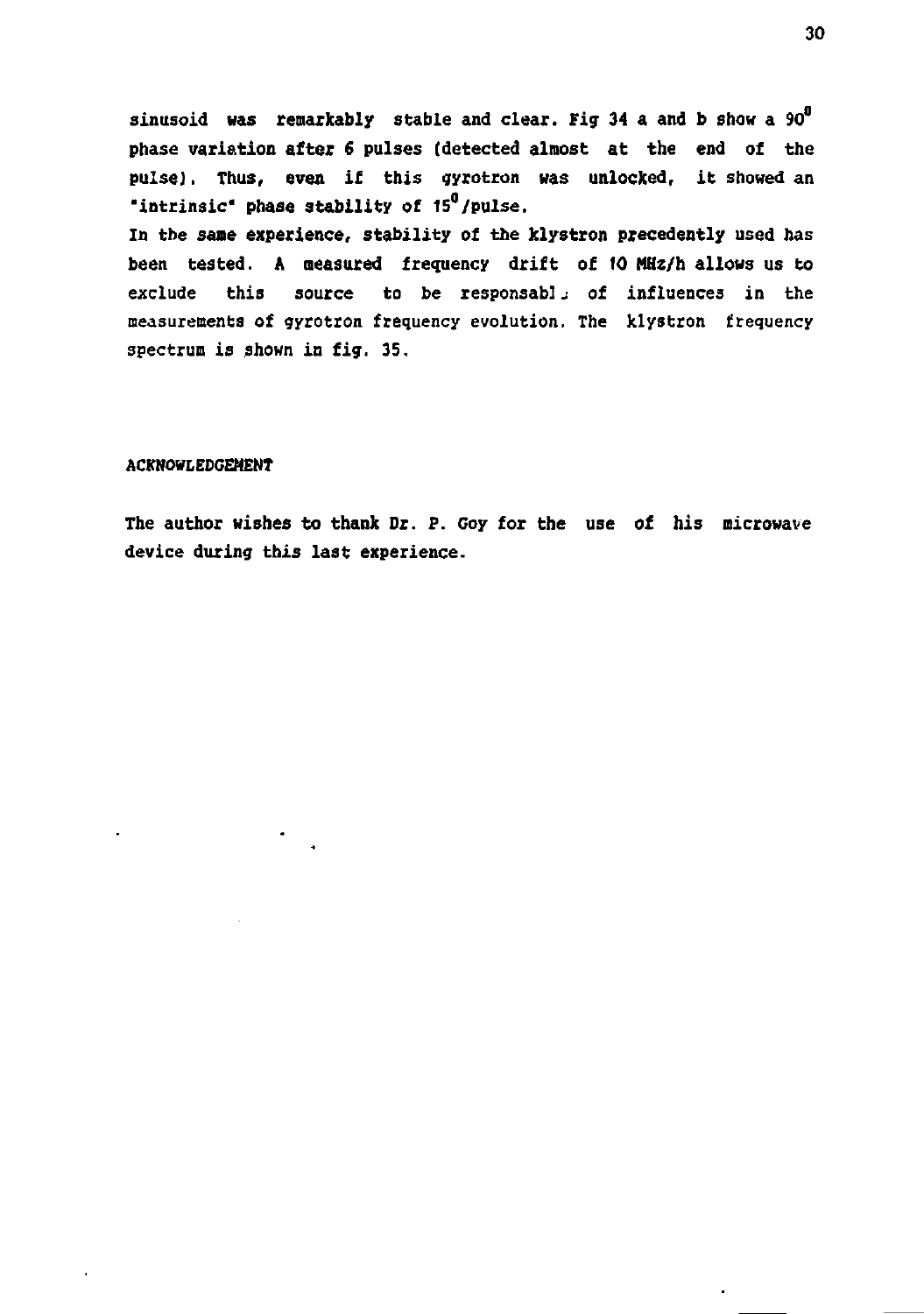### **FIGURE CAPTIONS**

**Fig. 1 a,b Schematic diagrams of a gyrotron oscillator Fig.** *2* **Schematic diagram of the Gyro-Radiometer Fig. 3 Set up for frequency measurements with water load above the gyrotron Fig. 4 Set up for frequency measurements with water load at the end of the transmission line**  Fig. 5 **Stable** pulse" spectral line **Fig. S "Instable pulse" spectral line Fig. 7 Instable pulse - frequency jump Fig. 8 # 011 f and P vs I,**  $I_n = 6,8$  **Amps** Fig. 9 # 011 f vs  $V_A$  different  $I_f$ Fig.10  $\#$  011 f vs I<sub>2</sub> different I<sub>1</sub> Fig. 11  $\#$  011 f vs I<sub>s</sub> different I<sub>i</sub> **Fig.12 1 011 Pictures of the appearing time for different frequencies during the pulse Fig.13 # 011 Gyrotron frequency f vs Pulse-time t . 0-100 msec. Fig. 14**  $\neq$  012 **f** and **P** vs **I**<sub>1</sub> **I**<sub>n</sub> = 6,8 Amps **Fig.15** # 012 **f** vs  $I_1$  different  $I_2$  -  $TE_{02}$ **Fig.16** # 012 f vs  $I_1$   $I_2$  = 8 A -  $TE_{a_1}$ **Fig.17 # 012** *f* vs  $V_A$  different  $I_1$  -  $TE_{02}$ **Fig.18 # 012** f vs  $V_A$  different  $I_1$  -  $TE_{01}$ **Fig.19 # 012 f** vs  $I_2$  **different**  $I_1$  -  $TE_{02}$ **Fig.20** # 012 **f** vs  $I_5$  different  $I_1$  -  $TE_{02}$ **Fig.21 #012**  $\pm$  vs I<sub>c</sub> different I<sub>c</sub> - TE<sub>0</sub>. **Fig.22 f 012 Gyrotron frequency f vs Pulse-time t . 0-100 msec. Fig.23 f 012 f vs t . 0-10 msec. Fig.24** # 013 f and P va I<sub>1</sub> I<sub>B</sub> = 6,8 Amps **Fig.25** # 013 pulse instabilities for  $I_1 \times I_1$ -jump **Fig.26 # 013 f vs I<sub>1</sub> different I<sub>B</sub>** -  $TE_{g2}$ **Fig.27 # 013 f** vs **I<sub>1</sub> different I<sub>8</sub> - TE<sub>11</sub>** Fig.28 # 013 f vs  $\nabla$  different I<sub>1</sub> - TH<sub>02</sub> **Fig.29 # 013 f vs I<sub>2</sub>** different  $I_1$  -  $TE_{q2}$ **Fig.30** # 013 **f** vs  $I_s$  different  $I_1$  - TE<sub>02</sub> **Fig.31 I 013 Gyrotron frequency f vs Pulse-time t . 0-100 msec . Fig.32 Electron beam susceptance introduced in the reasonance cavity**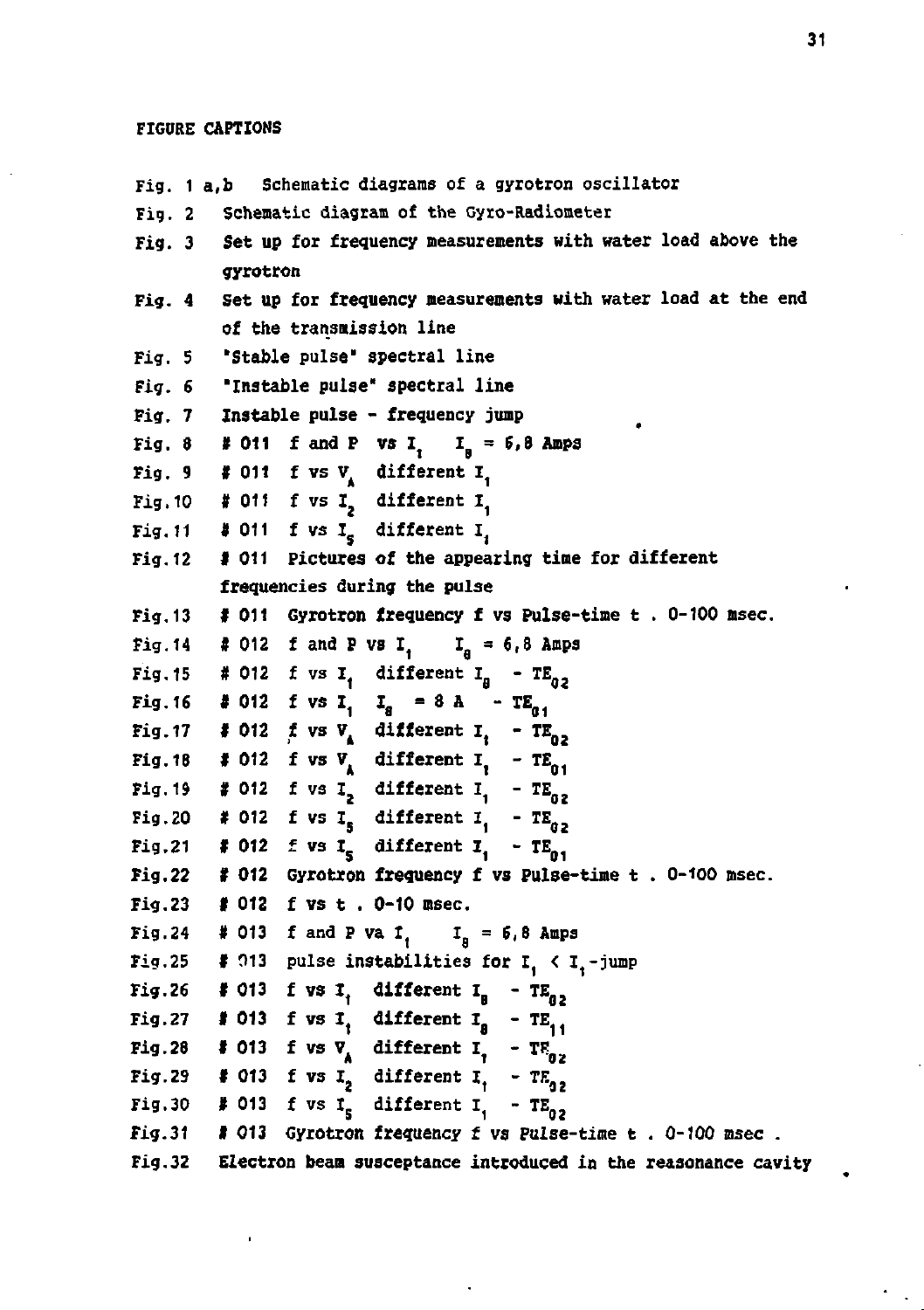**Fig.33 t 012 gyrotron frequency spectrum t=10 msec P=220 XW Fig.34 a,b 90 phase variation after 6 pulses Fig.35 klystron frequency spectrum**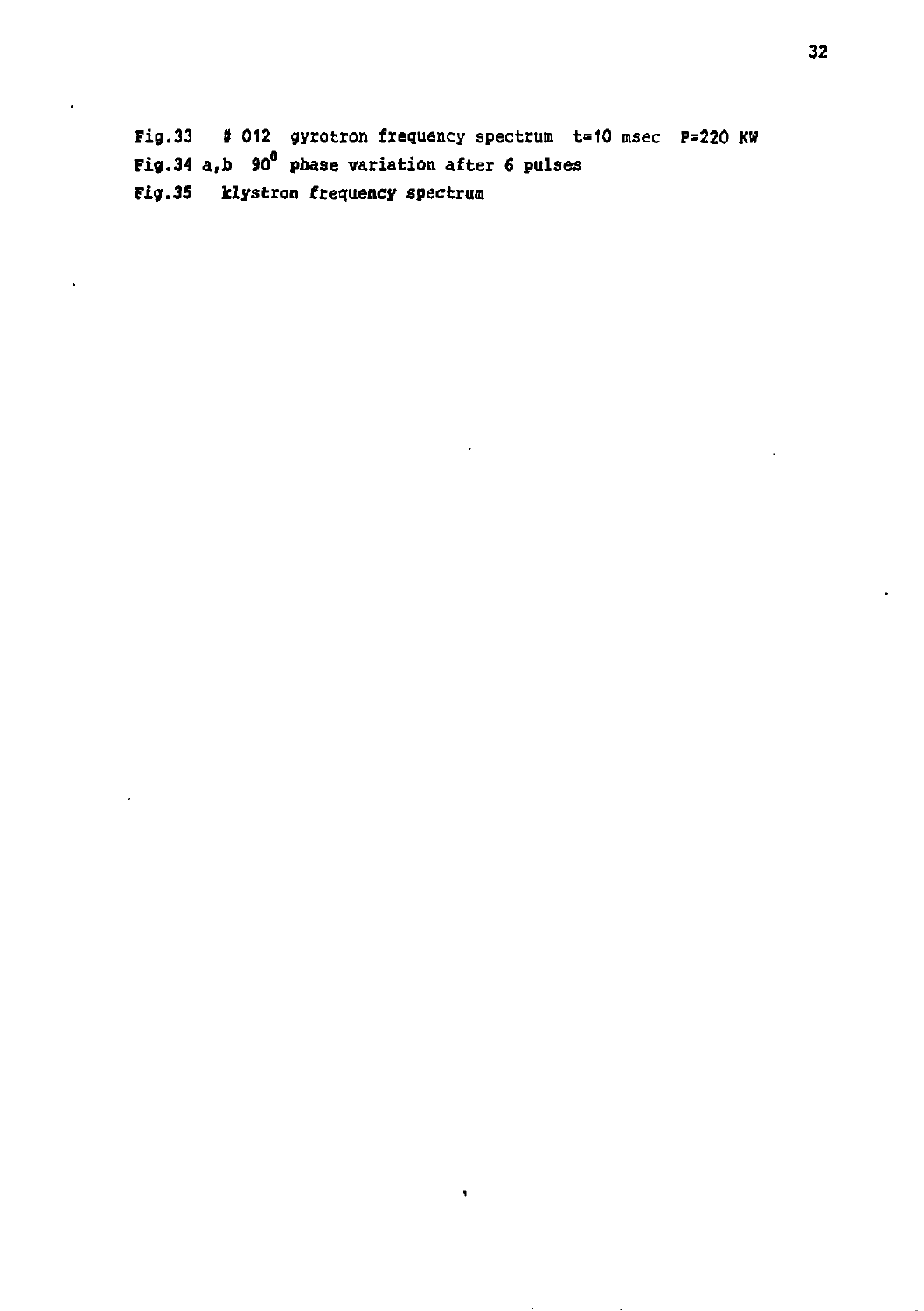#### **REFERENCES**

**C1] V.A.Flyagin, A.V.Gaponov, M.I.Petelin, V.K.Yulpatov : "The Gyrotron' IEEE Transactions Microwave Theory and Techniques Vol HTT-25 N° 6 pp 514-521 June 1977.** 

i

- **[2] G.Hourier** *:* **"Gyrotron tubes A Theoretical Study" Archiv fur Elektronik und Ubertragungstechnik**  Band 34 pp 473-484 1980.
- **(3] J.L.Hirshfield, V.l.Granatstein : "The Electron Cyclotron Haser - An Historical Survey" IEEE Transactions Microwave Theory and Techniques Vol Mtt - 25 N°** *6* **PP 522-527 June 1977.**
- *142* **R.S.Syaons, H.R.Jory : "Cyclotron Resonance Devices' Adv. in Electron Elect. Phys. 55 pp 235-240 1981.**
- **[5] VARIAN COBunication presented at the DOE Gyrotron User/Developer Meeting held in Germantown , MD April 1982.**
- **[6] K.E.Kteischer, B.G.Danly, P.Woskoboinikow, W.J.Mulligan, R.J.Temkin : 'Frequency pulling and bandwidth measurement of a 140 GHz pulsed gyrotron" Int. J. Electronics Vol 57 «" f pp 851-862 1984.**
- **[7] HUGHES comunication presented at the DOE Gyrotron Dser/Developer Meeting held in Germantown , MD April 1982.**
- **[8} G.F.Brand, H.G.Douglas, M.Grass, J.Y.L.May Chen Zhiyi : 'Frequency Detuning Measurements in a Low-Power Gyrotron" Int. J. Electronics Vol 57 «°** *e* **pp 891-900 1984.**
- **[9] W.Kasparek, G.A.Huiler : 'A Novel Device for Multimode Analysis in Oversized Waveguides' Digest 10th Int. Conference on Infrared and Milliniter Waves**

**33**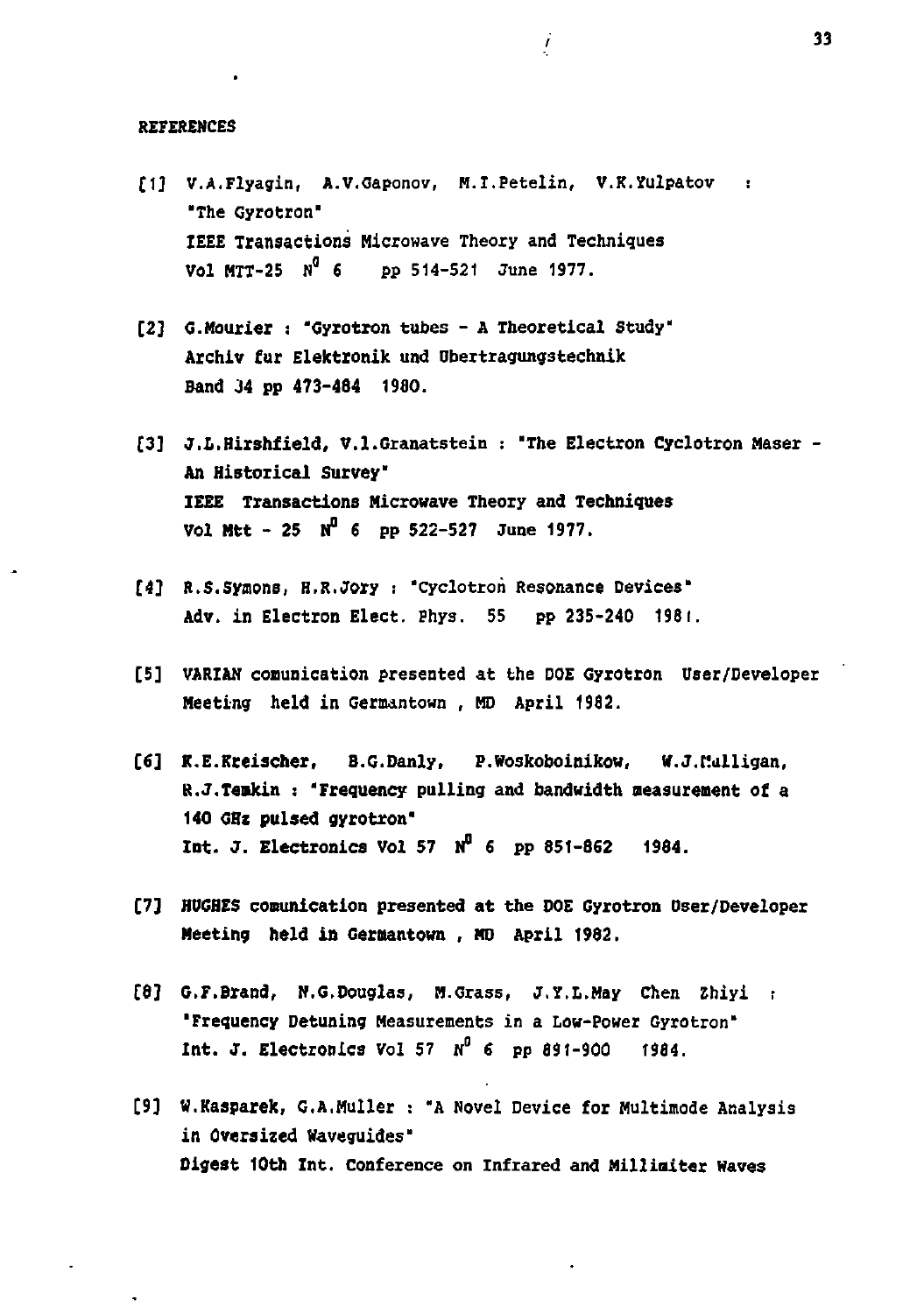**Lake Buena Vista pp 238-239 December 1985.** 

 $\overline{\phantom{a}}$ 

 $\hat{\mathbf{r}}$ 

 $\sigma_{\rm{max}}$ 

- **[10] M.E.Eead, R.seeley, w.M.Manheimer : "Observation of Phase Locking in a Single-Cavity Cyrotron Oscillator" IEEE Trans, on Plasma Science, Vol FS-13 N° 6 pp 398-403 December 1985.**
- **[11] P.Goy, H.Gross, C.Hauc : "Un banc millimétrique de 27 a 110 GHz complet, simple et économique" L' onde électrique 1986. (To be published)**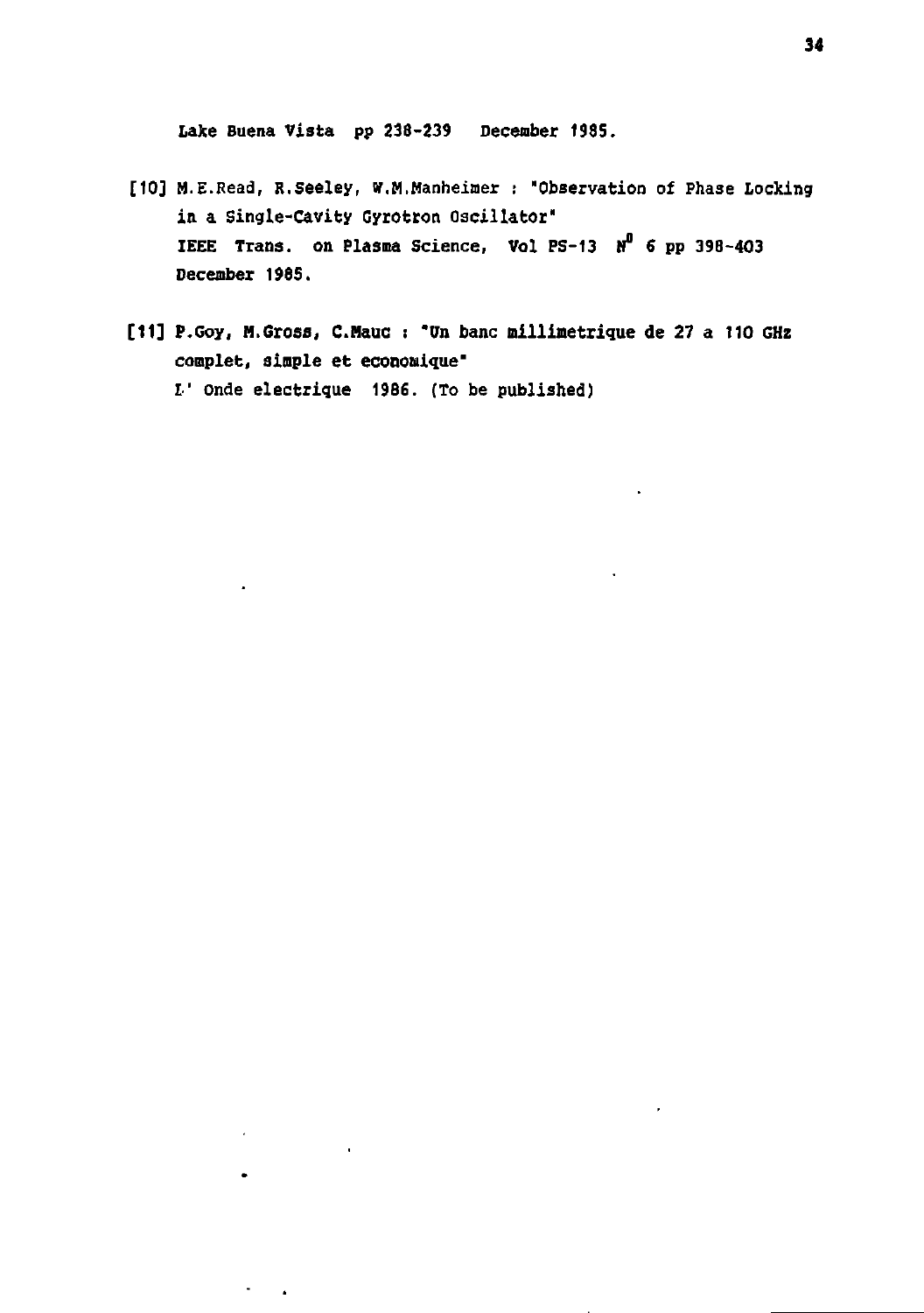

- **1 Main magnet coils**
- **2- Gun magnet coil**
- **3- Electron gun**
- **4- Cavity**
- **5 Output waveguide and window 10- Dewar**

**6- Beam collector area** 

- **7- Collector magnet coils**
- **8- Output guide up-transition**

9- Single

**Fig. 1a** 



**Fig. 1b**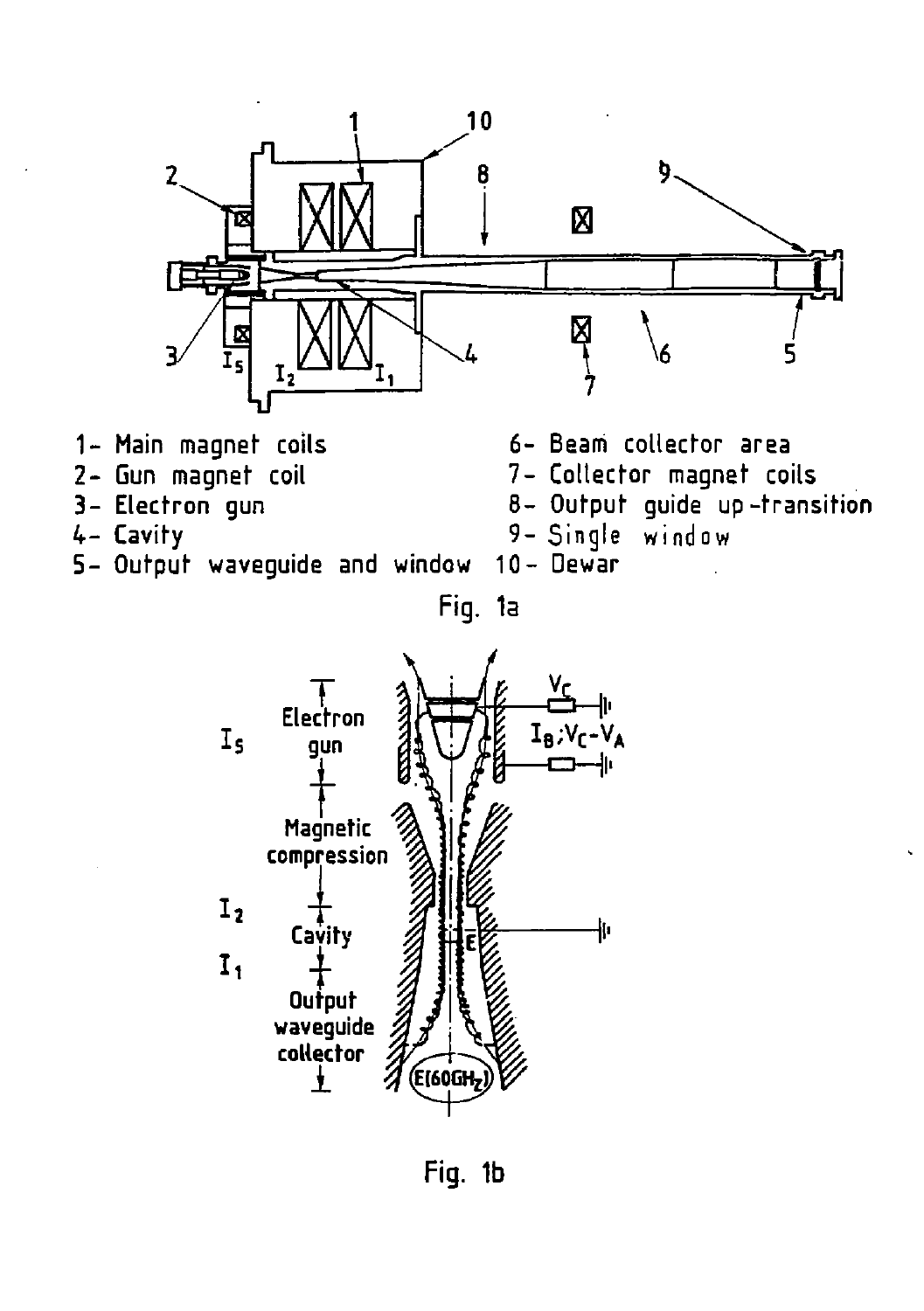

Fig. 2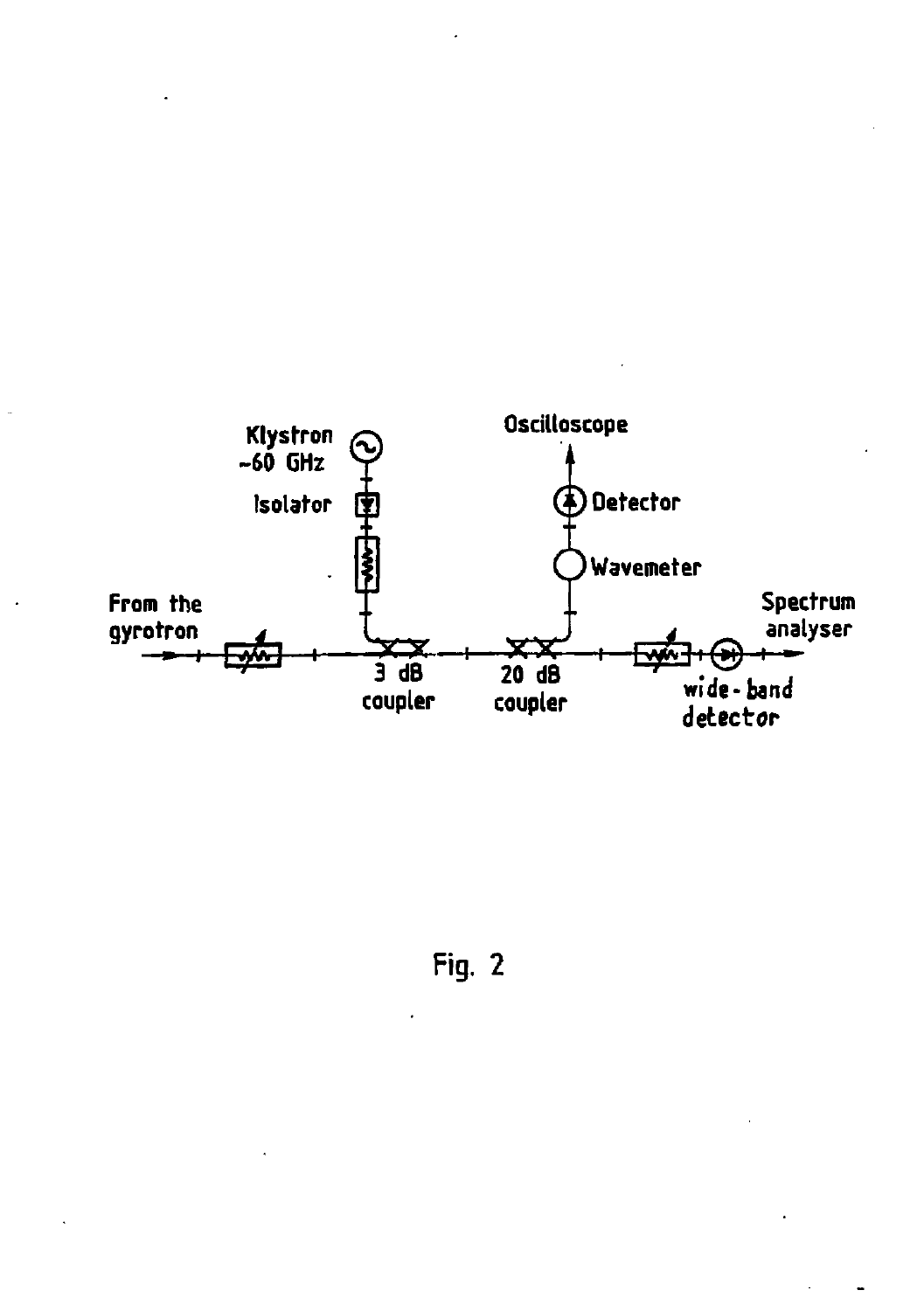

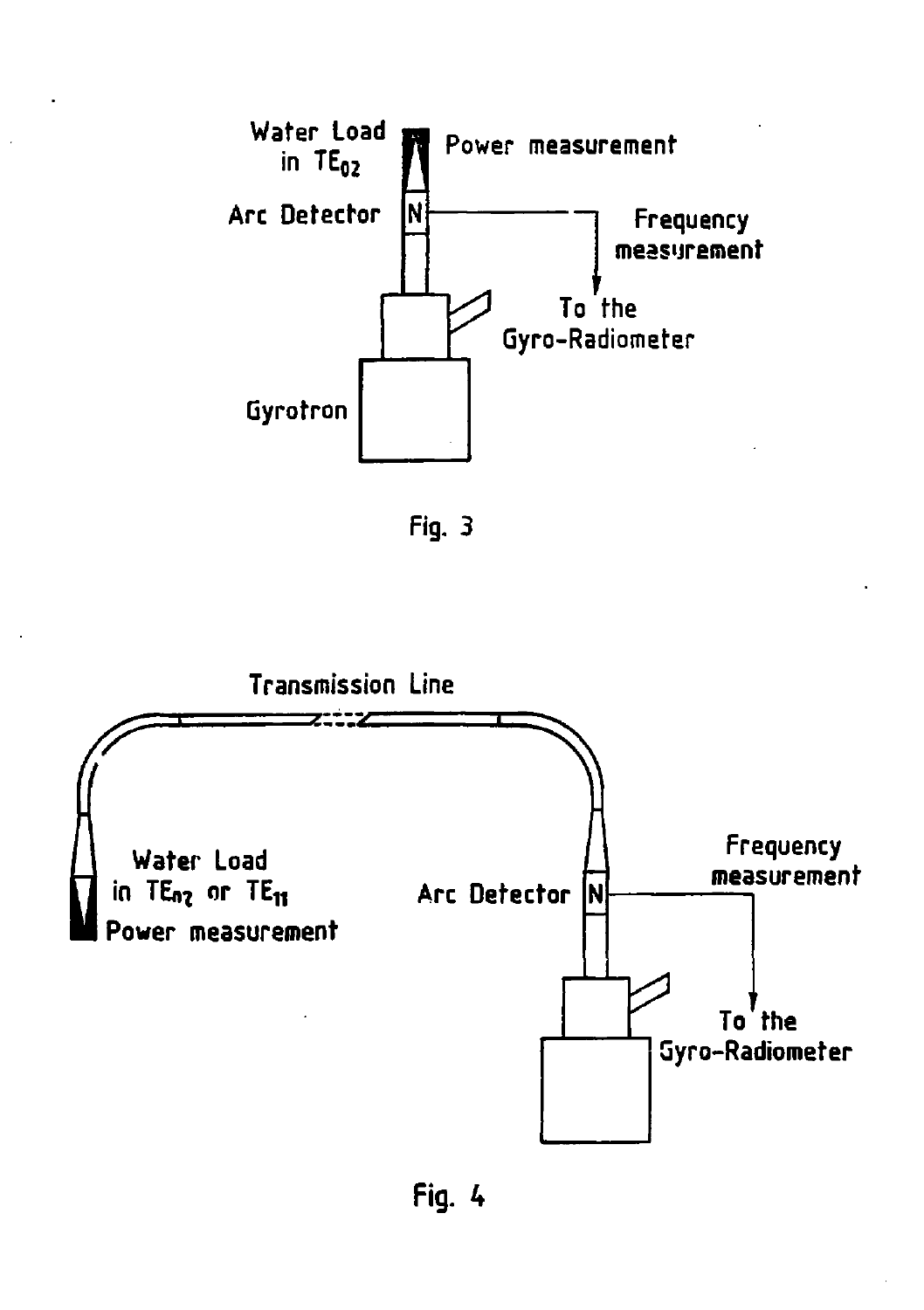



5 MHz

 $* 013$ Frequency jump

ł,

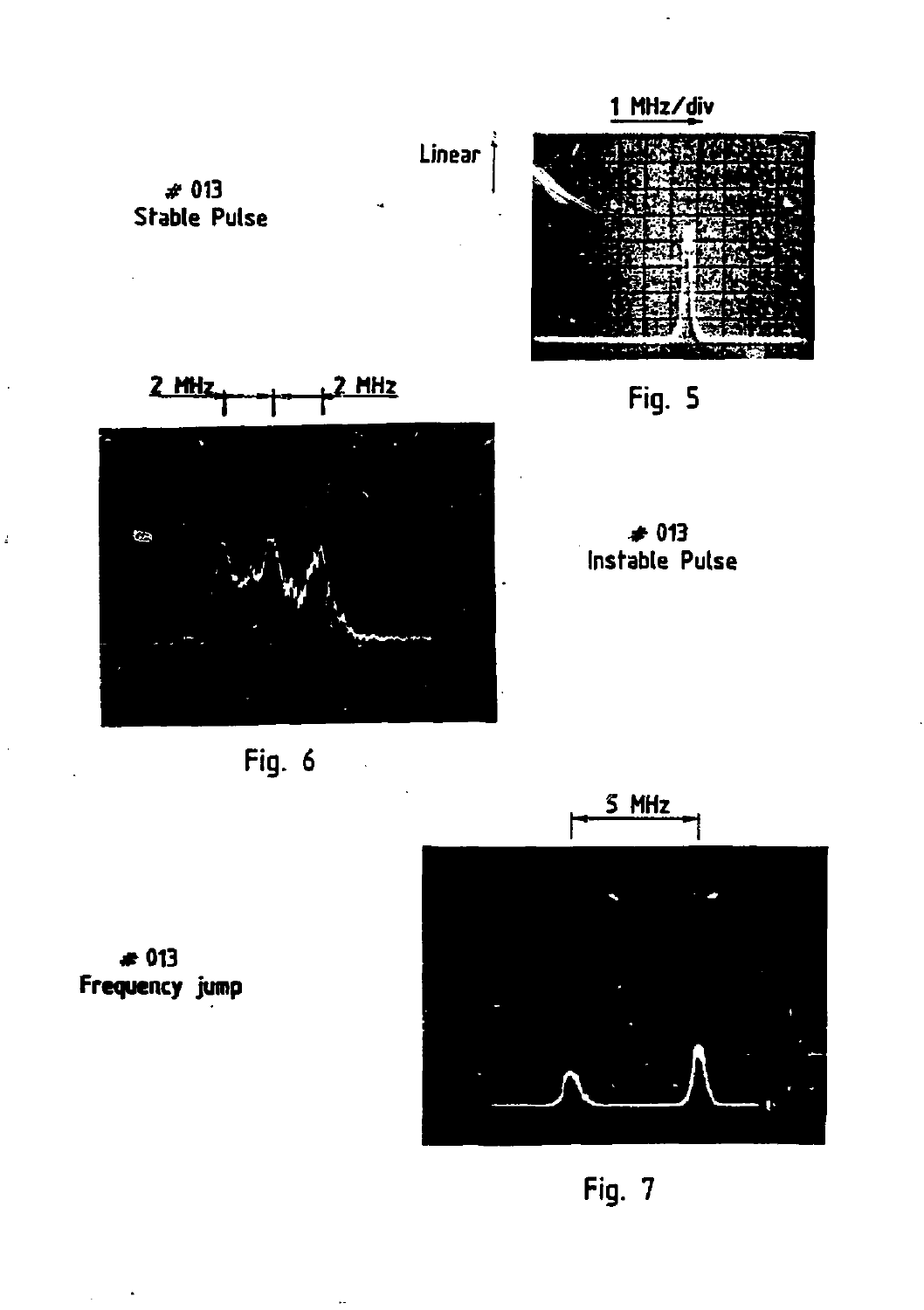

÷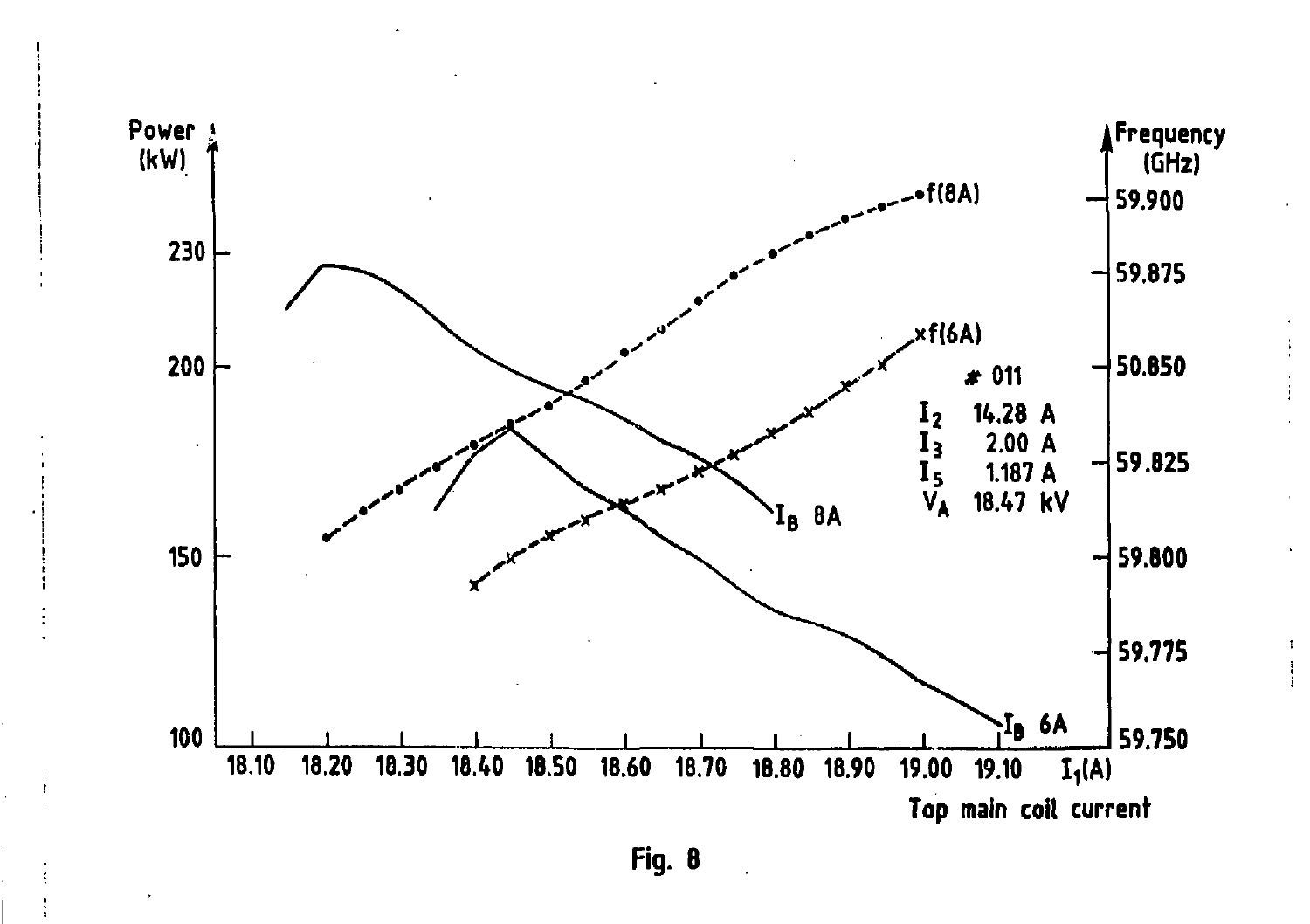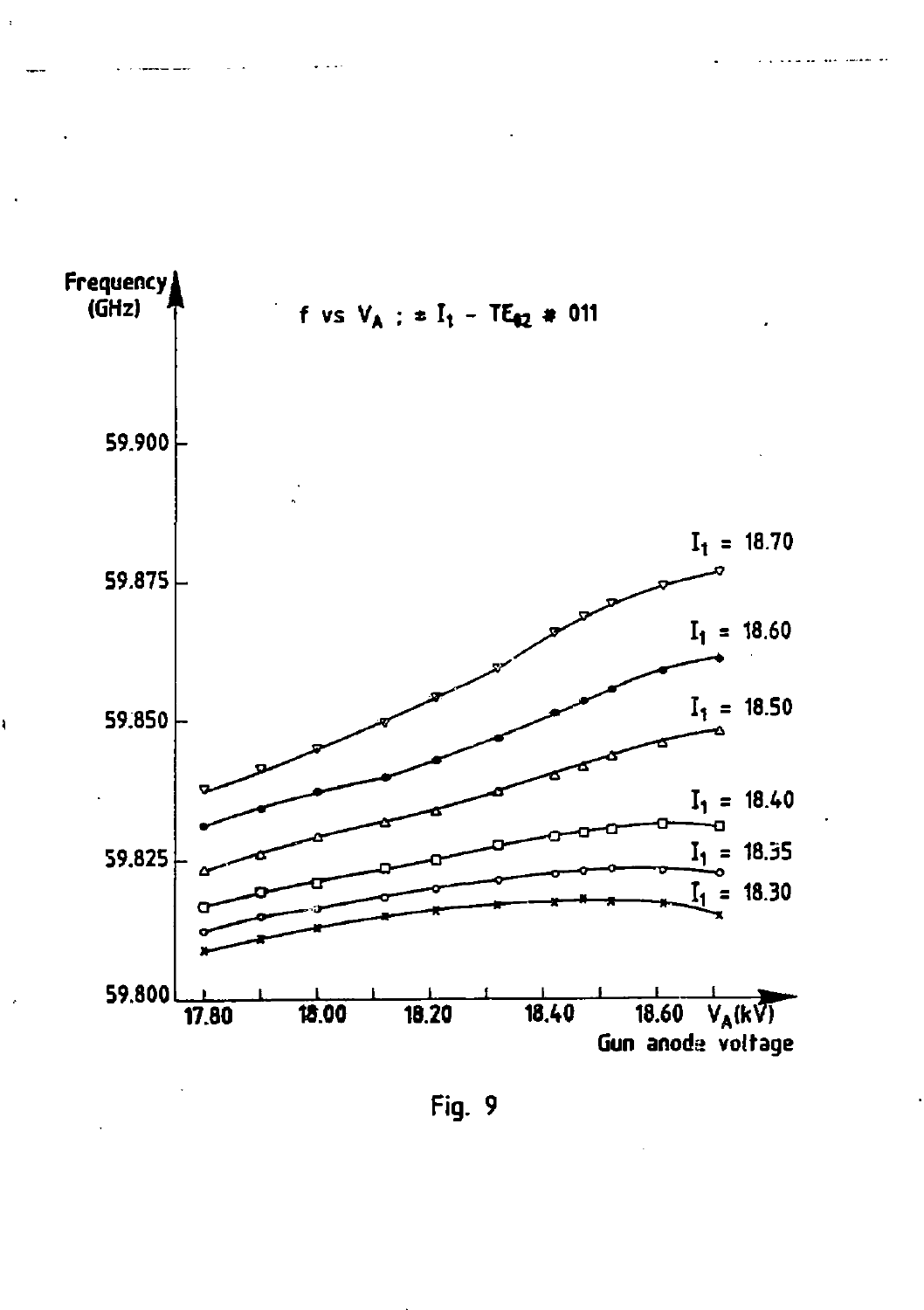

Fig. 10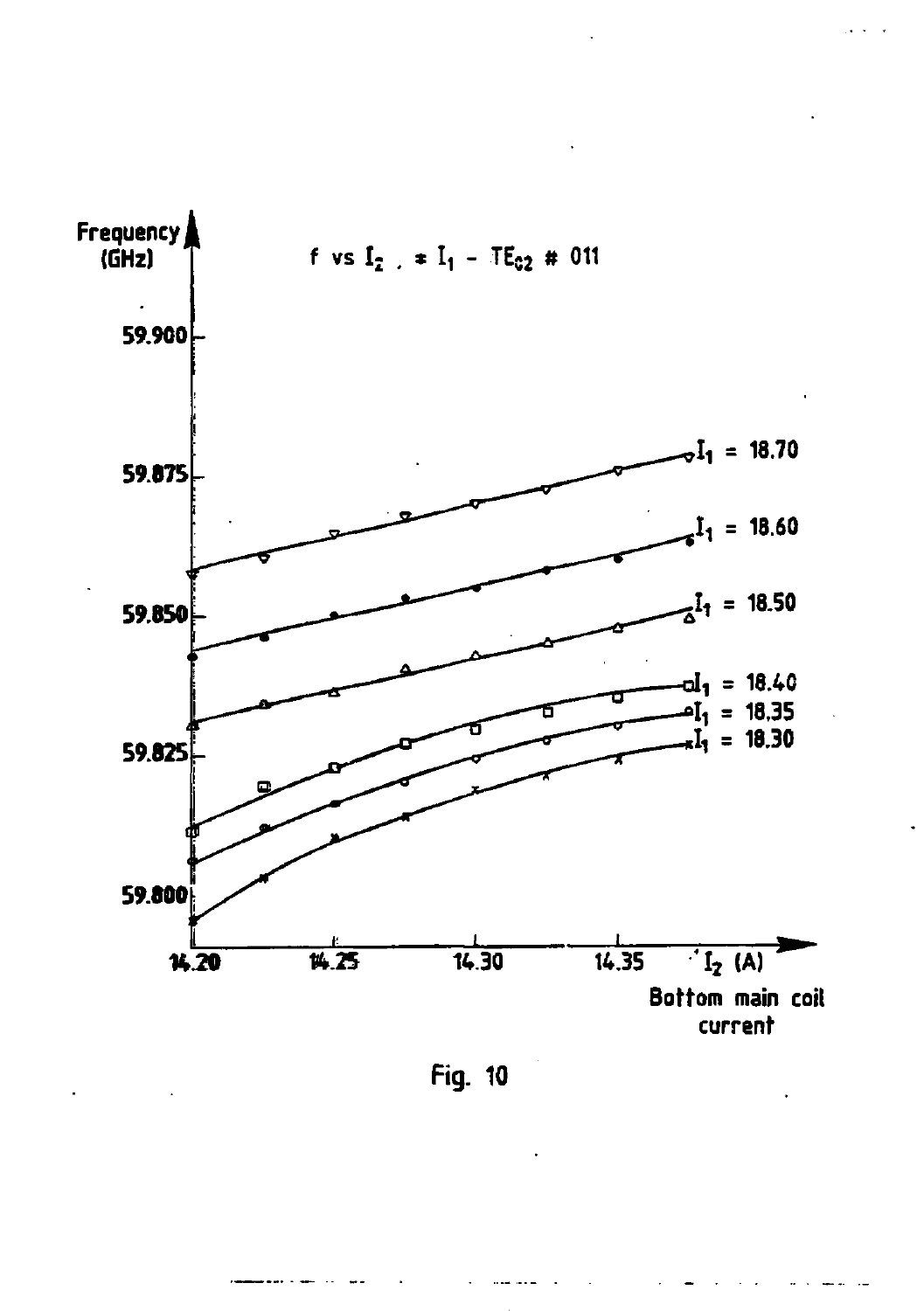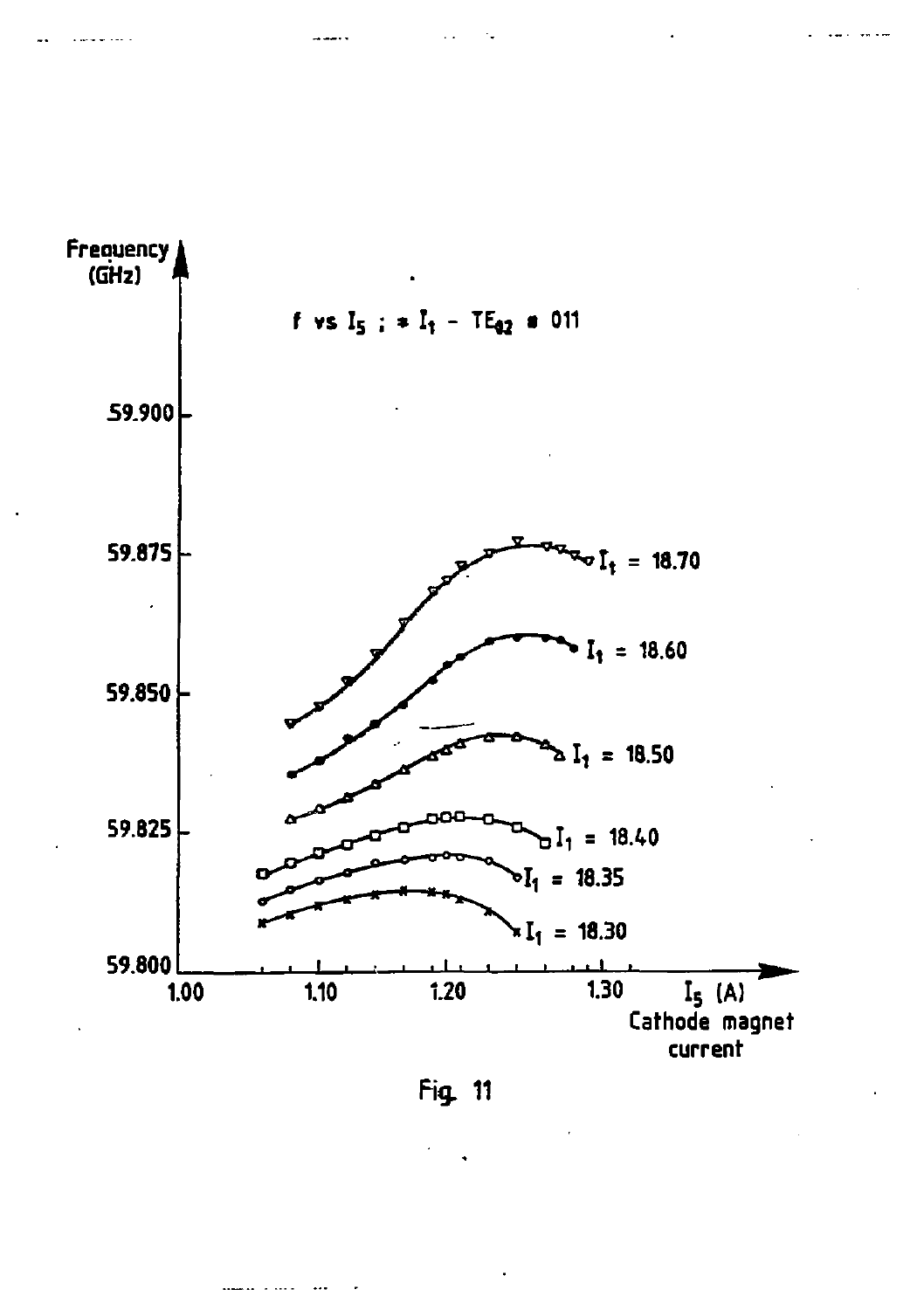

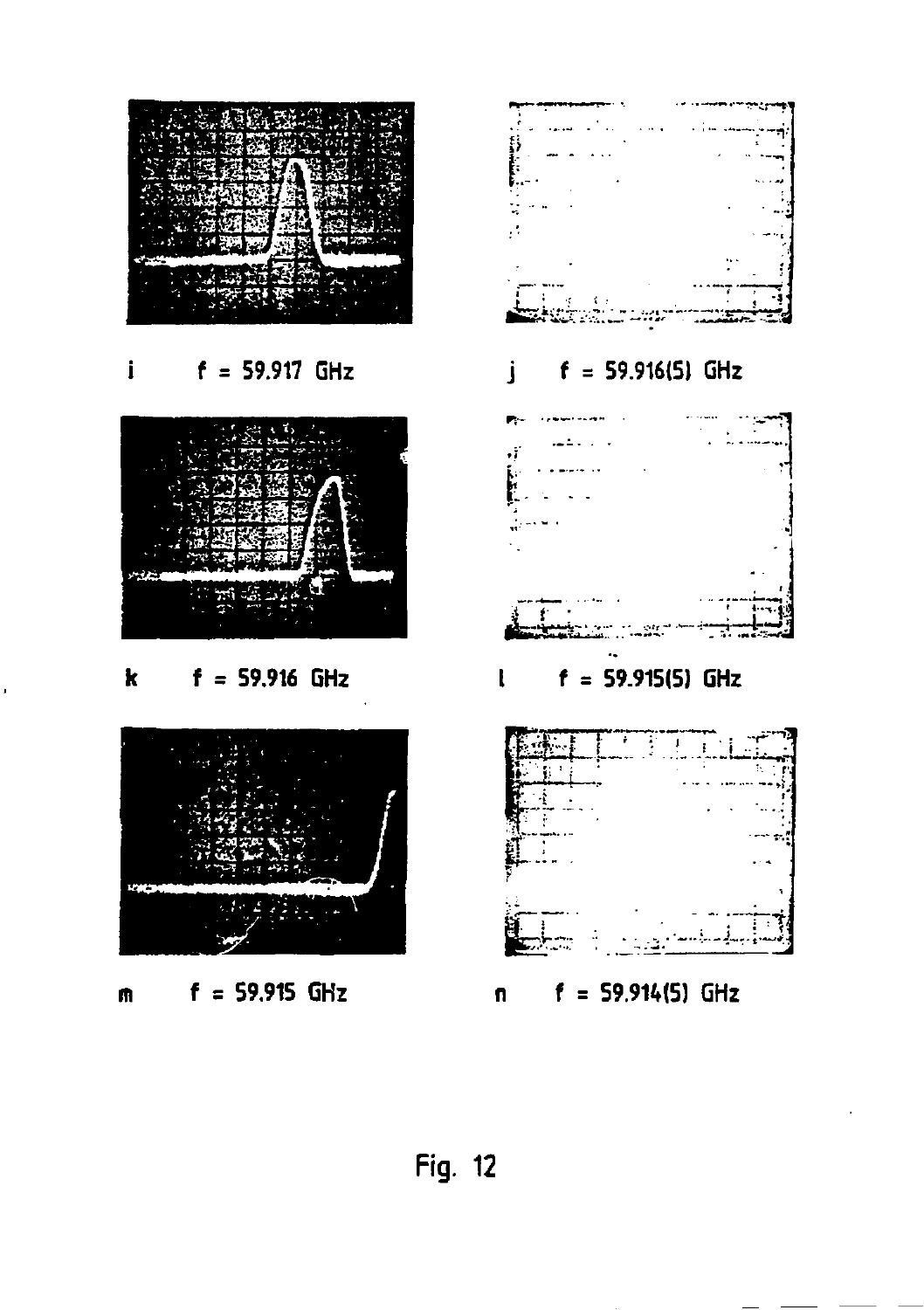

 $\prime$ 

**Fig. 13**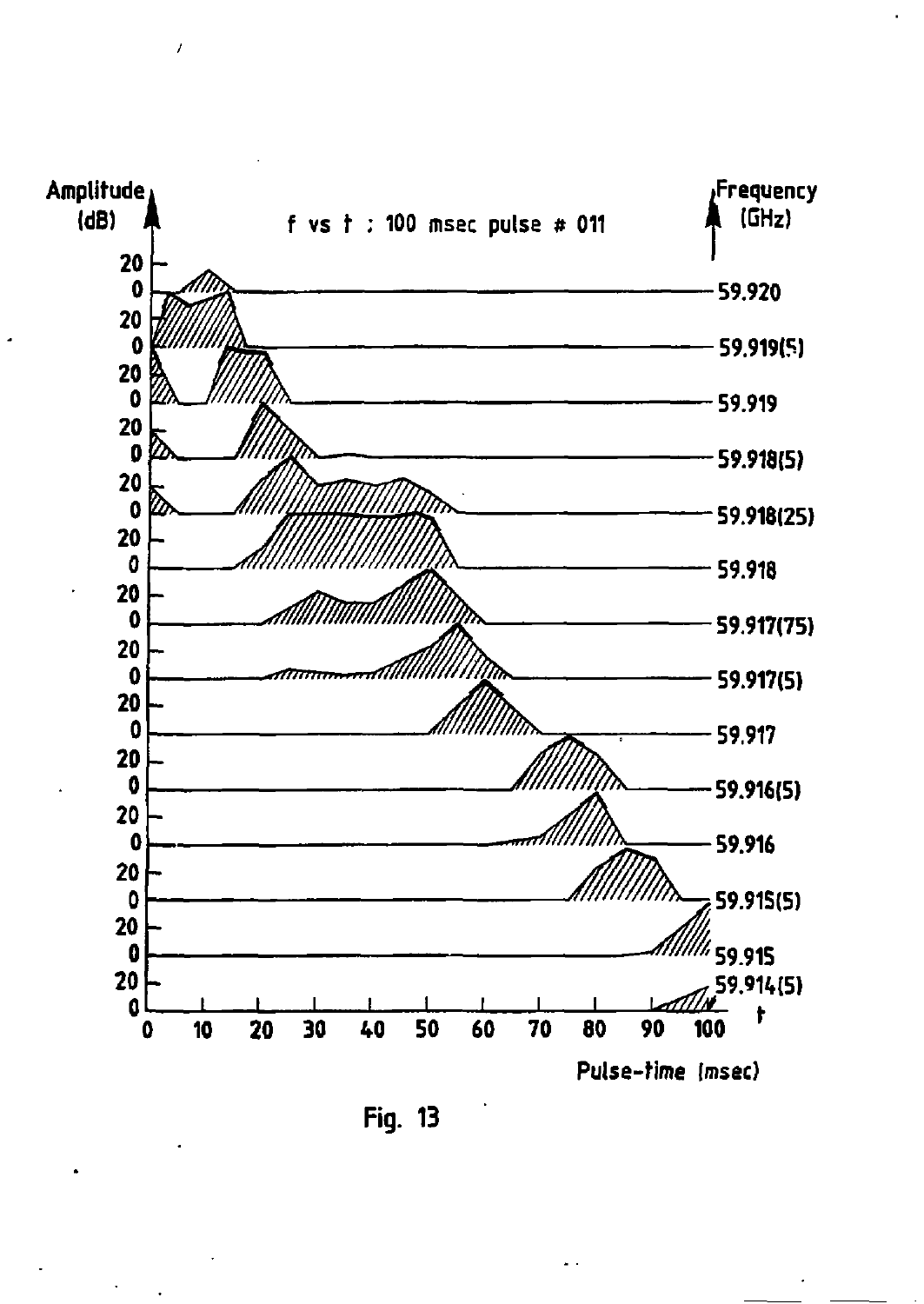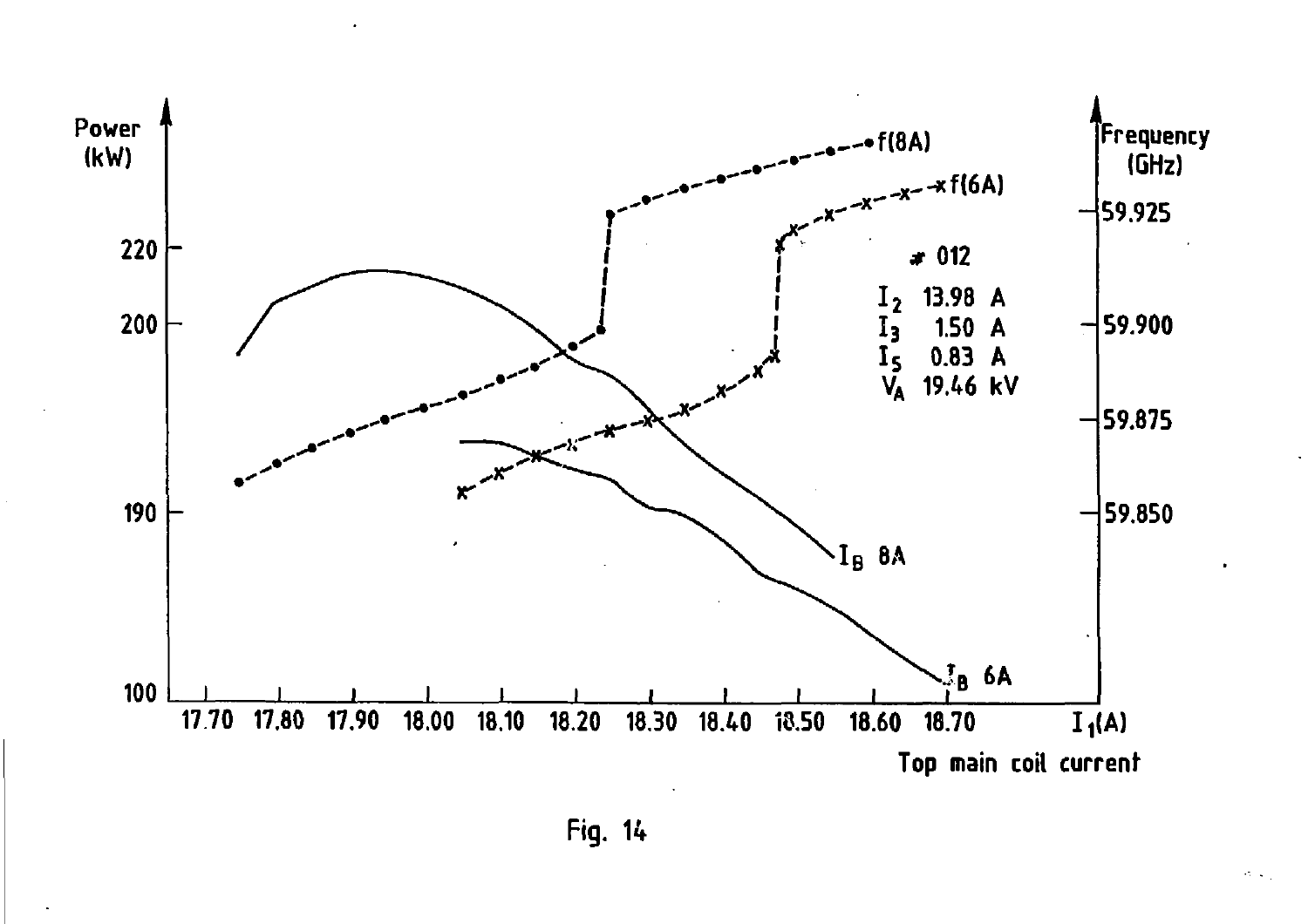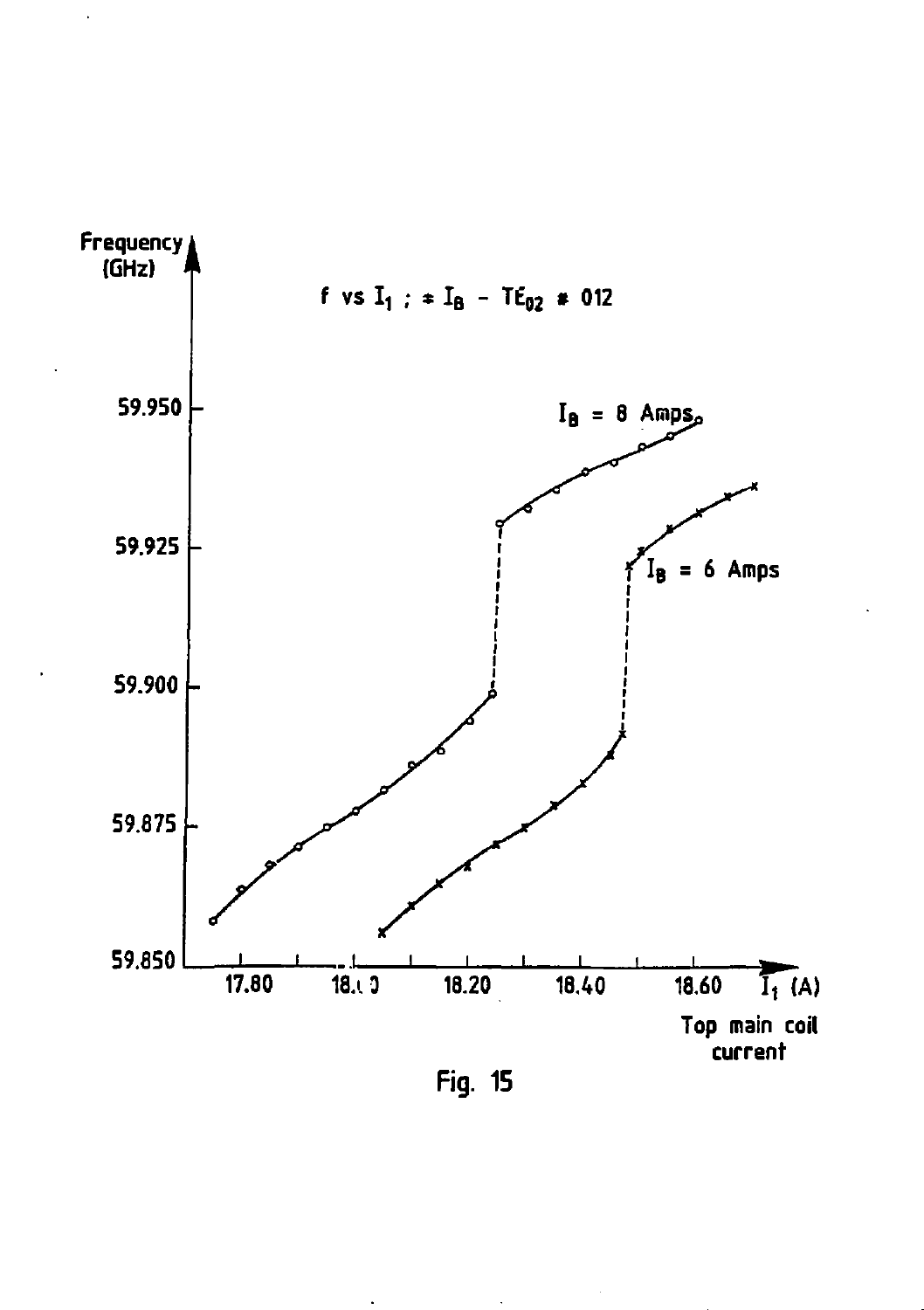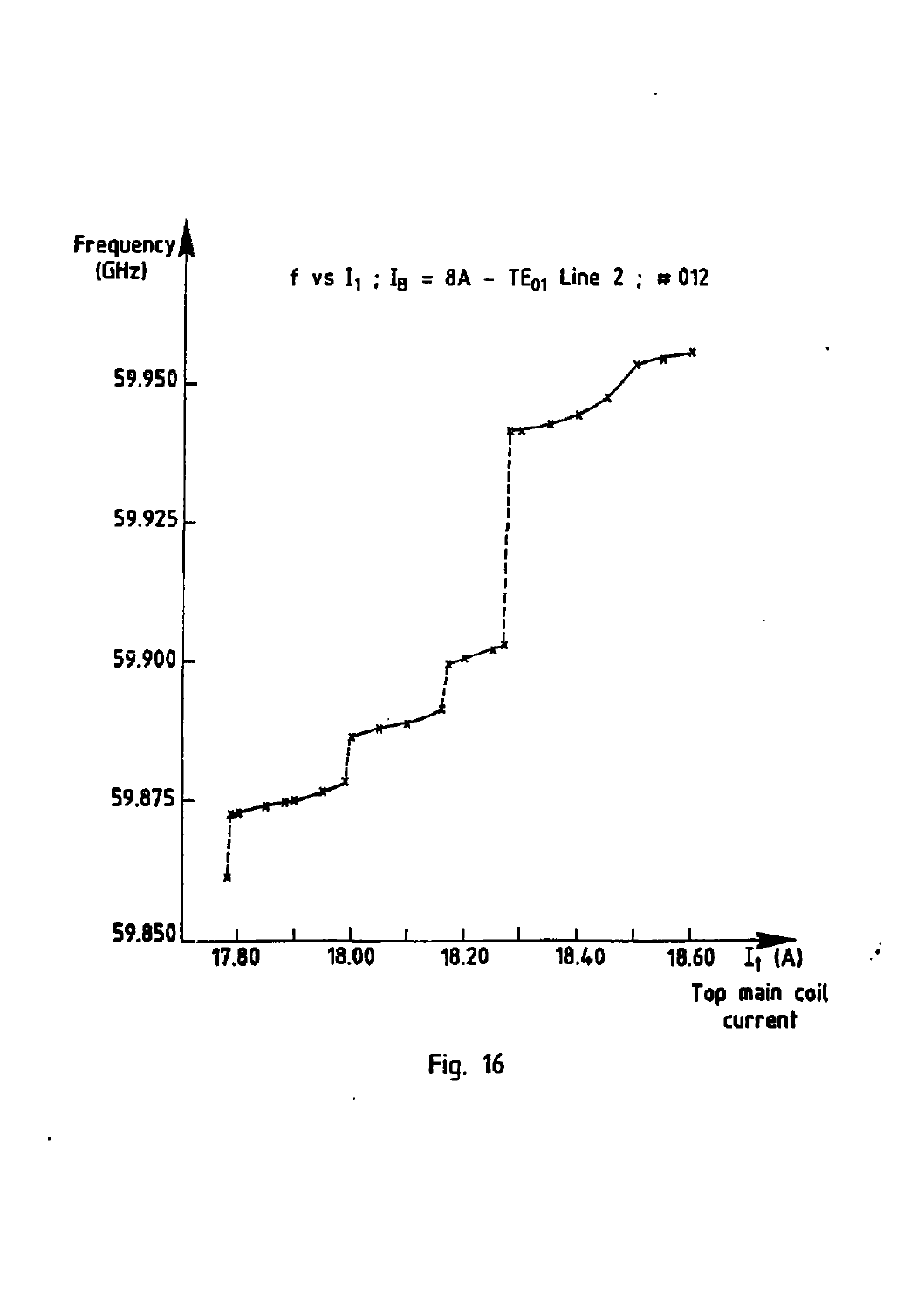

Fig. 17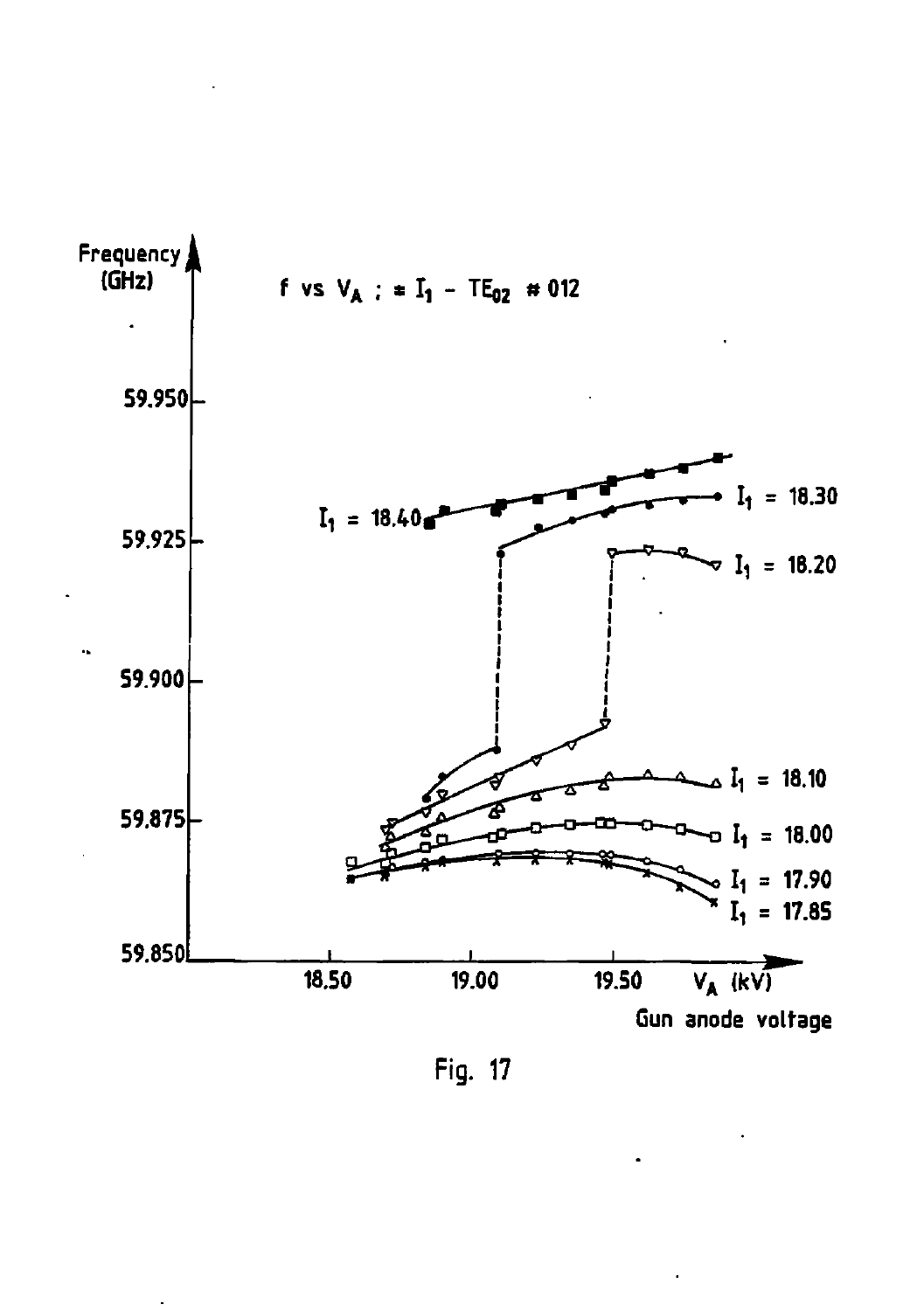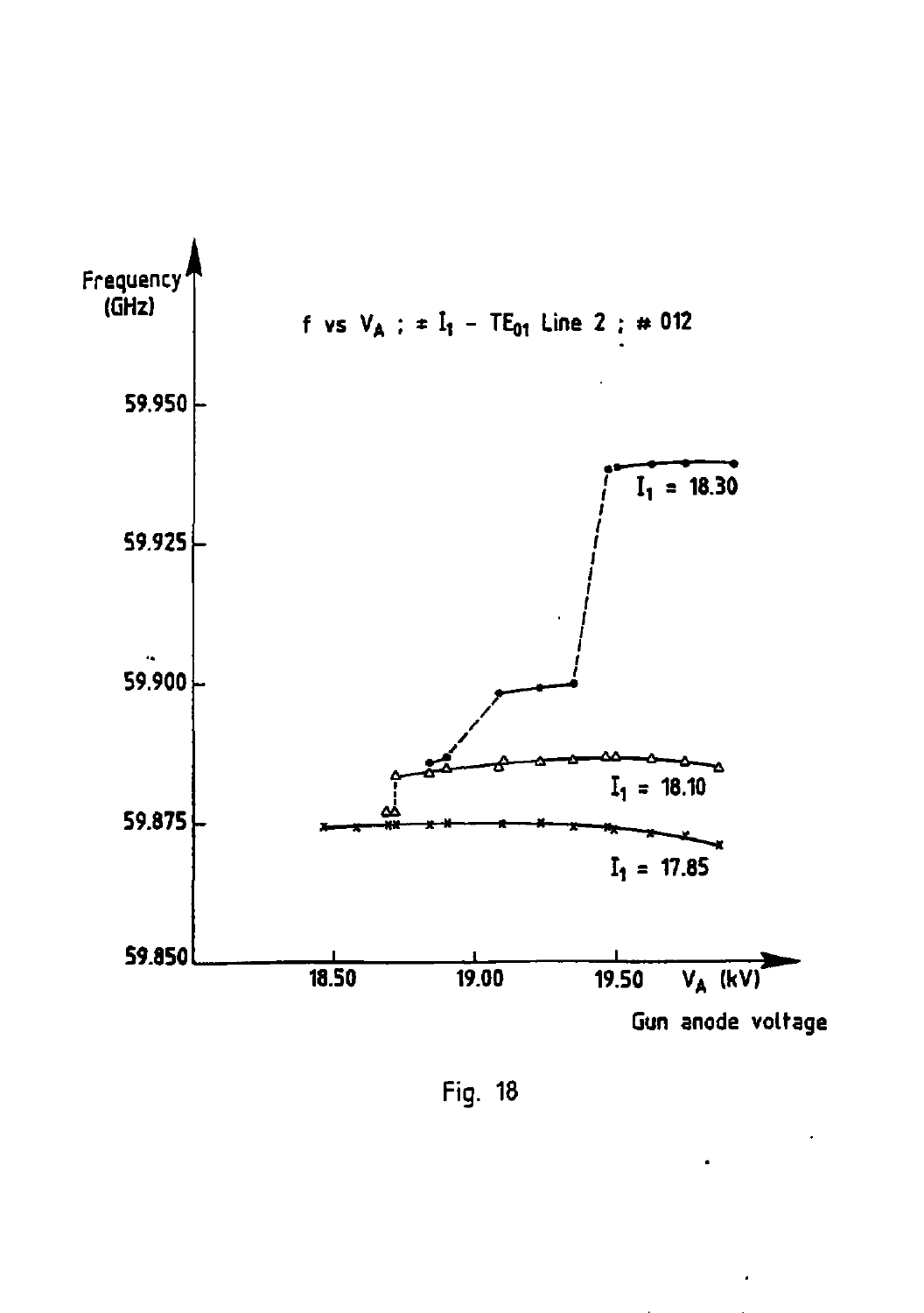![](_page_51_Figure_0.jpeg)

Fig. 19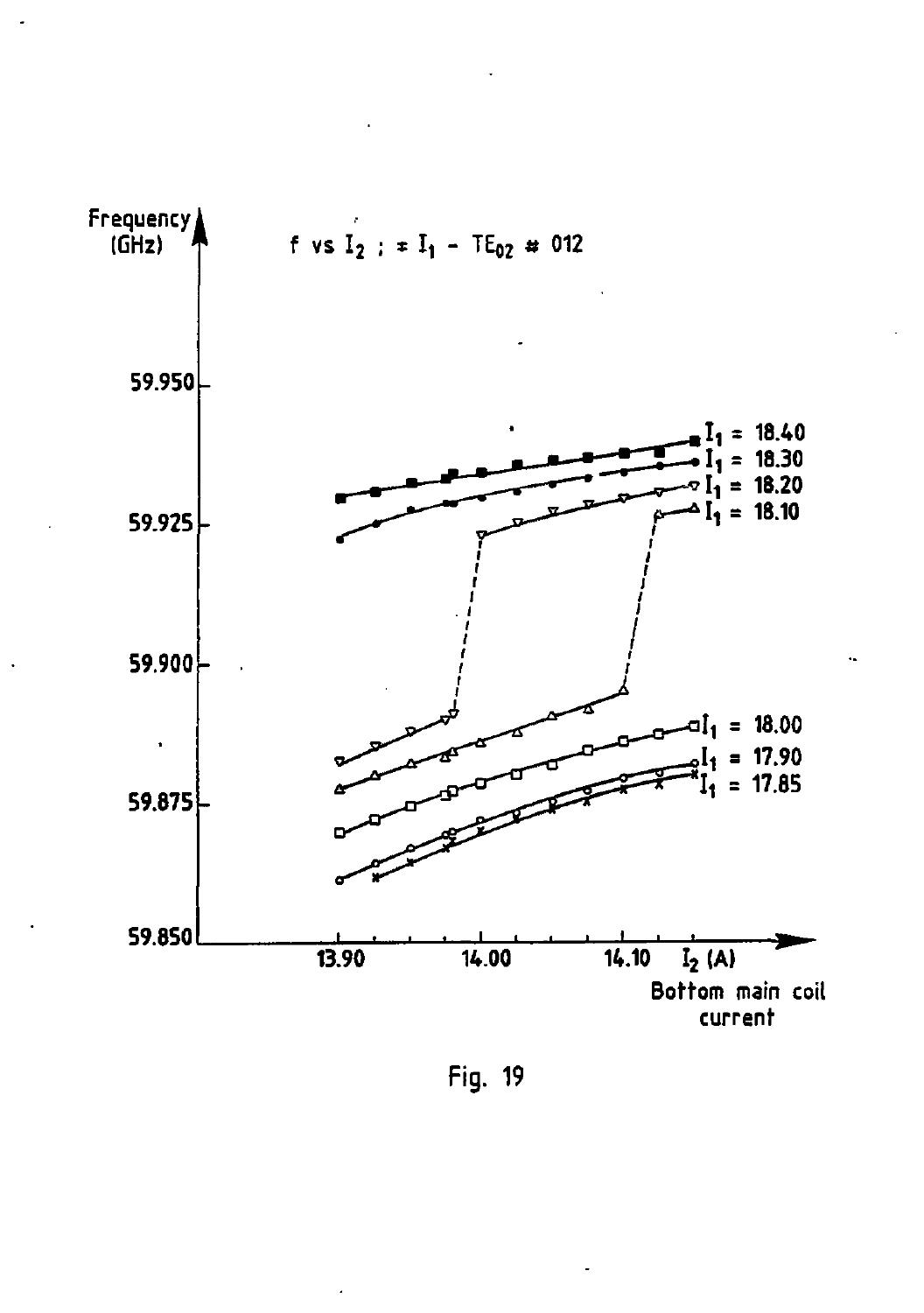![](_page_52_Figure_0.jpeg)

 $\overline{f}$ 

 $\overline{z}$ 

Fig. 20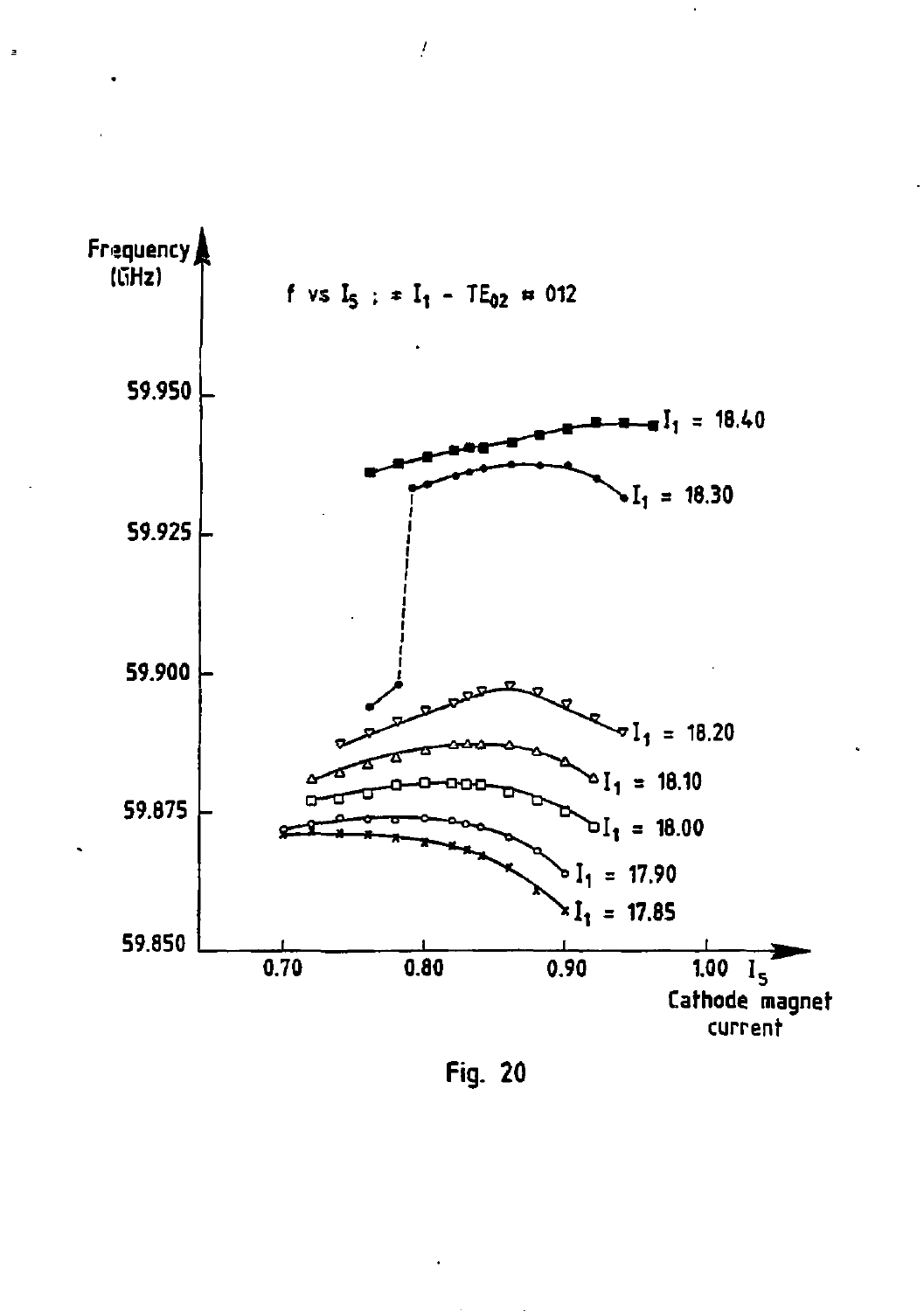![](_page_53_Figure_0.jpeg)

Fig. 21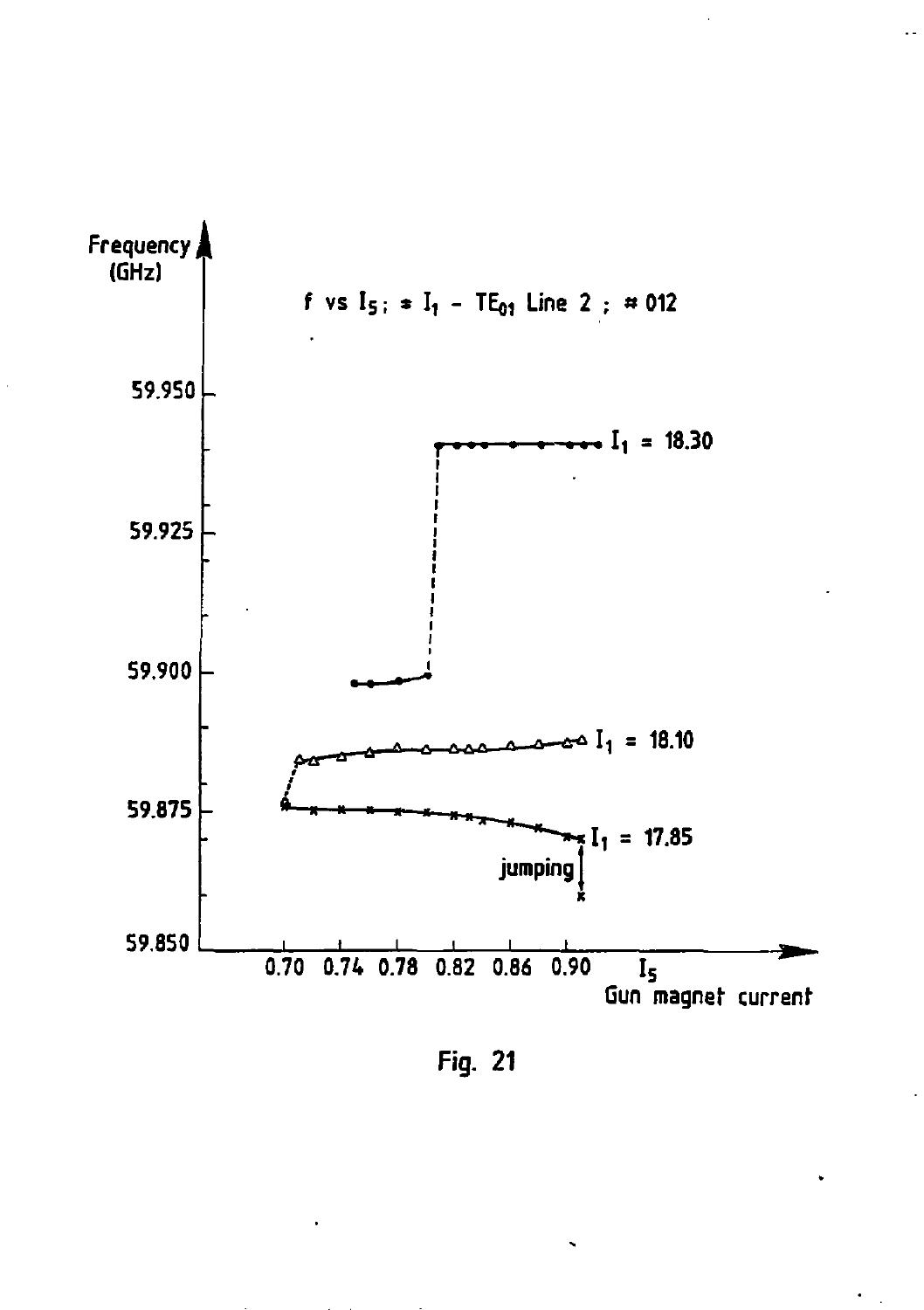![](_page_54_Figure_0.jpeg)

 $\mathcal{O}(\mathcal{E}^{\mathcal{A}})$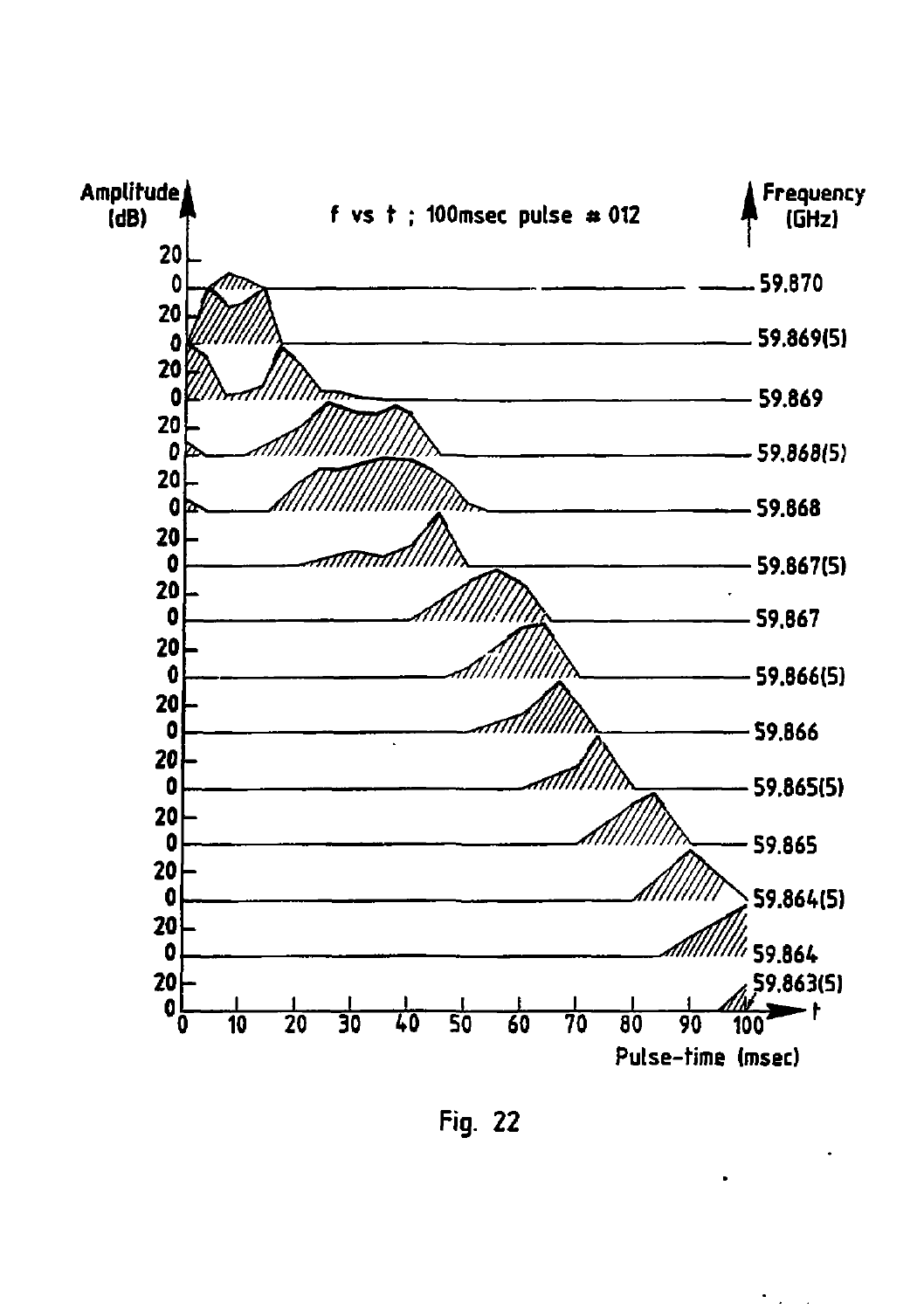![](_page_55_Figure_0.jpeg)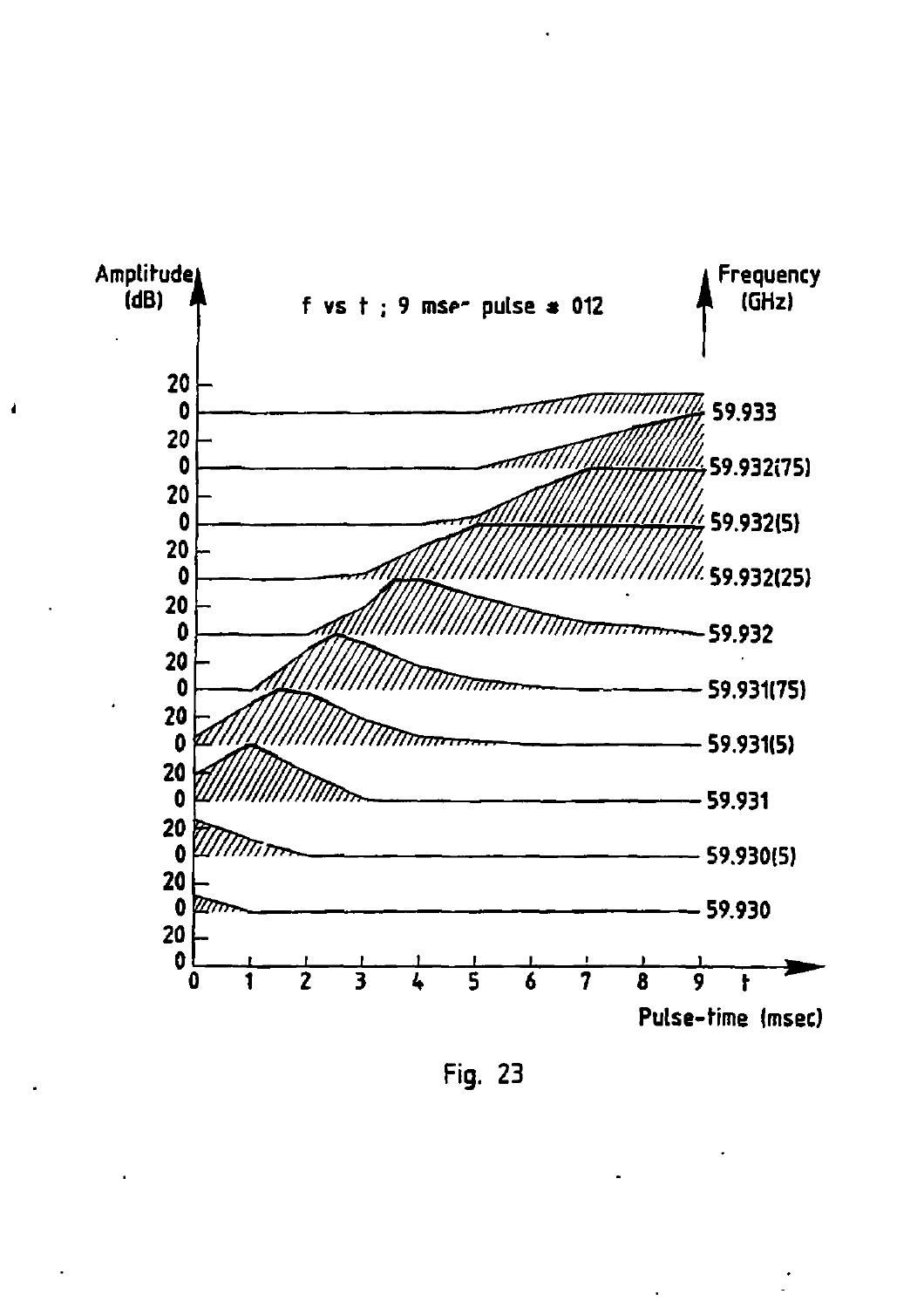![](_page_56_Figure_0.jpeg)

 $\bullet$ 

**Fig. 24** 

 $\bullet$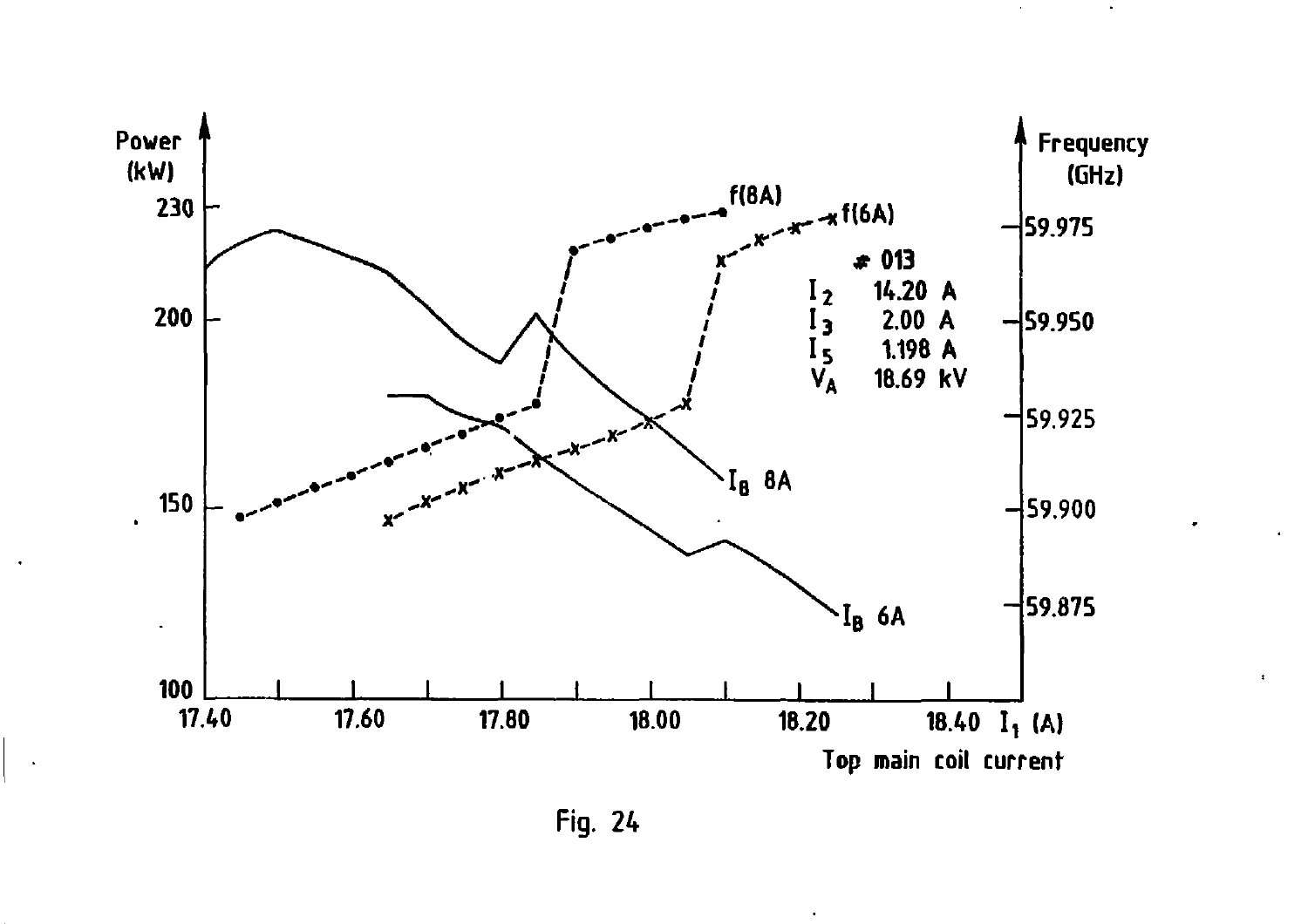![](_page_57_Figure_0.jpeg)

![](_page_57_Figure_1.jpeg)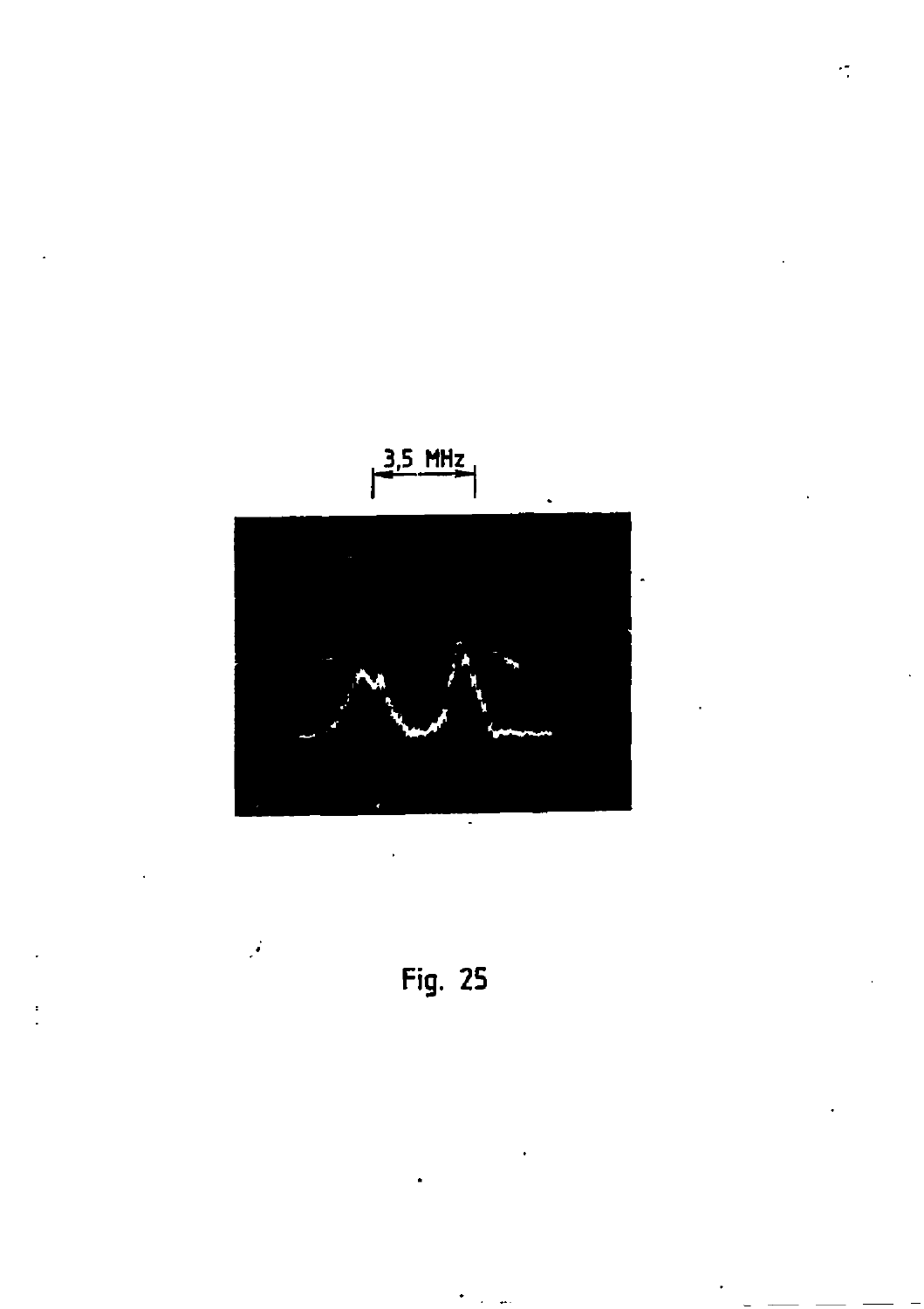![](_page_58_Figure_0.jpeg)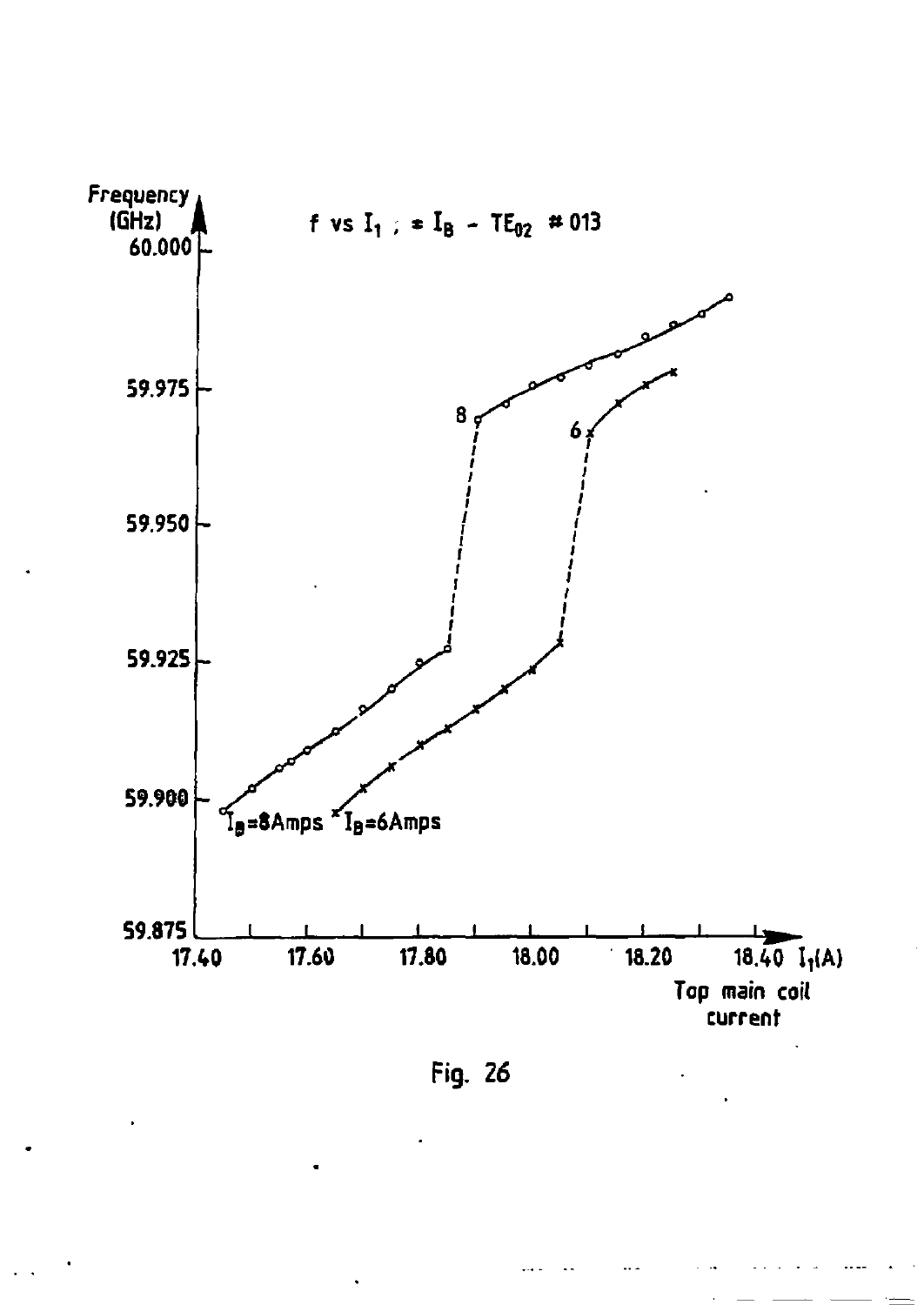![](_page_59_Figure_0.jpeg)

Fig. 27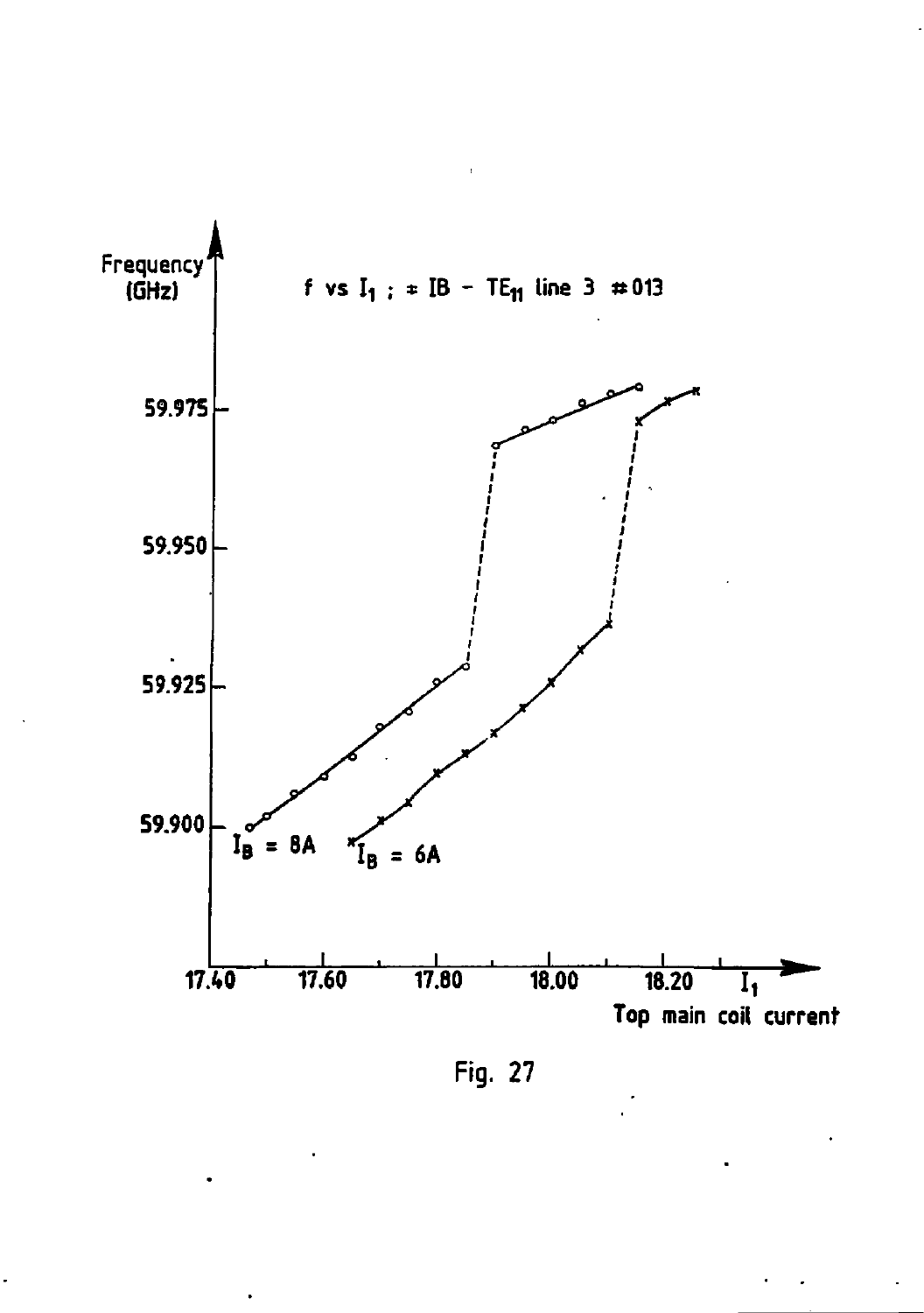![](_page_60_Figure_0.jpeg)

Fig. 28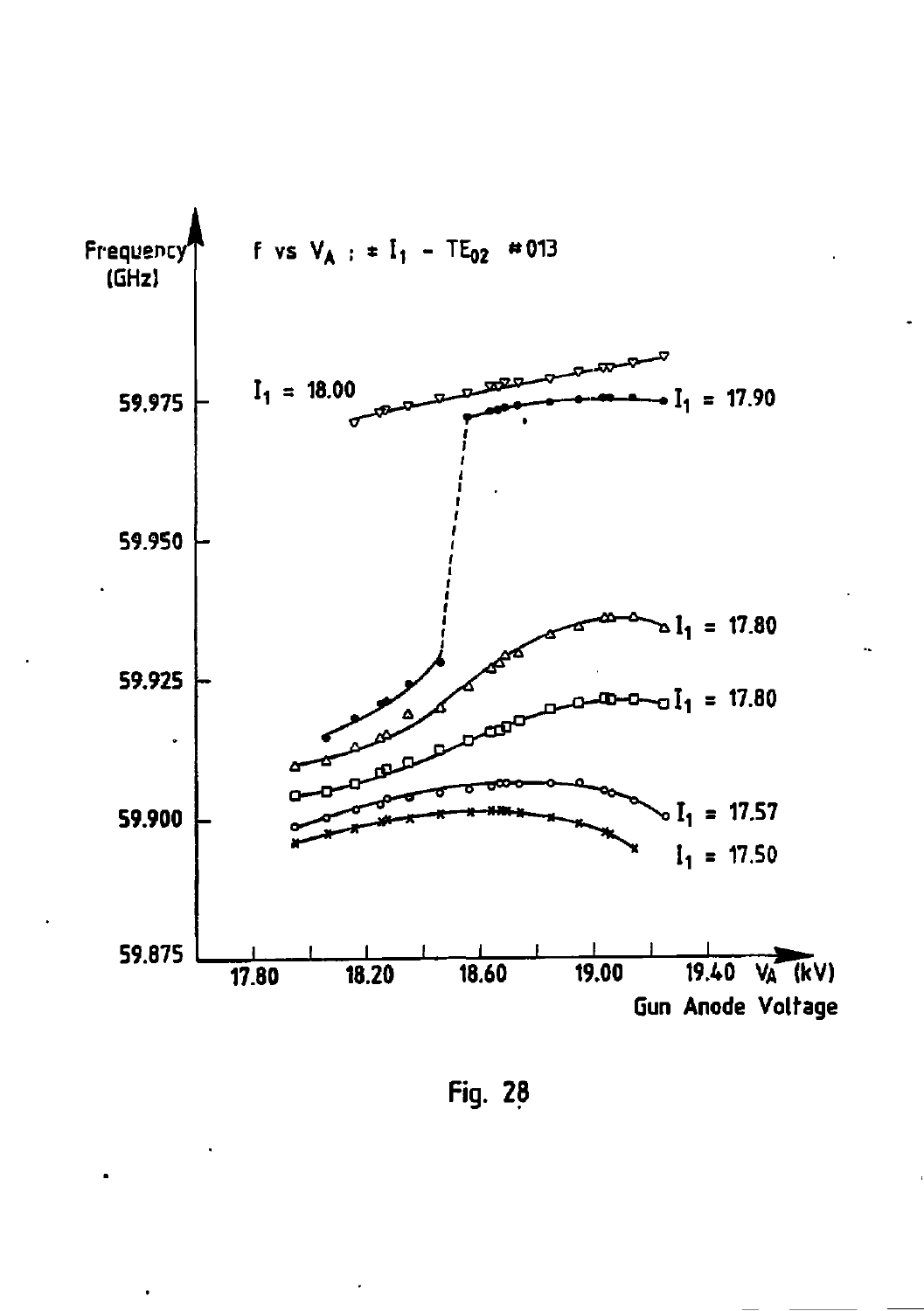![](_page_61_Figure_0.jpeg)

 $\overline{1}$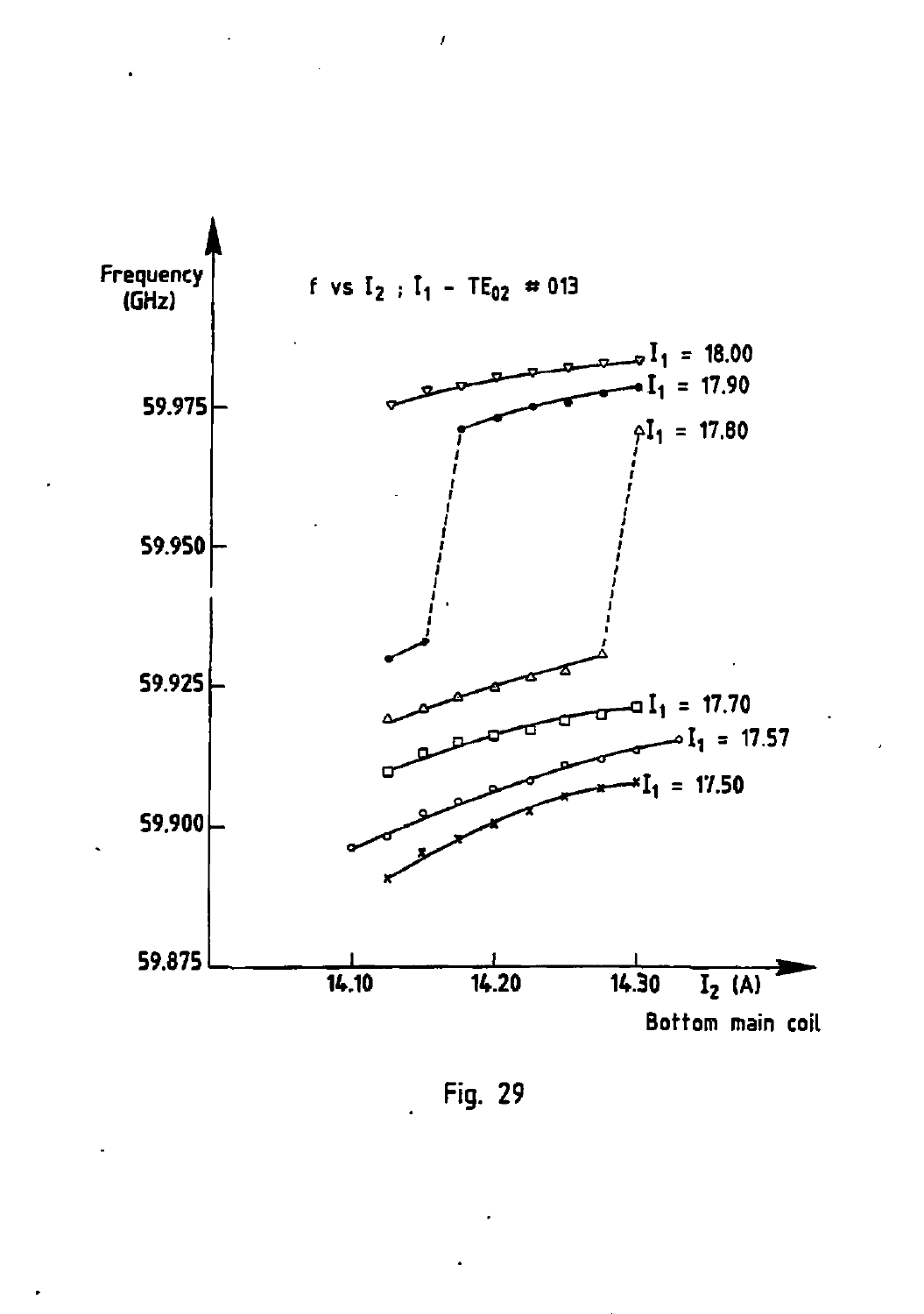![](_page_62_Figure_0.jpeg)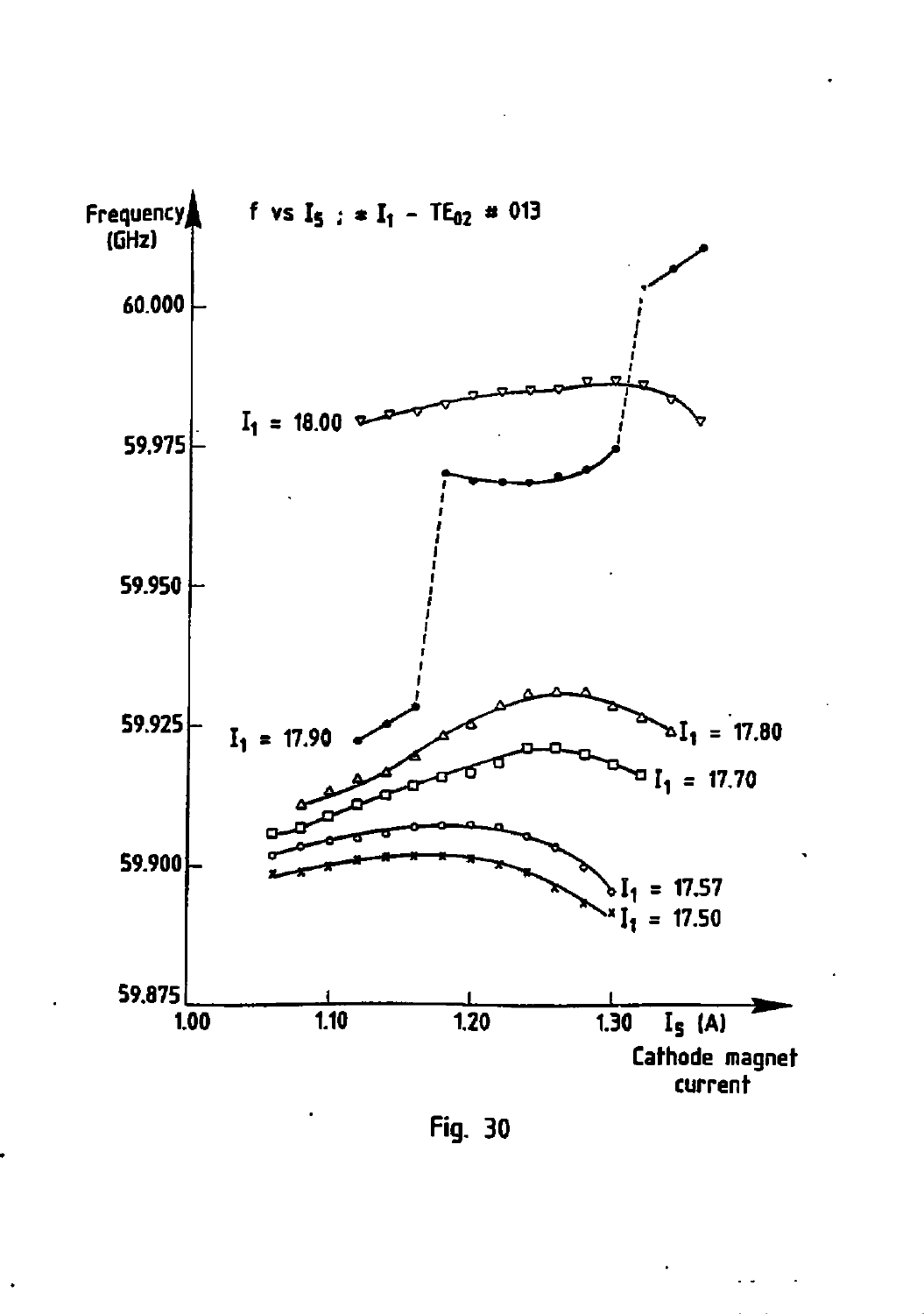![](_page_63_Figure_0.jpeg)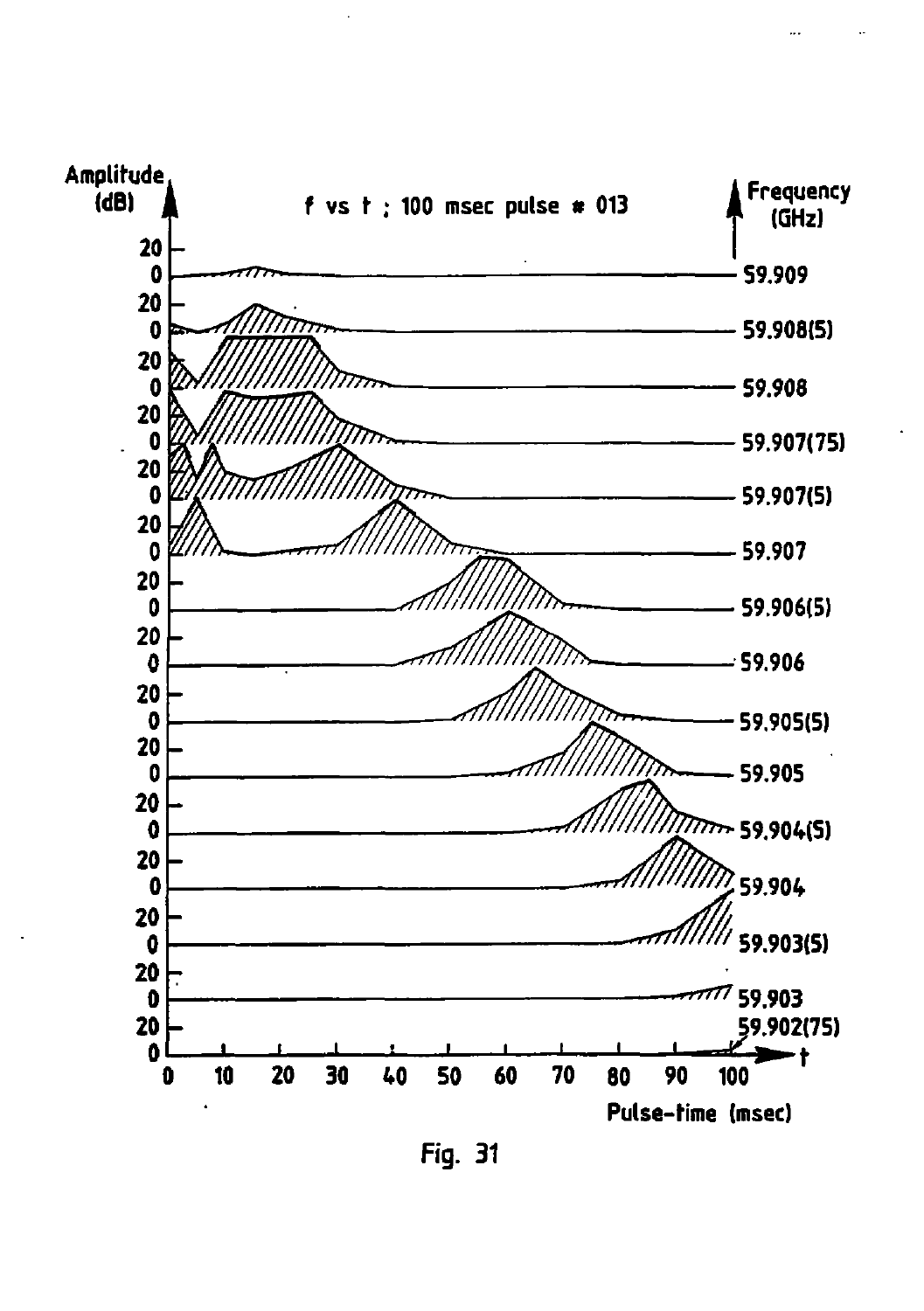![](_page_64_Figure_0.jpeg)

Fig. 32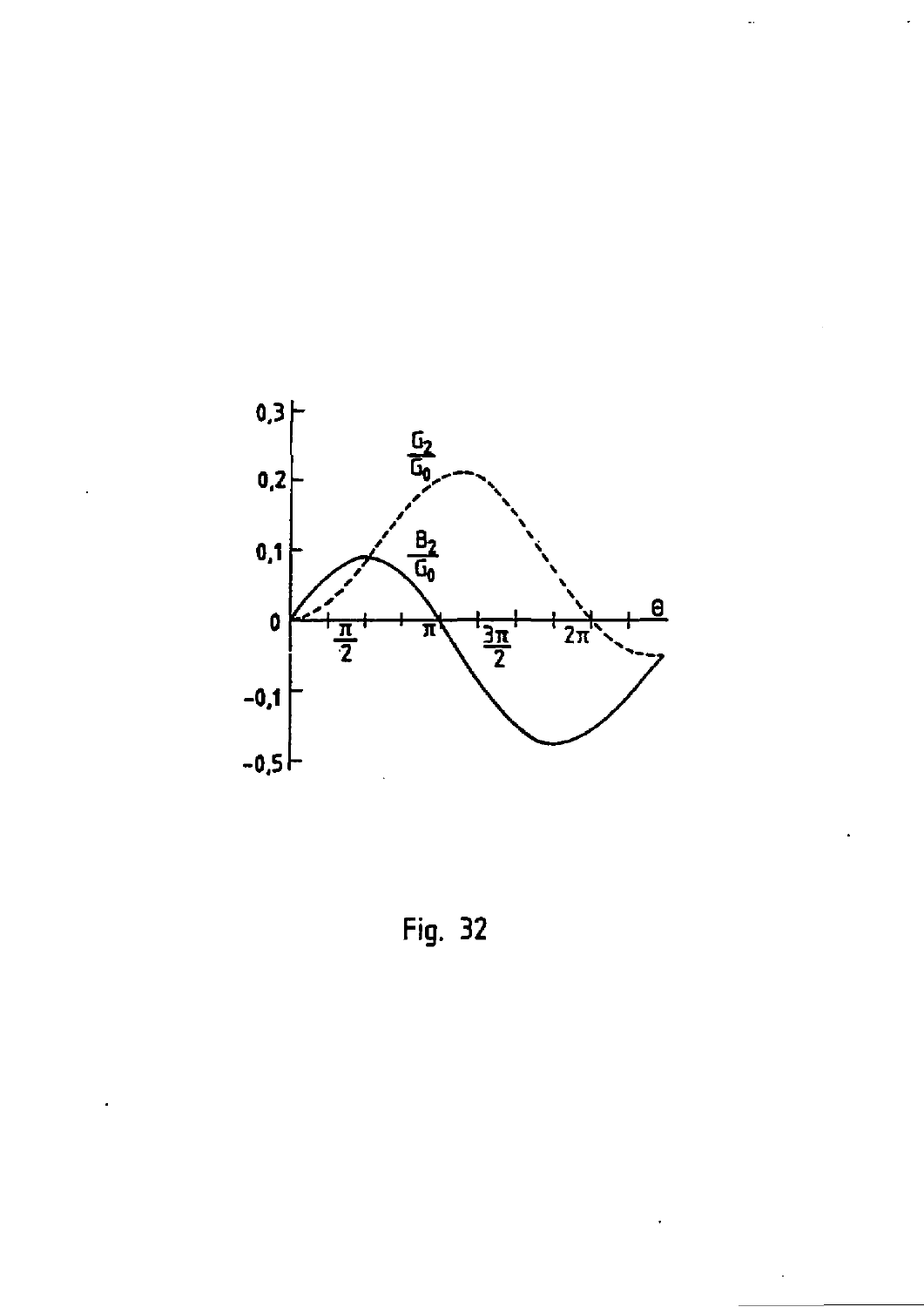![](_page_65_Picture_0.jpeg)

**a f = 59.920 GHz b f = 59.919(5) GHz** 

![](_page_65_Picture_2.jpeg)

**c f = 59.919 GHz d f = 59.918(5) GHz** 

![](_page_65_Picture_4.jpeg)

**e f** = 59.918(25) GHz **f f** = 59.918 GHz

![](_page_65_Picture_6.jpeg)

**g f = 59.917(75) GHz h f = 59.917(5) GHz** 

![](_page_65_Picture_8.jpeg)

![](_page_65_Picture_10.jpeg)

![](_page_65_Picture_12.jpeg)

![](_page_65_Picture_14.jpeg)